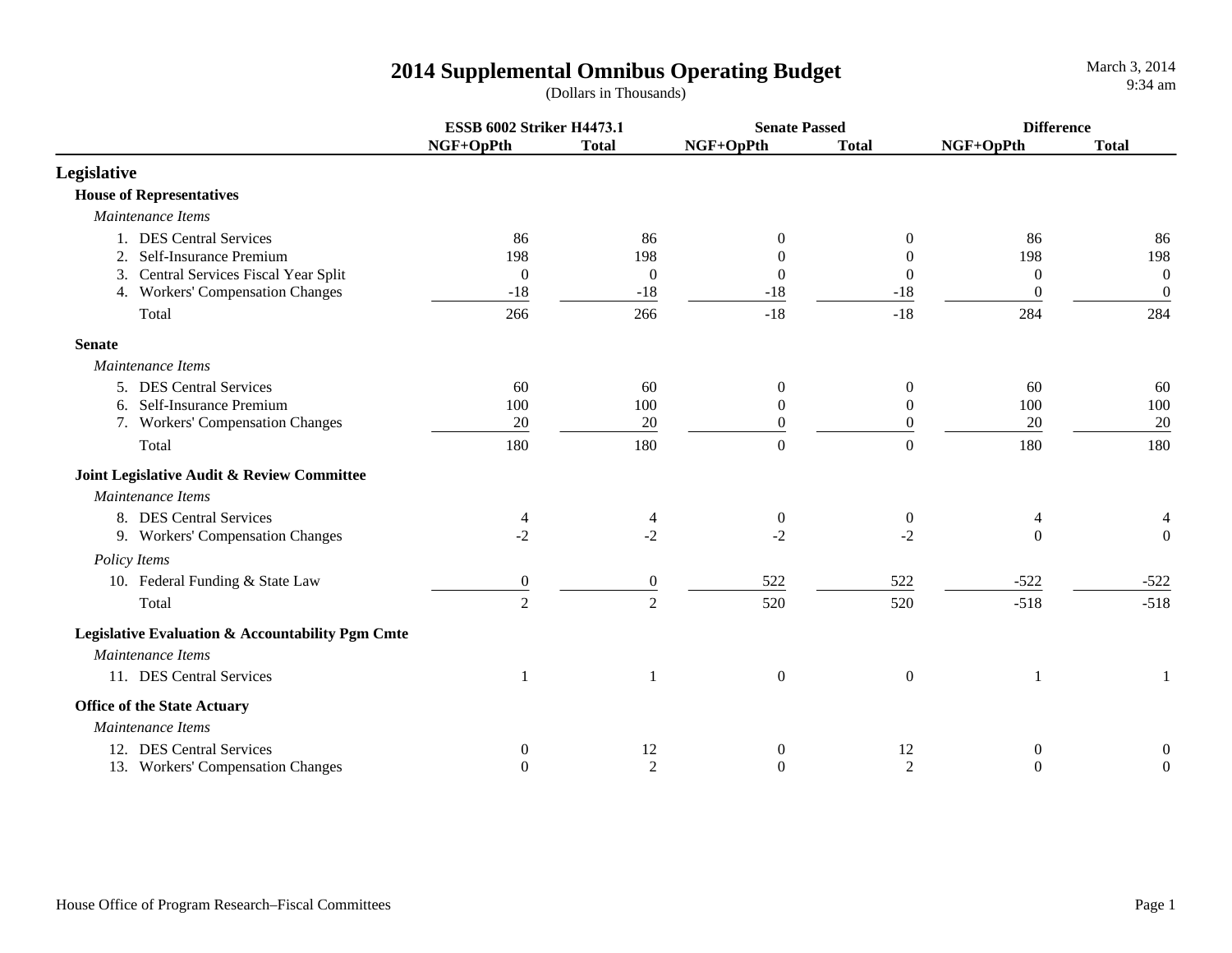|                      |                                               | <b>ESSB 6002 Striker H4473.1</b> |                  | <b>Senate Passed</b> |                  | <b>Difference</b> |                  |
|----------------------|-----------------------------------------------|----------------------------------|------------------|----------------------|------------------|-------------------|------------------|
|                      |                                               | NGF+OpPth                        | <b>Total</b>     | NGF+OpPth            | <b>Total</b>     | NGF+OpPth         | <b>Total</b>     |
|                      | Policy Items                                  |                                  |                  |                      |                  |                   |                  |
|                      | 14. Health Care Actuarial Support             | $\boldsymbol{0}$                 | $\boldsymbol{0}$ | 163                  | 553              | $-163$            | $-553$           |
|                      | 15. Health Integration Actuarial Study        | $\boldsymbol{0}$                 | $\boldsymbol{0}$ | 1,400                | 1,400            | $-1,400$          | $-1,400$         |
|                      | Total                                         | $\boldsymbol{0}$                 | 14               | 1,563                | 1,967            | $-1,563$          | $-1,953$         |
|                      | <b>Office of Legislative Support Services</b> |                                  |                  |                      |                  |                   |                  |
|                      | Maintenance Items                             |                                  |                  |                      |                  |                   |                  |
|                      | 16. DES Central Services                      | 44                               | 44               | $\boldsymbol{0}$     | $\boldsymbol{0}$ | 44                | 44               |
|                      | 17. Self-Insurance Premium                    | $\overline{2}$                   | $\sqrt{2}$       | $\boldsymbol{0}$     | $\mathbf{0}$     | $\overline{c}$    | $\overline{c}$   |
|                      | Total                                         | 46                               | 46               | $\overline{0}$       | $\theta$         | 46                | 46               |
|                      | <b>Joint Legislative Systems Committee</b>    |                                  |                  |                      |                  |                   |                  |
|                      | Maintenance Items                             |                                  |                  |                      |                  |                   |                  |
|                      | 18. DES Central Services                      | 12                               | 12               | $\boldsymbol{0}$     | $\boldsymbol{0}$ | 12                | 12               |
|                      | 19. Self-Insurance Premium                    | 230                              | 230              | 230                  | 230              | $\overline{0}$    | $\boldsymbol{0}$ |
|                      | 20. Workers' Compensation Changes             | $\overline{c}$                   | $\boldsymbol{2}$ | $\boldsymbol{0}$     | $\mathbf{0}$     | $\mathfrak{2}$    | $\overline{2}$   |
|                      | Total                                         | 244                              | 244              | 230                  | 230              | 14                | 14               |
|                      | <b>Statute Law Committee</b>                  |                                  |                  |                      |                  |                   |                  |
|                      | Maintenance Items                             |                                  |                  |                      |                  |                   |                  |
|                      | 21. DES Central Services                      | 14                               | 17               | $\boldsymbol{0}$     | $\mathbf{0}$     | 14                | 17               |
|                      | 22. Workers' Compensation Changes             | $\sqrt{2}$                       | $\sqrt{2}$       | $\overline{0}$       | $\mathbf{0}$     | $\overline{2}$    | $\sqrt{2}$       |
|                      | Total                                         | 16                               | 19               | $\boldsymbol{0}$     | $\theta$         | 16                | 19               |
|                      | <b>Total Legislative</b>                      | 755                              | 772              | 2,295                | 2,699            | $-1,540$          | $-1,927$         |
| <b>Judicial</b>      |                                               |                                  |                  |                      |                  |                   |                  |
| <b>Supreme Court</b> |                                               |                                  |                  |                      |                  |                   |                  |
|                      | Maintenance Items                             |                                  |                  |                      |                  |                   |                  |
|                      | 23. DES Central Services                      | 13                               | 13               | $\boldsymbol{0}$     | $\boldsymbol{0}$ | 13                | 13               |
|                      | 24. Self-Insurance Premium                    | 30                               | 30               | $\overline{0}$       | $\boldsymbol{0}$ | 30                | 30               |
|                      | 25. Technical Adjustment                      | 18                               | 18               | 18                   | 18               | $\boldsymbol{0}$  | $\boldsymbol{0}$ |
|                      | 26. Justices' Salary Increase                 | 108                              | 108              | 108                  | 108              | $\boldsymbol{0}$  | $\boldsymbol{0}$ |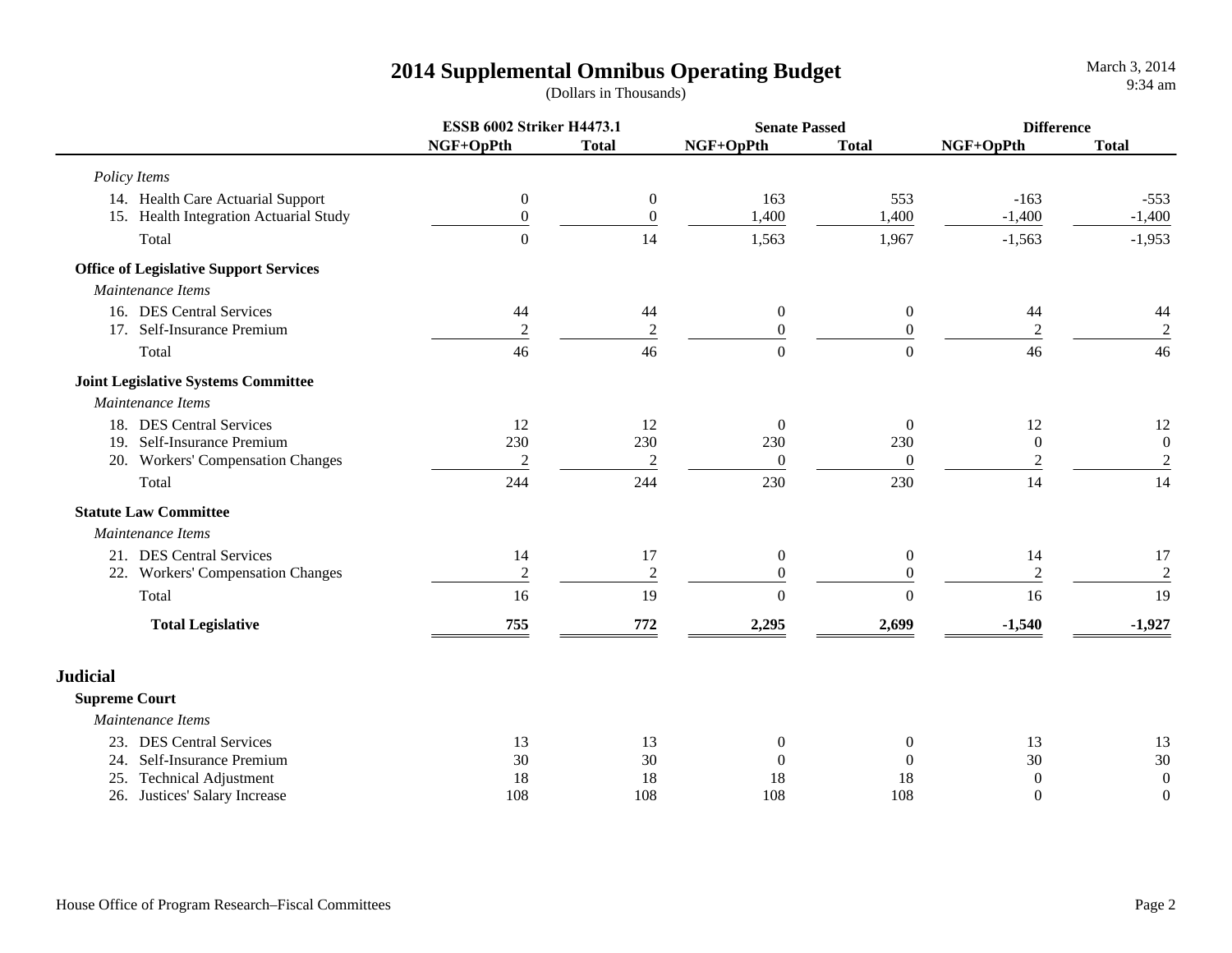|                                        | <b>ESSB 6002 Striker H4473.1</b> |                  | <b>Senate Passed</b> |                | <b>Difference</b> |                  |
|----------------------------------------|----------------------------------|------------------|----------------------|----------------|-------------------|------------------|
|                                        | NGF+OpPth                        | <b>Total</b>     | NGF+OpPth            | <b>Total</b>   | NGF+OpPth         | <b>Total</b>     |
| 27. Leave Buyout                       | 58                               | 58               | $\boldsymbol{0}$     | $\overline{0}$ | 58                | 58               |
| Policy Items                           |                                  |                  |                      |                |                   |                  |
| 28. Additional Salary Step             | 44                               | 44               | $\boldsymbol{0}$     | $\theta$       | 44                | 44               |
| Total                                  | 271                              | 271              | 126                  | 126            | 145               | 145              |
| <b>State Law Library</b>               |                                  |                  |                      |                |                   |                  |
| Maintenance Items                      |                                  |                  |                      |                |                   |                  |
| 29. DES Central Services               |                                  | 4                | $\boldsymbol{0}$     | $\overline{0}$ | 4                 |                  |
| 30. Employment Security                |                                  |                  | $\overline{0}$       | $\Omega$       |                   |                  |
| Policy Items                           |                                  |                  |                      |                |                   |                  |
| 31. Additional Salary Step             |                                  |                  | $\boldsymbol{0}$     | $\Omega$       |                   |                  |
| Total                                  | 9                                | 9                | $\overline{0}$       | $\overline{0}$ | 9                 | 9                |
| <b>Court of Appeals</b>                |                                  |                  |                      |                |                   |                  |
| Maintenance Items                      |                                  |                  |                      |                |                   |                  |
| 32. DES Central Services               | 41                               | 41               | $\boldsymbol{0}$     | $\overline{0}$ | 41                | 41               |
| 33. Self-Insurance Premium             | $\overline{4}$                   |                  | $\theta$             | $\Omega$       |                   | 4                |
| 34. Employment Security                | 30                               | 30               | 30                   | 30             | $\theta$          | $\boldsymbol{0}$ |
| 35. Attorney General                   | 14                               | 14               | 14                   | 14             | 0                 | $\mathbf{0}$     |
| 36. Workers' Compensation Changes      | 14                               | 14               | $\mathbf{0}$         | $\mathbf{0}$   | 14                | 14               |
| 37. COA Judges' Salary Increases       | 252                              | 252              | 252                  | 252            | $\Omega$          | $\boldsymbol{0}$ |
| Policy Items                           |                                  |                  |                      |                |                   |                  |
| 38. Division 1 Lease Costs             | 114                              | 114              | $\boldsymbol{0}$     | $\theta$       | 114               | 114              |
| Total                                  | 469                              | 469              | 296                  | 296            | 173               | 173              |
| <b>Commission on Judicial Conduct</b>  |                                  |                  |                      |                |                   |                  |
| Maintenance Items                      |                                  |                  |                      |                |                   |                  |
| 39. DES Central Services               | 13                               | 13               | $\mathbf 0$          | $\overline{0}$ | 13                | 13               |
| 40. Central Services Fiscal Year Split | $\mathbf{0}$                     | $\boldsymbol{0}$ | $\theta$             | $\mathbf{0}$   | $\theta$          | $\boldsymbol{0}$ |
| 41. Workers' Compensation Changes      |                                  |                  | 0                    | 0              | $\overline{c}$    | $\sqrt{2}$       |
| Total                                  | 15                               | 15               | $\Omega$             | 0              | 15                | 15               |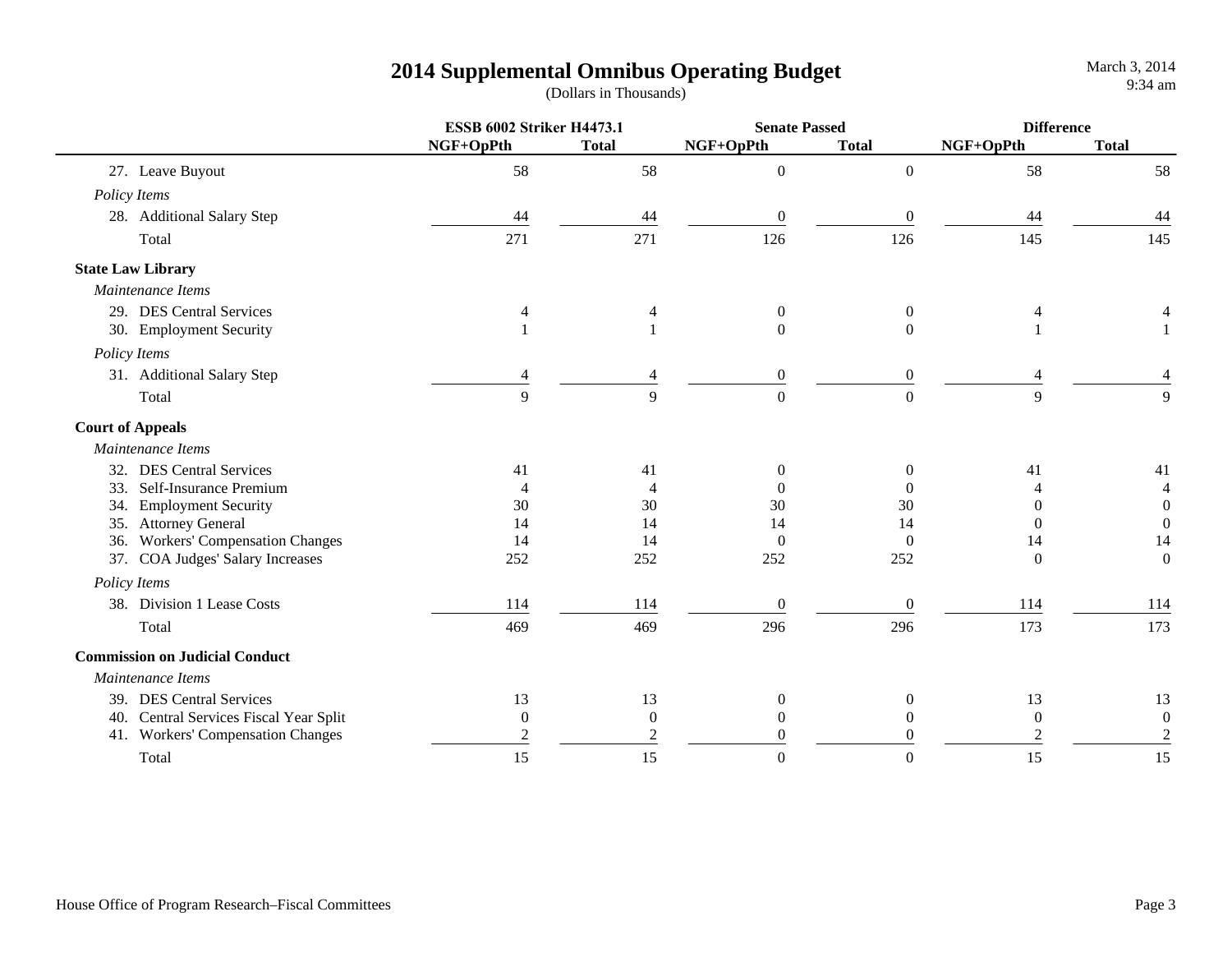|                                                 | <b>ESSB 6002 Striker H4473.1</b> |                  | <b>Senate Passed</b> |                | <b>Difference</b> |                  |
|-------------------------------------------------|----------------------------------|------------------|----------------------|----------------|-------------------|------------------|
|                                                 | NGF+OpPth                        | <b>Total</b>     | NGF+OpPth            | <b>Total</b>   | NGF+OpPth         | <b>Total</b>     |
| <b>Administrative Office of the Courts</b>      |                                  |                  |                      |                |                   |                  |
| Maintenance Items                               |                                  |                  |                      |                |                   |                  |
| 42. DES Central Services                        | 121                              | 121              | $\boldsymbol{0}$     | $\overline{0}$ | 121               | 121              |
| Self-Insurance Premium<br>43.                   | $-16$                            | $-16$            | $-16$                | $-16$          | $\theta$          | $\theta$         |
| 44. Technical Correction                        | 216                              | 90               | 216                  | 90             | $\overline{0}$    | $\theta$         |
| <b>Employment Security</b><br>45.               | 29                               | 29               | $\boldsymbol{0}$     | $\theta$       | 29                | 29               |
| 46. Attorney General                            | 157                              | 157              | $\boldsymbol{0}$     | 0              | 157               | 157              |
| 47. Central Services Fiscal Year Split          | $\boldsymbol{0}$                 | $\overline{0}$   | $\boldsymbol{0}$     | $\theta$       | $\overline{0}$    | $\overline{0}$   |
| <b>Workers' Compensation Changes</b><br>48.     | 28                               | 28               | $\overline{0}$       | $\Omega$       | 28                | 28               |
| 49. Superior Court Judges' Salaries             | 1,114                            | 1,114            | 1,114                | 1,114          | $\overline{0}$    | $\overline{0}$   |
| 50. Benton/Franklin Superior Court              | $\overline{0}$                   | $\theta$         | $-108$               | $-108$         | 108               | 108              |
| 51. Whatcom Superior Court                      | $\theta$                         | $\overline{0}$   | $-108$               | $-108$         | 108               | 108              |
| Policy Items                                    |                                  |                  |                      |                |                   |                  |
| 52. Superior Court CMS                          | $\theta$                         | 5,306            | $\boldsymbol{0}$     | 5,306          | $\Omega$          | $\boldsymbol{0}$ |
| 53. Enterprise Content CMS                      |                                  | 1,093            | $\overline{0}$       | 1,093          | 0                 | $\overline{0}$   |
| 54. IT Security Enhancements                    |                                  | 750              | $\overline{0}$       | 750            | $\Omega$          | $\Omega$         |
| <b>Legal Financial Obligation Grants</b><br>55. |                                  | $\Omega$         | $-441$               | $-441$         | 441               | 441              |
| 56. Interpreter Commission                      |                                  | $\Omega$         | $-38$                | $-38$          | 38                | 38               |
| <b>Mason Superior Court</b><br>57.              |                                  | $\theta$         | 59                   | 59             | $-59$             | $-59$            |
| Office of Public Guardianship<br>58.            | $\theta$                         | $\theta$         | 200                  | 200            | $-200$            | $-200$           |
| Superior Ct Judge Benton/Franklin<br>59.        | $-108$                           | $-108$           | $\boldsymbol{0}$     | $\overline{0}$ | $-108$            | $-108$           |
| 60. Superior Court Judge Whatcom County         | $-108$                           | $-108$           | $\boldsymbol{0}$     | $\mathbf{0}$   | $-108$            | $-108$           |
| Total                                           | 1,433                            | 8,456            | 878                  | 7,901          | 555               | 555              |
| <b>Office of Public Defense</b>                 |                                  |                  |                      |                |                   |                  |
| Maintenance Items                               |                                  |                  |                      |                |                   |                  |
| 61. DES Central Services                        | -1                               | -1               | $-1$                 | $-1$           | $\theta$          | 0                |
| 62. Self-Insurance Premium                      | 2                                | $\sqrt{2}$       | $\boldsymbol{0}$     | $\overline{0}$ | 2                 | $\overline{c}$   |
| 63. Workers' Compensation Changes               | $\overline{4}$                   | $\overline{4}$   | $\boldsymbol{0}$     | $\Omega$       | 4                 | $\overline{4}$   |
| Policy Items                                    |                                  |                  |                      |                |                   |                  |
| 64. Parental Termination OPD Costs              | $\overline{0}$                   | $\boldsymbol{0}$ | 1,946                | 1,946          | $-1,946$          | $-1,946$         |
| 65. Immigration Consequences                    |                                  | $\mathbf{0}$     | 100                  | 100            | $-100$            | $-100$           |
| 66. Federal Grant Authority                     | $\Omega$                         | 152              | $\overline{0}$       | 152            | $\theta$          | $\boldsymbol{0}$ |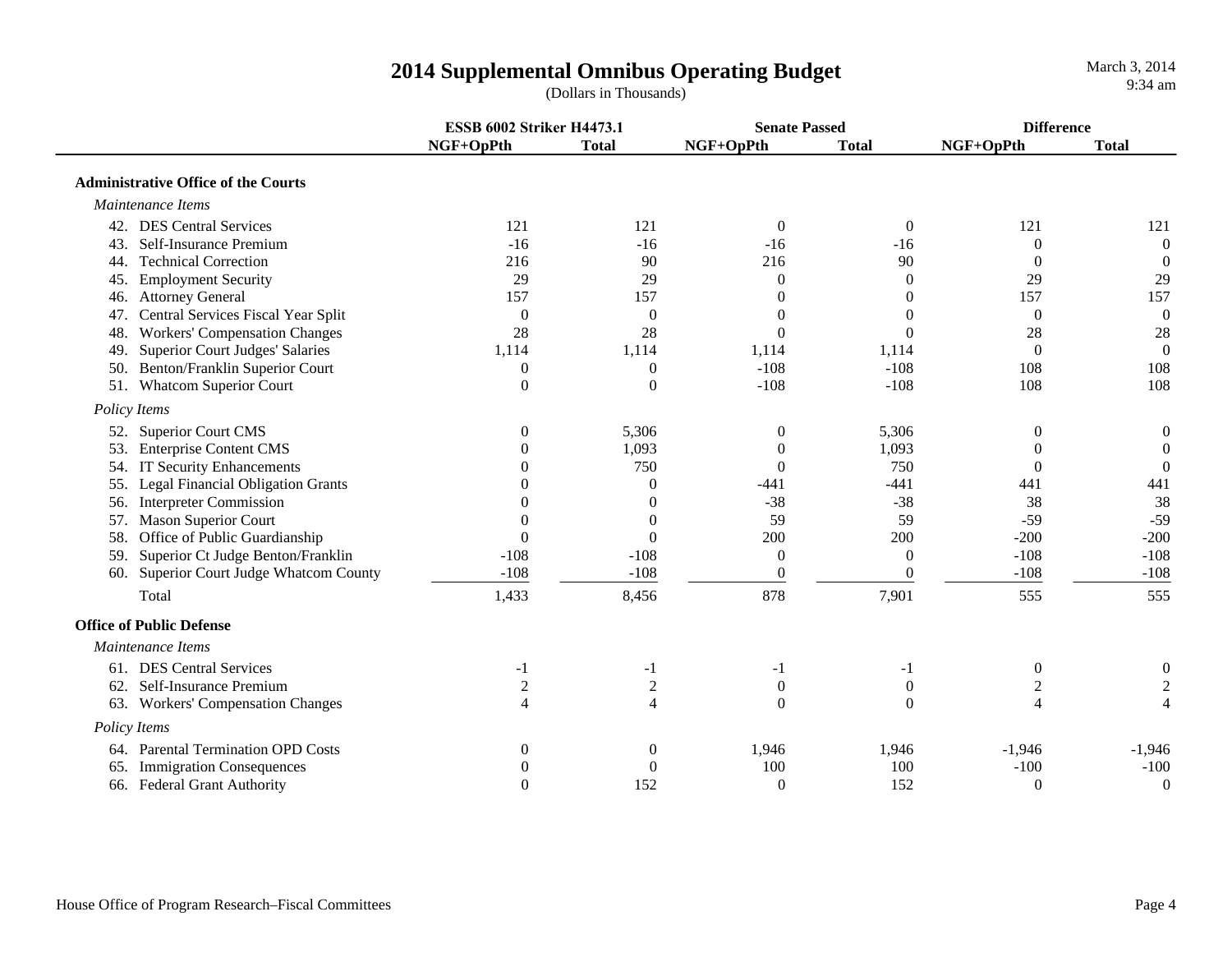|                                          | <b>ESSB 6002 Striker H4473.1</b> |                  | <b>Senate Passed</b> |                  | <b>Difference</b> |                  |
|------------------------------------------|----------------------------------|------------------|----------------------|------------------|-------------------|------------------|
|                                          | NGF+OpPth                        | <b>Total</b>     | NGF+OpPth            | <b>Total</b>     | NGF+OpPth         | <b>Total</b>     |
| 67. Appellate Indigent Funding-Death Pe  | 250                              | 250              | 225                  | 225              | 25                | 25               |
| Total                                    | 255                              | 407              | 2,270                | 2,422            | $-2,015$          | $-2,015$         |
| <b>Office of Civil Legal Aid</b>         |                                  |                  |                      |                  |                   |                  |
| Maintenance Items                        |                                  |                  |                      |                  |                   |                  |
| 68. DES Central Services                 | $-1$                             | $-1$             | $-1$                 | $-1$             | $\mathbf{0}$      | $\boldsymbol{0}$ |
| <b>Policy Items</b>                      |                                  |                  |                      |                  |                   |                  |
| 69. Telecomm Systems Replacement         | $\boldsymbol{0}$                 | $\boldsymbol{0}$ | 280                  | 280              | $-280$            | $-280$           |
| 70. Temporary Vendor Rate Increase       | 280                              | 280              | $\mathbf{0}$         | $\theta$         | 280               | 280              |
| 71. Child Dependency Representation      | $\boldsymbol{0}$                 | $\boldsymbol{0}$ | 1,004                | 1,004            | $-1,004$          | $-1,004$         |
| Total                                    | 279                              | 279              | 1,283                | 1,283            | $-1,004$          | $-1,004$         |
| <b>Total Judicial</b>                    | 2,731                            | 9,906            | 4,853                | 12,028           | $-2,122$          | $-2,122$         |
| <b>Governmental Operations</b>           |                                  |                  |                      |                  |                   |                  |
| <b>Office of the Governor</b>            |                                  |                  |                      |                  |                   |                  |
| Maintenance Items                        |                                  |                  |                      |                  |                   |                  |
| 72. DES Central Services                 | 12                               | 12               | $\boldsymbol{0}$     | $\boldsymbol{0}$ | 12                | $12\,$           |
| 73. Self-Insurance Premium               | 8                                | $\,8\,$          | $\theta$             | $\overline{0}$   | 8                 | $\,8\,$          |
| 74. Central Services Fiscal Year Split   |                                  | $\tau$           | $\theta$             | $\overline{0}$   | $\tau$            | $\overline{7}$   |
| 75. Workers' Compensation Changes        | 4                                | $\overline{4}$   | $\Omega$             | $\theta$         | $\overline{4}$    | $\overline{4}$   |
| Policy Items                             |                                  |                  |                      |                  |                   |                  |
| 76. Interpreter Training Program         | 35                               | 35               | $\boldsymbol{0}$     | $\boldsymbol{0}$ | 35                | 35               |
| 77. Special Education Ombuds             | 50                               | 50               | $\theta$             | $\overline{0}$   | 50                | 50               |
| Total                                    | 116                              | 116              | $\mathbf{0}$         | $\overline{0}$   | 116               | 116              |
| <b>Office of the Lieutenant Governor</b> |                                  |                  |                      |                  |                   |                  |
| Maintenance Items                        |                                  |                  |                      |                  |                   |                  |
| 78. DES Central Services                 | $\boldsymbol{7}$                 | $\boldsymbol{7}$ | $\boldsymbol{0}$     | $\boldsymbol{0}$ | $\tau$            | 7                |
| <b>Public Disclosure Commission</b>      |                                  |                  |                      |                  |                   |                  |
| Maintenance Items                        |                                  |                  |                      |                  |                   |                  |
| 79. DES Central Services                 | 14                               | 14               | $\boldsymbol{0}$     | $\boldsymbol{0}$ | 14                | 14               |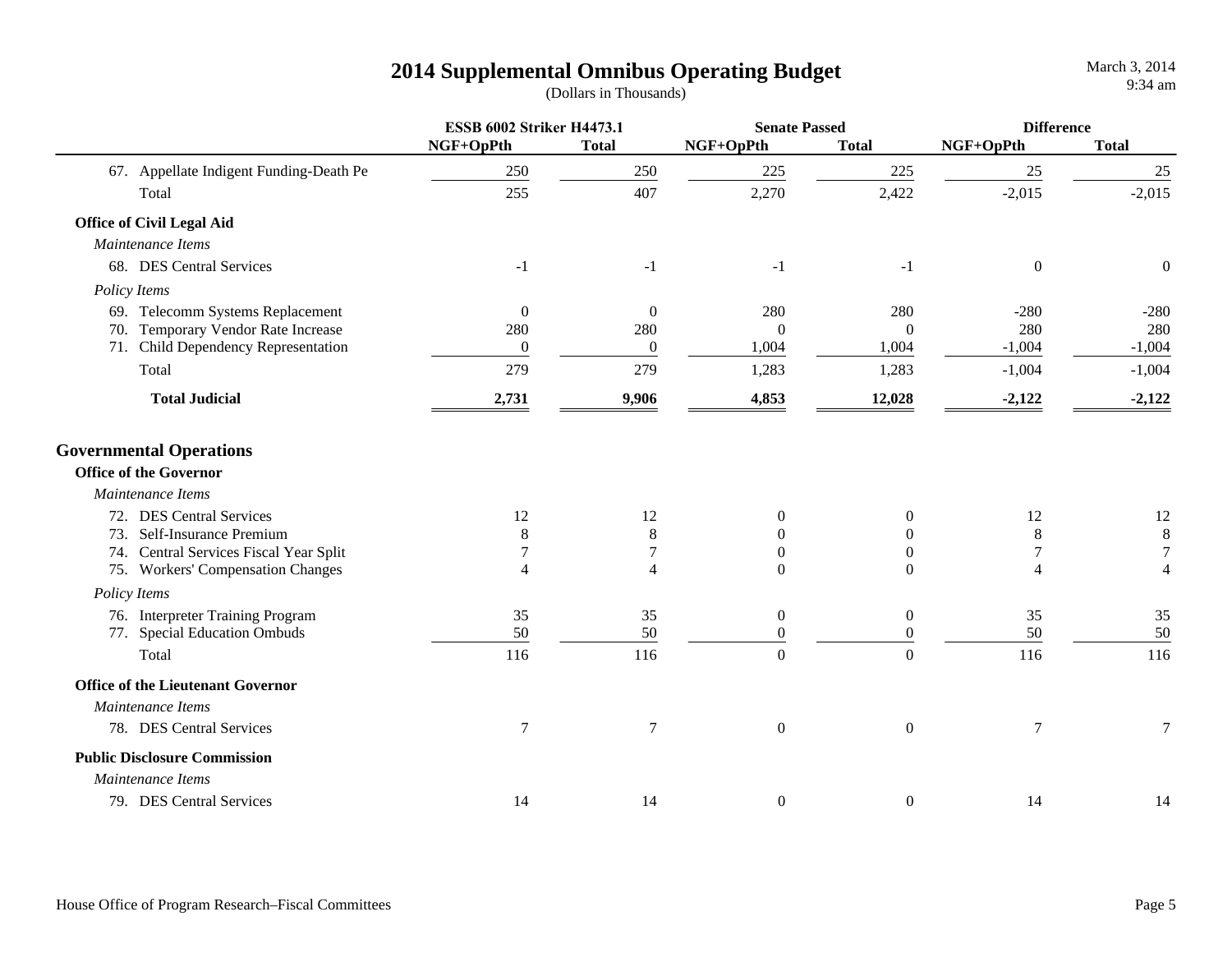|                                               | <b>ESSB 6002 Striker H4473.1</b> |                  | <b>Senate Passed</b> |                  | <b>Difference</b> |                  |
|-----------------------------------------------|----------------------------------|------------------|----------------------|------------------|-------------------|------------------|
|                                               | NGF+OpPth                        | <b>Total</b>     | NGF+OpPth            | <b>Total</b>     | NGF+OpPth         | <b>Total</b>     |
| 80. Self-Insurance Premium                    | 56                               | 56               | 56                   | 56               | $\theta$          | $\boldsymbol{0}$ |
| 81. IT Software Maintenance                   | 9                                | 9                | $\overline{0}$       | $\Omega$         | 9                 | 9                |
| 82. Central Services Fiscal Year Split        | $\theta$                         | $\overline{0}$   | $\boldsymbol{0}$     | $\Omega$         | $\Omega$          | $\boldsymbol{0}$ |
| Policy Items                                  |                                  |                  |                      |                  |                   |                  |
| 83. Electronic Filing                         | 100                              | 100              | $\overline{0}$       | $\theta$         | 100               | 100              |
| Total                                         | 179                              | 179              | 56                   | 56               | 123               | 123              |
| Office of the Secretary of State              |                                  |                  |                      |                  |                   |                  |
| Maintenance Items                             |                                  |                  |                      |                  |                   |                  |
| 84. Restore State Share--Election Costs       | 466                              | 466              | 466                  | 466              | $\Omega$          | $\boldsymbol{0}$ |
| 85. Increase Grant Authority                  | $\Omega$                         | 51               | $\Omega$             | 51               | $\Omega$          | $\mathbf{0}$     |
| 86. DES Central Services                      | 18                               | 43               | $\Omega$             | $\theta$         | 18                | 43               |
| 87. Central Services Fiscal Year Split        | $\overline{0}$                   | $\boldsymbol{0}$ | $\boldsymbol{0}$     | $\theta$         | $\mathbf{0}$      | $\boldsymbol{0}$ |
| 88. Workers' Compensation Changes             | $-11$                            | $-22$            | $-11$                | $-22$            | $\Omega$          | $\mathbf{0}$     |
| Policy Items                                  |                                  |                  |                      |                  |                   |                  |
| 89. State Records Center Stockpickers         | $\Omega$                         | 162              | $\theta$             | 162              | 0                 | $\boldsymbol{0}$ |
| 90. Archives Vehicle Replacement              | $^{(1)}$                         | 38               | 0                    | 38               | 0                 | $\overline{0}$   |
| 91. Signature Gathering                       | 44                               | 44               | 0                    | $\mathbf{0}$     | 44                | 44               |
| 92. Additional Archives Space                 | $\Omega$                         | $\Omega$         | 0                    | 813              | $\Omega$          | $-813$           |
| 93. Public Service Recognition Week           | $\overline{0}$                   | $\Omega$         | 16                   | 16               | $-16$             | $-16$            |
| 94. Address Confidentiality Program           | 47                               | 47               | 47                   | 47               | $\overline{0}$    | $\boldsymbol{0}$ |
| Total                                         | 564                              | 829              | 518                  | 1,571            | 46                | $-742$           |
| <b>Governor's Office of Indian Affairs</b>    |                                  |                  |                      |                  |                   |                  |
| Maintenance Items                             |                                  |                  |                      |                  |                   |                  |
| 95. DES Central Services                      | 3                                | 3                | $\boldsymbol{0}$     | $\boldsymbol{0}$ | 3                 | 3                |
| 96. Central Services Fiscal Year Split        | $\Omega$                         | $\boldsymbol{0}$ | $\overline{0}$       | $\overline{0}$   | $\Omega$          | $\boldsymbol{0}$ |
| Total                                         | $\overline{3}$                   | $\overline{3}$   | $\overline{0}$       | $\overline{0}$   | 3                 | 3                |
| <b>Comm on Asian-Pacific-American Affairs</b> |                                  |                  |                      |                  |                   |                  |
| Maintenance Items                             |                                  |                  |                      |                  |                   |                  |
| 97. DES Central Services                      | 3                                | 3                | $\boldsymbol{0}$     | $\boldsymbol{0}$ | 3                 | 3                |
| 98. Central Services Fiscal Year Split        |                                  | $\boldsymbol{0}$ | 0                    | $\theta$         | $\Omega$          | $\theta$         |
| Total                                         |                                  | $\mathbf{R}$     | $\Omega$             | $\Omega$         | $\mathbf{3}$      | $\mathcal{E}$    |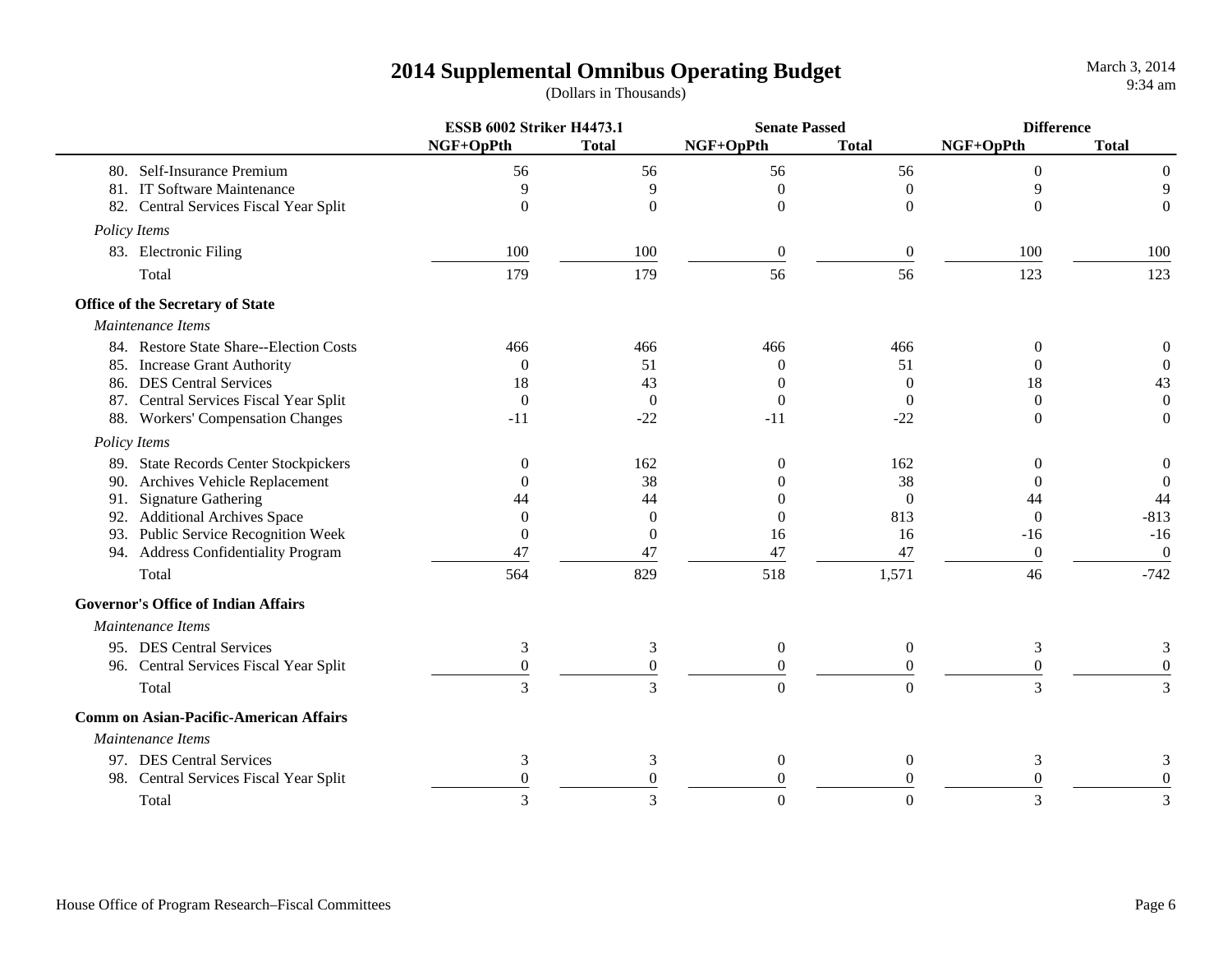|                                                     | <b>ESSB 6002 Striker H4473.1</b> |                  | <b>Senate Passed</b> |                  | <b>Difference</b> |                  |
|-----------------------------------------------------|----------------------------------|------------------|----------------------|------------------|-------------------|------------------|
|                                                     | NGF+OpPth                        | <b>Total</b>     | NGF+OpPth            | <b>Total</b>     | NGF+OpPth         | <b>Total</b>     |
| <b>Office of the State Treasurer</b>                |                                  |                  |                      |                  |                   |                  |
| Maintenance Items                                   |                                  |                  |                      |                  |                   |                  |
| 99. DES Central Services                            | $\overline{0}$                   | 17               | $\boldsymbol{0}$     | 17               | $\mathbf{0}$      | 0                |
| 100. Central Services Fiscal Year Split             | $\overline{0}$                   | $\boldsymbol{0}$ | $\theta$             | $\boldsymbol{0}$ | $\overline{0}$    | $\boldsymbol{0}$ |
| 101. Workers' Compensation Changes                  | $\overline{0}$                   | 4                | $\overline{0}$       | 4                | $\theta$          | $\theta$         |
| Total                                               | $\Omega$                         | 21               | $\boldsymbol{0}$     | 21               | $\boldsymbol{0}$  | $\boldsymbol{0}$ |
| <b>Office of the State Auditor</b>                  |                                  |                  |                      |                  |                   |                  |
| Maintenance Items                                   |                                  |                  |                      |                  |                   |                  |
| 102. DES Central Services                           |                                  | 72               | $\Omega$             | $\overline{0}$   |                   | $72\,$           |
| 103. Self-Insurance Premium                         | $\Omega$                         | $-28$            |                      | $-28$            | 0                 | $\boldsymbol{0}$ |
| 104. Technical Fund Correction                      | 56                               | $\theta$         | 56                   | $\Omega$         | 0                 | $\boldsymbol{0}$ |
| 105. Central Services Fiscal Year Split             | $\Omega$                         | $\Omega$         | $\Omega$             | $\Omega$         | 0                 | $\overline{0}$   |
| 106. Workers' Compensation Changes                  | $\Omega$                         | 8                | $\Omega$             | 8                | $\Omega$          | $\theta$         |
| Policy Items                                        |                                  |                  |                      |                  |                   |                  |
| 107. Higher Education Audit                         | $\mathbf{0}$                     | $\boldsymbol{0}$ | $\boldsymbol{0}$     | 300              | $\boldsymbol{0}$  | $-300$           |
| Total                                               | 57                               | 52               | 56                   | 280              |                   | $-228$           |
| <b>Commission on Salaries for Elected Officials</b> |                                  |                  |                      |                  |                   |                  |
| Maintenance Items                                   |                                  |                  |                      |                  |                   |                  |
| 108. DES Central Services                           | 1                                | $\mathbf{1}$     | $\boldsymbol{0}$     | $\overline{0}$   | 1                 |                  |
| 109. Central Services Fiscal Year Split             | $\Omega$                         | $\boldsymbol{0}$ | $\boldsymbol{0}$     | $\overline{0}$   | $\theta$          | $\theta$         |
| Total                                               |                                  | $\mathbf{1}$     | $\boldsymbol{0}$     | $\theta$         |                   |                  |
| <b>Office of the Attorney General</b>               |                                  |                  |                      |                  |                   |                  |
| Maintenance Items                                   |                                  |                  |                      |                  |                   |                  |
| 110. Administrative Hearings                        | $\theta$                         | 37               | $\Omega$             | 37               | $\Omega$          |                  |
| 111. DES Central Services                           | $\theta$                         | 219              |                      | 219              | 0                 |                  |
| 112. Self-Insurance Premium                         | $\Omega$                         | $-194$           |                      | $-194$           | 0                 | $\Omega$         |
| 113. Skokomish v. Goldmark Litigation               | $\Omega$                         | 75               |                      | 75               | 0                 | $\Omega$         |
| 114. League of Women Voters v. WA                   | 0                                | 83               |                      | 83               | 0                 | $\theta$         |
| 115. USDOL v. DSHS Litigation                       |                                  | 50               |                      | 50               | 0                 | $\theta$         |
| 116. Antitrust Funding Correction                   | $\theta$                         | $\theta$         | $\overline{0}$       | $\theta$         | $\theta$          | $\theta$         |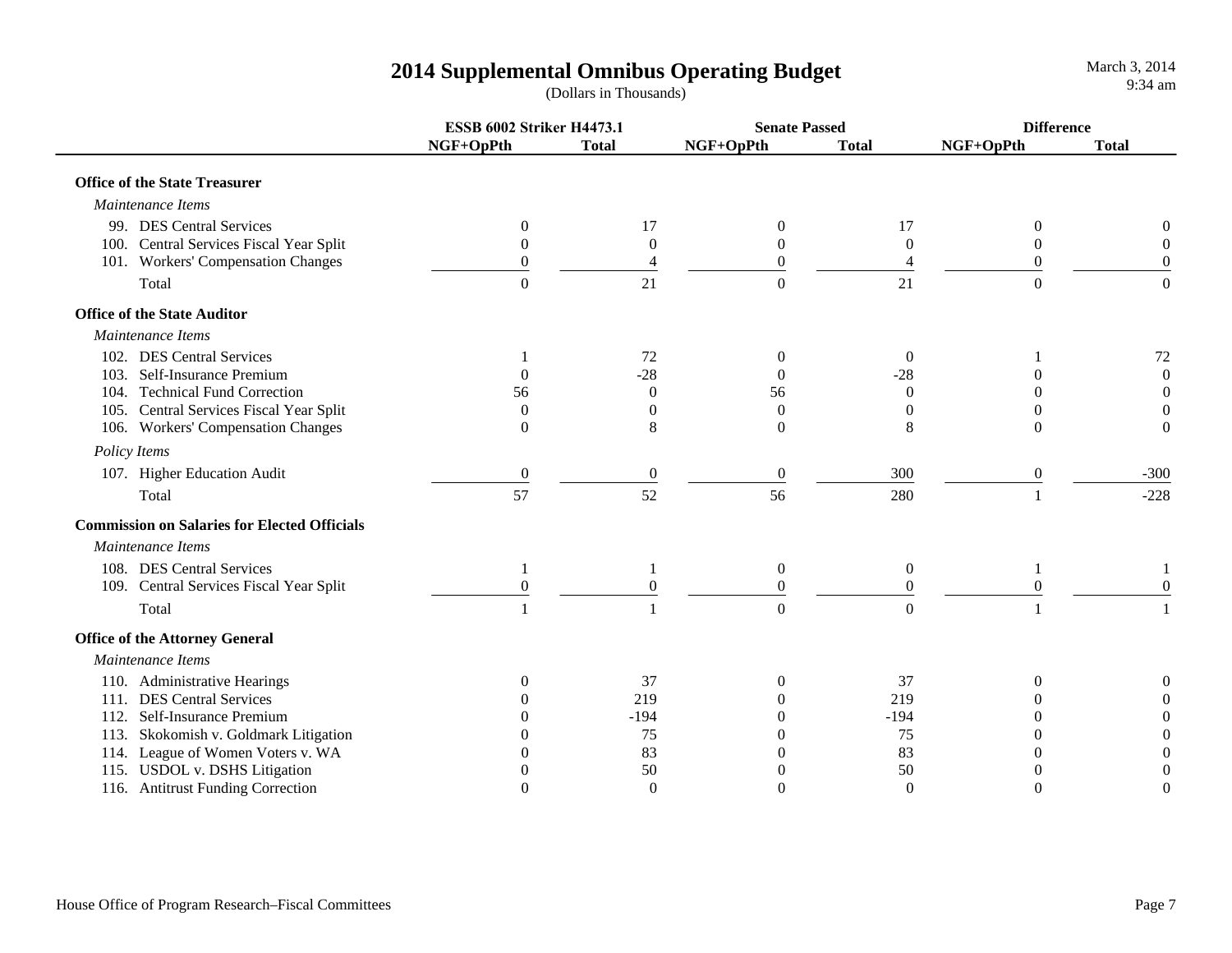|      |                                             | <b>ESSB 6002 Striker H4473.1</b> |                  | <b>Senate Passed</b> |                  | <b>Difference</b> |                  |
|------|---------------------------------------------|----------------------------------|------------------|----------------------|------------------|-------------------|------------------|
|      |                                             | NGF+OpPth                        | <b>Total</b>     | NGF+OpPth            | <b>Total</b>     | NGF+OpPth         | <b>Total</b>     |
|      | 117. CTS Reduction Technical Adjustment     | $\mathbf{0}$                     | 106              | $\overline{0}$       | 106              | $\overline{0}$    | 0                |
| 118. | <b>Tobacco Master Settlement</b>            | 1,126                            | 1,126            | 1,126                | 1,126            | 0                 | $\theta$         |
|      | 119. Central Services Fiscal Year Split     | $\mathbf{0}$                     | $\theta$         | $\theta$             | $\mathbf{0}$     | 0                 |                  |
|      | 120. Workers' Compensation Changes          | $\overline{0}$                   | 36               | $\overline{0}$       | 36               | $\theta$          | $\Omega$         |
|      | Policy Items                                |                                  |                  |                      |                  |                   |                  |
|      | 121. Anti-Trust Litigation Increase         | $\Omega$                         | 528              | $\Omega$             | 528              | $\theta$          |                  |
| 122. | Increased Legal Svcs to Specif Agys         |                                  | 5,075            |                      | 5,075            |                   | $\Omega$         |
| 123. | Moore v. HCA Litigation                     |                                  | 2,414            |                      | 2,414            |                   | $\theta$         |
| 124. | <b>Parental Termination Cases</b>           |                                  | $\Omega$         | $\Omega$             | 2,444            |                   | $-2,444$         |
| 125. | <b>Fill Held Vacancies</b>                  | $\Omega$                         | $\Omega$         | $\Omega$             | 1,719            | $\theta$          | $-1,719$         |
| 126. | WA Servicemember Civil Relief Act           | 69                               | 69               |                      | 0                | 69                | 69               |
| 127. | Labor and Industries Appeal Bonds           | $\Omega$                         | 259              |                      | 0                | $\theta$          | 259              |
| 128. | Public Works Payroll Records                | ∩                                | 141              |                      | 0                | 0                 | 141              |
| 129. | Medical Marijuana                           | 0                                | 120              | $\overline{0}$       | $\Omega$         | $\overline{0}$    | 120              |
| 130. | Sexually Violent Predators -SB 5965         | $\theta$                         | $\boldsymbol{0}$ | $-116$               | $-116$           | 116               | 116              |
| 131. | <b>Recruitment and Retention</b>            | $\Omega$                         | $\overline{0}$   | 182                  | 3,402            | $-182$            | $-3,402$         |
|      | Total                                       | 1,195                            | 10,144           | 1,192                | 17,004           | 3                 | $-6,860$         |
|      | <b>Caseload Forecast Council</b>            |                                  |                  |                      |                  |                   |                  |
|      | Maintenance Items                           |                                  |                  |                      |                  |                   |                  |
|      | 132. DES Central Services                   | 15                               | 15               | $\boldsymbol{0}$     | $\boldsymbol{0}$ | 15                | 15               |
|      | 133. Self-Insurance Premium                 | $-78$                            | $-78$            | 0                    | $\overline{0}$   | $-78$             | $-78$            |
|      | 134. Central Services Fiscal Year Split     | $\mathbf{0}$                     | $\mathbf{0}$     | $\overline{0}$       | $\overline{0}$   | $\boldsymbol{0}$  | $\mathbf{0}$     |
|      | Total                                       | $-63$                            | $-63$            | $\mathbf{0}$         | $\Omega$         | $-63$             | $-63$            |
|      | <b>Department of Financial Institutions</b> |                                  |                  |                      |                  |                   |                  |
|      | Maintenance Items                           |                                  |                  |                      |                  |                   |                  |
|      | 135. Audit Services                         | $\Omega$                         | 16               |                      | 16               | 0                 | 0                |
|      | 136. Attorney General Legal Services        |                                  |                  |                      |                  |                   | $\Omega$         |
| 137. | Administrative Hearings                     |                                  | 211              |                      | 211              |                   | $\overline{0}$   |
| 138. | <b>DES Central Services</b>                 |                                  | 35               |                      | 0                |                   | 35               |
| 139. | Central Services Fiscal Year Split          | $\Omega$                         | $\overline{0}$   |                      | $\theta$         | 0                 | $\boldsymbol{0}$ |
| 140. | <b>Workers' Compensation Changes</b>        | $\Omega$                         | 22               |                      | 0                | 0                 | 22               |
|      | Total                                       | $\overline{0}$                   | 285              | $\overline{0}$       | 228              | $\overline{0}$    | 57               |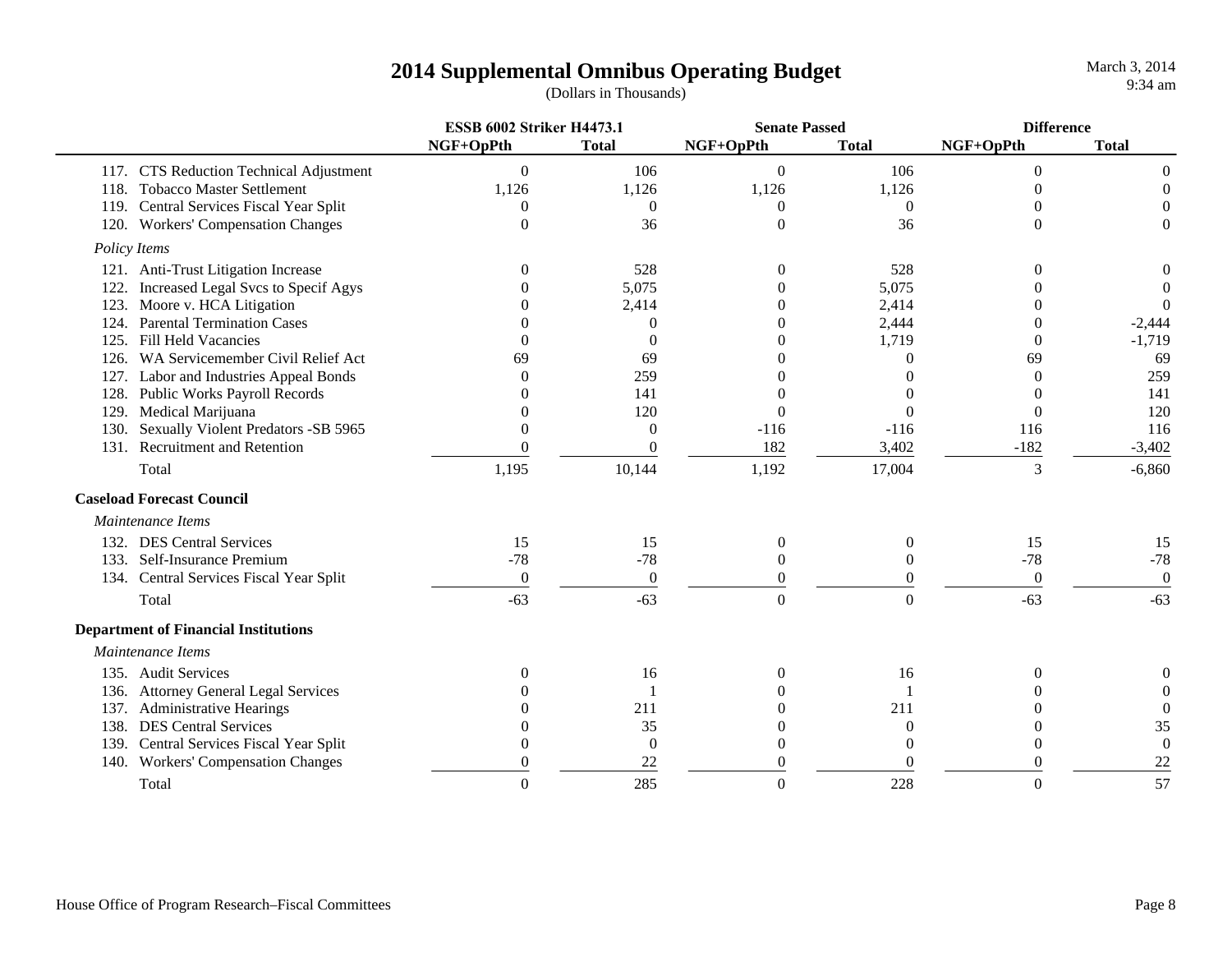**ESSB 6002 Striker H4473.1 Senate Passed DifferenceNGF+OpPth Total NGF+OpPth Total NGF+OpPth Total Department of Commerce**  *Maintenance Items*141. Pacific Tower Lease 1,444 1,444 0 0 1,444 1,444 142. DES Central Services $\sim$  5  $-7$   $-241$   $-77$   $-241$   $0$  0 143. Self-Insurance Premiumm and the set of  $-6$  -16  $-6$  -16  $-16$  0 0 144. Federal Energy Grants 0 1,914 0 1,914 0 0 145. Adjusting Expenditures to Revenue  $0$   $-2,047$   $0$   $-2,047$   $0$   $0$ 146. Financial Fraud & ID Theft Crimes $\mathbf{s}$  0  $197$  0 197 0 0 147. Central Services Fiscal Year Split  $\begin{pmatrix} 0 & 0 & 0 \\ 0 & 0 & 0 \end{pmatrix}$  (and 147. Central Services Fiscal Year Split 148. Workers' Compensation Changes -4 -8 -4 -8 0 0  *Policy Items* 149. Pacific Tower Leasee and  $\sim$  0 0 0 -460 -460 -460 460 460 150. Innovation Contract # 0 1,939 0 0 0 1,939 151. Agricuture Safety Grant 250 250 0 0 250 250 152. Homeless Certificationss and  $\sim 0$  $0 \t 26 \t 0 \t 0 \t 0 \t 0 \t 26$ 153. Public Works Payroll Records 0 325 0 0 0 325 154. Reduce PWAA Administrationn 0 0 0 0 -325 0 325 155. New Americans Program 200 200 198 198 2 2 156. Community Mobilization Grants 0 0 0 144 144 -144 -144 -144 157. Supply Chain Study 157. Supply Chain Study 157. Supply Chain Study 158. Dispute Resolution Centers 158. 20  $\frac{0}{0}$  1.000  $\frac{50}{0}$  1.000  $\frac{50}{0}$  1.000  $\frac{0}{0}$ 158. Dispute Resolution Centers 0 0 -1,000 0 1,000 0 159. Long Term Care Ombudsman and the control of the control of the control of the control of the control of the control of the control of the control of the control of the control of the control of the control of the cont 160. Aerospace Futures Alliance  $0$  0  $200$  200  $-200$  -200  $-200$ 161. Meth Remediationn 2006 0 2006 0 0 0 0 466 Total1,807 -649 -649 -88 2,456 4,537  **Economic & Revenue Forecast Council** *Maintenance Items*162. DES Central Services $\begin{array}{ccccccccccc}\ns & & & & 8 & & 8 & & 0 & & 0 & & 8 & & 8\n\end{array}$ 163. Central Services Fiscal Year Split  $\begin{array}{ccc} 0 & 0 & 0 & 0 \end{array}$ 164. Workers' Compensation Changes  $\frac{2}{2}$   $\frac{2}{2}$   $\frac{0}{2}$   $\frac{0}{2}$   $\frac{2}{2}$   $\frac{2}{2}$ Total $1$  and  $10$ 0 0 0 10 10 10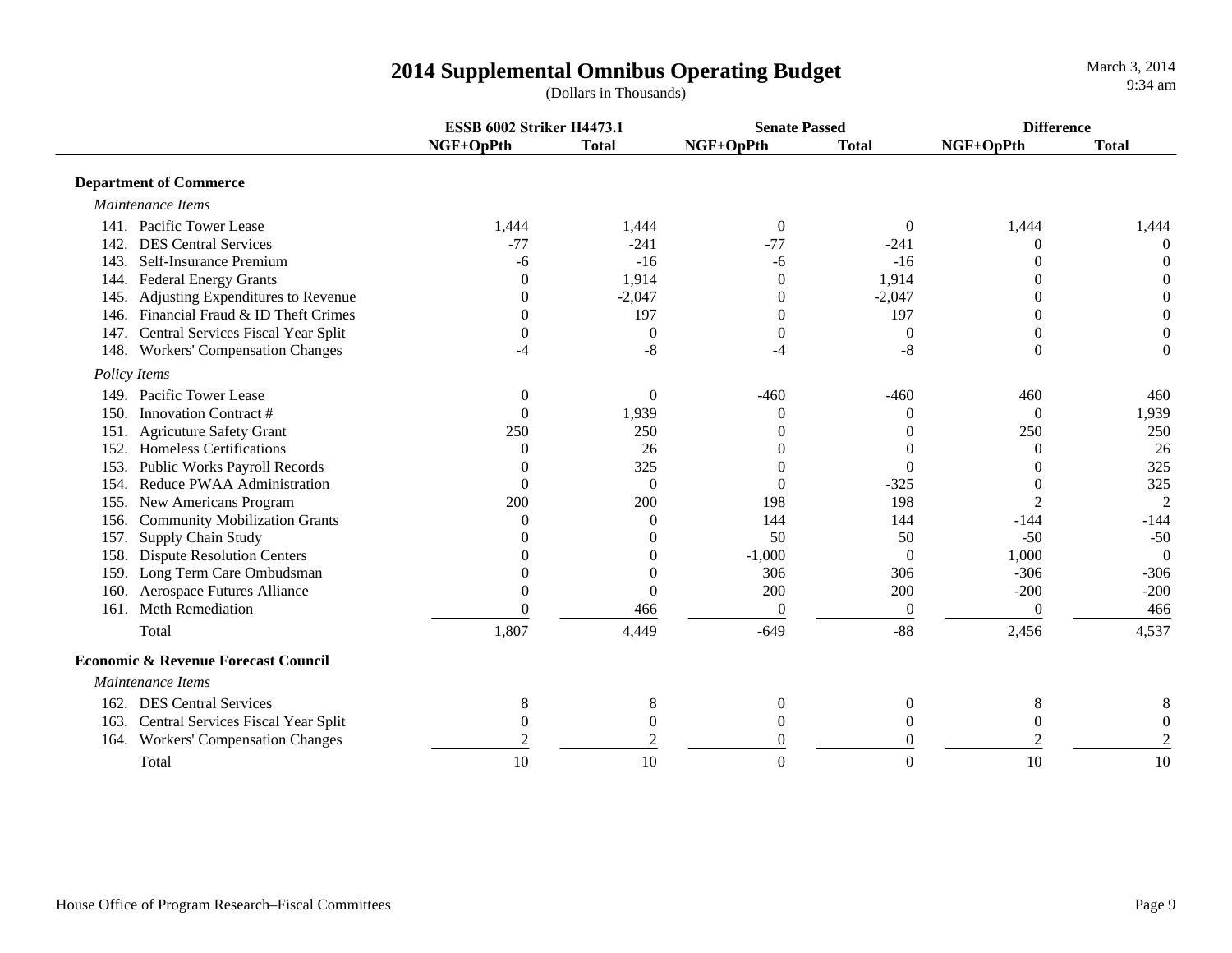**ESSB 6002 Striker H4473.1 Senate Passed DifferenceNGF+OpPth Total NGF+OpPth Total NGF+OpPth Total Office of Financial Management**  *Maintenance Items*165. Health Care Pricing Cycle 3 Grant 0 3,000 0 3,000 0 0 166. Audit Services $\sim$  30  $\begin{array}{ccccccc} 0 & 30 & 0 & 0 & 30 & 30 \end{array}$ 167. DES Central Services $\sim$  52 2  $-52$   $-52$   $-52$   $-52$  0 0 168. Self-Insurance Premiumm 4444000 444 169. Central Services Fiscal Year Split  $\begin{array}{ccc} 0 & 0 & 0 & 0 \end{array}$ 170. Geospatial Portal Fund Correction 000000 171. Workers' Compensation Changes  $\begin{array}{ccc} -2 & -16 & -2 & -16 \end{array}$  -16 0 0 172. Charter Schools Commission Transfer -916 -916 -916 -916 0 0  *Policy Items* 173. STEM Alliancee and  $\sim 0$ 0  $0$  1,000  $1,000$   $1,000$   $-1,000$   $-1,000$ 174. Education Research Data Centerr 0 0 316 0 316 0 0 175. Statewide Jail Study 1975. Statewide Jail Study 1975. Statewide Jail Study 1975. Statewide Jail Study 197 176. State Agency Permitting and the control of the control of the control of the control of the control of the control of the control of the control of the control of the control of the control of the control of the contr 177. Higher Education Transparency 121 121 121 0 0 121 121 121 178. Student Success Report 262 262 262 262 0 0 262 262 262 179. Innovation & Efficiency Grants **0** 0 0 0 809 0 -809 180. Institute for Protein Design and the contract of the contract of the contract of the contract of the contract of the contract of the contract of the contract of the contract of the contract of the contract of the cont 181. Jet Fuels Center $\Gamma$  0 0 0 750 750 -750 -750 -750 182. Master Address Servicess and  $\sim 0$  189 0 0 0 189 183. Public Records $\sim 200$  200 0 0 200 200 184. GMAP Program 1.374 1.374 1.374 1.374 1.374 1.374 185. Education Research & Data Center $\mathbf r = 0$ 0 6 -46 -46 -46 -46 -46 -46 186. Interpreter Services **154** 0 0 0 154<br>187. Small Agency Client Services (SACS) 0 0 0 0 0 0 1.845 0 1.845 187. Small Agency Client Services (SACS)  $0$  0 0  $1,845$  0  $-1,845$  0  $-1,845$ Total -533,629 752 6,708 -805 -3,079  **Office of Administrative Hearings**  *Maintenance Items*188. Audit Servicess and  $\sim 0$ 0 16 0 16 0 0 0 189. DES Central Servicess and  $\sim 0$ 0 174 0 174 0 0 190. Self-Insurance Premiumm and the  $\begin{array}{ccccccc} 0 & 50 & 0 & 50 & 0 \end{array}$ 191. Central Services Fiscal Year Split  $\begin{array}{ccc} 0 & 0 & 0 & 0 \end{array}$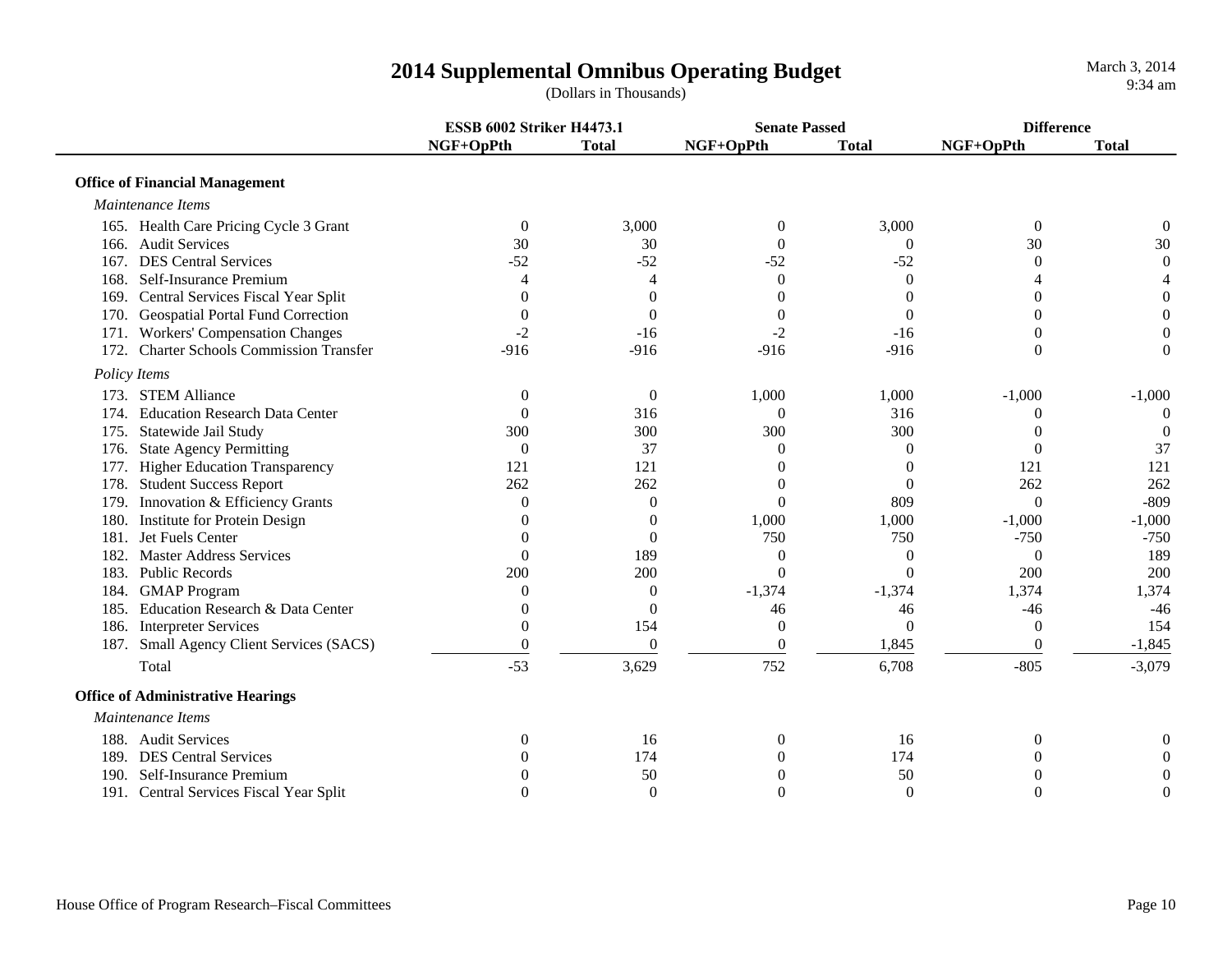|                                                        | <b>ESSB 6002 Striker H4473.1</b> |                  | <b>Senate Passed</b> |                  | <b>Difference</b> |                  |
|--------------------------------------------------------|----------------------------------|------------------|----------------------|------------------|-------------------|------------------|
|                                                        | NGF+OpPth                        | <b>Total</b>     | NGF+OpPth            | <b>Total</b>     | NGF+OpPth         | <b>Total</b>     |
| 192. Workers' Compensation Changes                     | $\overline{0}$                   | 40               | $\boldsymbol{0}$     | 40               | $\mathbf{0}$      | $\overline{0}$   |
| Policy Items                                           |                                  |                  |                      |                  |                   |                  |
| 193. OMWBE Support                                     | $\boldsymbol{0}$                 | 67               | $\theta$             | 67               | $\boldsymbol{0}$  | $\overline{0}$   |
| 194. Labor and Industries Appeal Bonds                 | $\theta$                         | 93               | $\overline{0}$       | $\mathbf{0}$     | $\overline{0}$    | 93               |
| 195. Equipment Replacement                             | $\boldsymbol{0}$                 | $\boldsymbol{0}$ | $\overline{0}$       | 137              | $\mathbf{0}$      | $-137$           |
| Total                                                  | $\overline{0}$                   | 440              | $\mathbf{0}$         | 484              | $\overline{0}$    | $-44$            |
| <b>State Lottery Commission</b>                        |                                  |                  |                      |                  |                   |                  |
| Maintenance Items                                      |                                  |                  |                      |                  |                   |                  |
| 196. Audit Services                                    | $\Omega$                         | 12               | $\Omega$             | 12               | $\boldsymbol{0}$  | 0                |
| 197. Administrative Hearings                           |                                  | $\overline{4}$   |                      | 4                | 0                 | $\Omega$         |
| 198. DES Central Services                              |                                  | 44               |                      | 44               | 0                 | 0                |
| 199. Self-Insurance Premium                            |                                  | 14               |                      | 14               | $\theta$          | $\theta$         |
| 200. Central Services Fiscal Year Split                | $\theta$                         | $\Omega$         | $\mathbf{0}$         | $\mathbf{0}$     | $\mathbf{0}$      | $\boldsymbol{0}$ |
| 201. Workers' Compensation Changes                     | $\boldsymbol{0}$                 | 12               | $\boldsymbol{0}$     | 12               | $\boldsymbol{0}$  | $\boldsymbol{0}$ |
| Total                                                  | $\overline{0}$                   | 86               | $\boldsymbol{0}$     | 86               | $\boldsymbol{0}$  | $\boldsymbol{0}$ |
| <b>Washington State Gambling Commission</b>            |                                  |                  |                      |                  |                   |                  |
| Maintenance Items                                      |                                  |                  |                      |                  |                   |                  |
| 202. Administrative Hearings                           | $\theta$                         | 93               | $\Omega$             | 93               | $\Omega$          | 0                |
| 203. DES Central Services                              |                                  | 28               |                      | 28               | 0                 | $\Omega$         |
| 204. Self-Insurance Premium                            | $\Omega$                         | 26               |                      | 26               | 0                 | $\theta$         |
| 205. Central Services Fiscal Year Split                | $\theta$                         | $\overline{0}$   | 0                    | $\boldsymbol{0}$ | $\mathbf{0}$      | $\boldsymbol{0}$ |
| 206. Workers' Compensation Changes                     | $\theta$                         | 16               | $\theta$             | 16               | 0                 | $\overline{0}$   |
| Total                                                  | $\overline{0}$                   | 163              | $\boldsymbol{0}$     | 163              | $\overline{0}$    | $\mathbf{0}$     |
| <b>Washington State Commission on Hispanic Affairs</b> |                                  |                  |                      |                  |                   |                  |
| Maintenance Items                                      |                                  |                  |                      |                  |                   |                  |
| 207. DES Central Services                              | 5                                | 5                | $\overline{0}$       | $\overline{0}$   | 5                 | 5                |
| 208. Central Services Fiscal Year Split                | $\boldsymbol{0}$                 | $\boldsymbol{0}$ | $\boldsymbol{0}$     | $\overline{0}$   | $\boldsymbol{0}$  | $\boldsymbol{0}$ |
| Total                                                  | 5                                | 5                | $\theta$             | $\theta$         | 5                 | $\overline{5}$   |
| <b>WA State Comm on African-American Affairs</b>       |                                  |                  |                      |                  |                   |                  |
| Maintenance Items                                      |                                  |                  |                      |                  |                   |                  |
| 209. Audit Services                                    | 16                               | 16               | 16                   | 16               | $\boldsymbol{0}$  | 0                |
|                                                        |                                  |                  |                      |                  |                   |                  |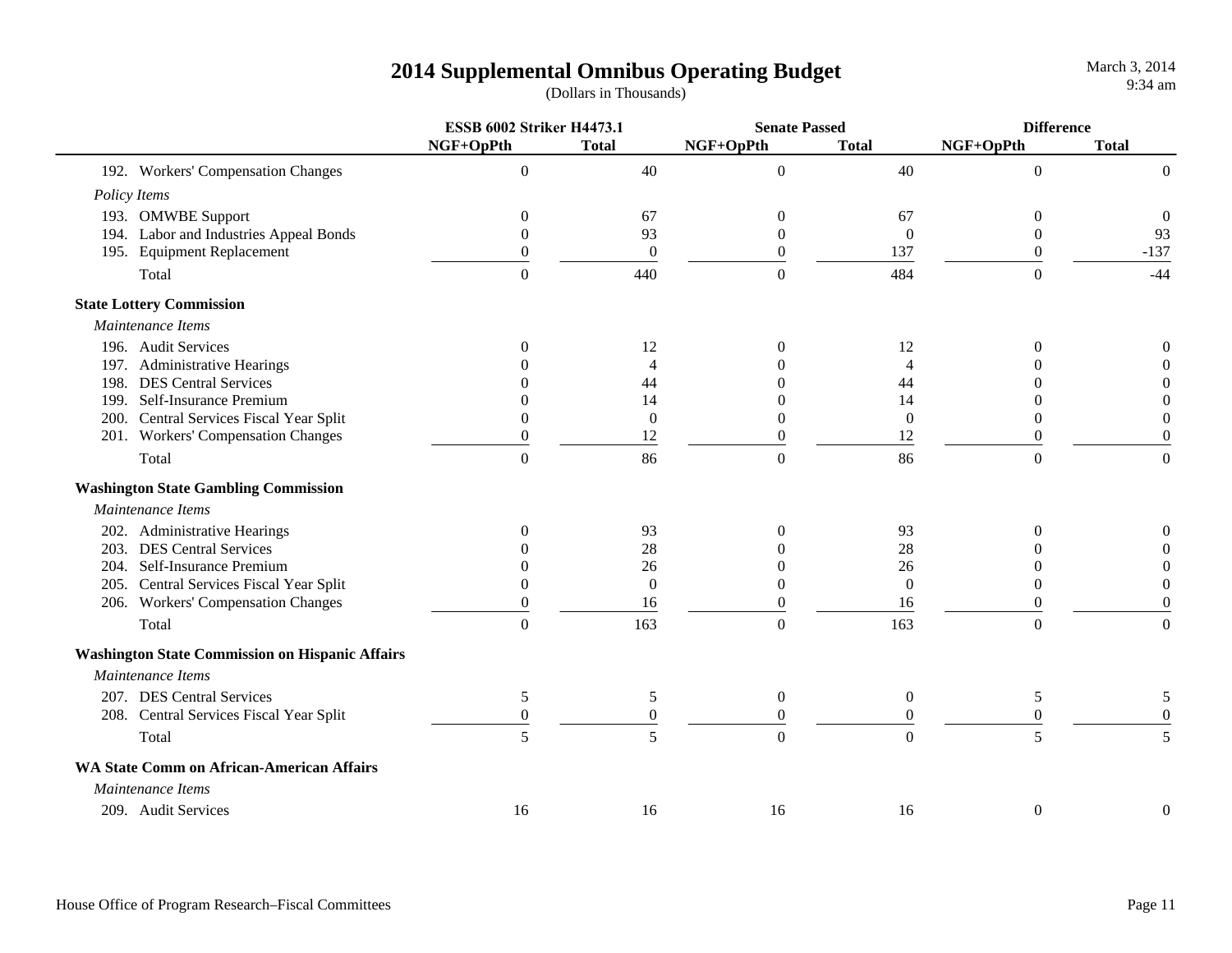|                               |                                         | <b>ESSB 6002 Striker H4473.1</b> |                  | <b>Senate Passed</b> |                  | <b>Difference</b> |                  |
|-------------------------------|-----------------------------------------|----------------------------------|------------------|----------------------|------------------|-------------------|------------------|
|                               |                                         | NGF+OpPth                        | <b>Total</b>     | NGF+OpPth            | <b>Total</b>     | NGF+OpPth         | <b>Total</b>     |
|                               | 210. DES Central Services               | 3                                | $\mathfrak{Z}$   | $\boldsymbol{0}$     | $\boldsymbol{0}$ | $\mathfrak{Z}$    | 3                |
|                               | 211. Central Services Fiscal Year Split | $\boldsymbol{0}$                 | $\boldsymbol{0}$ | $\boldsymbol{0}$     | $\boldsymbol{0}$ | $\boldsymbol{0}$  | $\boldsymbol{0}$ |
| Total                         |                                         | 19                               | 19               | 16                   | 16               | 3                 | 3                |
|                               | <b>Department of Retirement Systems</b> |                                  |                  |                      |                  |                   |                  |
| Maintenance Items             |                                         |                                  |                  |                      |                  |                   |                  |
|                               | 212. DES Central Services               | $\Omega$                         | 54               | $\theta$             | 54               | $\Omega$          | 0                |
|                               | 213. Self-Insurance Premium             |                                  | 6                | 0                    | 6                | $\Omega$          | $\Omega$         |
|                               | 214. Central Services Fiscal Year Split |                                  | $\overline{0}$   | $\Omega$             | $\Omega$         | $\Omega$          | $\Omega$         |
|                               | 215. Workers' Compensation Changes      | $\Omega$                         | 34               | $\Omega$             | 34               | $\Omega$          | $\theta$         |
| Policy Items                  |                                         |                                  |                  |                      |                  |                   |                  |
|                               | 216. Employer Contribution Rates        | $\theta$                         | 71               | $\theta$             | $\theta$         | $\theta$          | 71               |
|                               | 217. Private Sector Retirement Savings  | 250                              | 250              | 0                    | $\Omega$         | 250               | 250              |
|                               | 218. Life Annuity Option                | $\theta$                         | $\Omega$         | $\Omega$             | 57               | $\overline{0}$    | $-57$            |
|                               | 219. Save Toward Retirement Plan        | 344                              | 344              | $\Omega$             | $\Omega$         | 344               | 344              |
| Total                         |                                         | 594                              | 759              | $\boldsymbol{0}$     | 151              | 594               | 608              |
| <b>State Investment Board</b> |                                         |                                  |                  |                      |                  |                   |                  |
| Maintenance Items             |                                         |                                  |                  |                      |                  |                   |                  |
|                               | 220. DES Central Services               | $\Omega$                         | $-34$            | $\Omega$             | $-34$            | $\Omega$          | $\Omega$         |
|                               | 221. Tech Adjust--Small Agency Services |                                  | 56               | $\Omega$             | 56               | $\theta$          | $\Omega$         |
|                               | 222. Central Services Fiscal Year Split |                                  | $\boldsymbol{0}$ | $\theta$             | $\mathbf{0}$     | $\theta$          | $\theta$         |
|                               | 223. Workers' Compensation Changes      | $\theta$                         | $\sqrt{2}$       | $\mathbf{0}$         | $\overline{c}$   | $\theta$          | $\theta$         |
| Total                         |                                         | $\Omega$                         | 24               | $\overline{0}$       | 24               | $\Omega$          | $\Omega$         |
| <b>Innovate Washington</b>    |                                         |                                  |                  |                      |                  |                   |                  |
| Maintenance Items             |                                         |                                  |                  |                      |                  |                   |                  |
|                               | 224. DES Central Services               | $\Omega$                         | $-22$            | $\boldsymbol{0}$     | $\mathbf{0}$     | $\theta$          | $-22$            |
|                               | 225. Self-Insurance Premium             |                                  | $\overline{2}$   | $\Omega$             | 0                | 0                 | $\overline{2}$   |
|                               | 226. Workers' Compensation Changes      | $\Omega$                         | 26               | $\Omega$             | $\Omega$         | $\Omega$          | 26               |
| Policy Items                  |                                         |                                  |                  |                      |                  |                   |                  |
|                               | 227. Innovation Contract #              | 0                                | $-3,384$         | $\mathbf{0}$         | $\overline{0}$   | $\theta$          | $-3,384$         |
| Total                         |                                         | $\boldsymbol{0}$                 | $-3,378$         | $\mathbf{0}$         | $\boldsymbol{0}$ | $\overline{0}$    | $-3,378$         |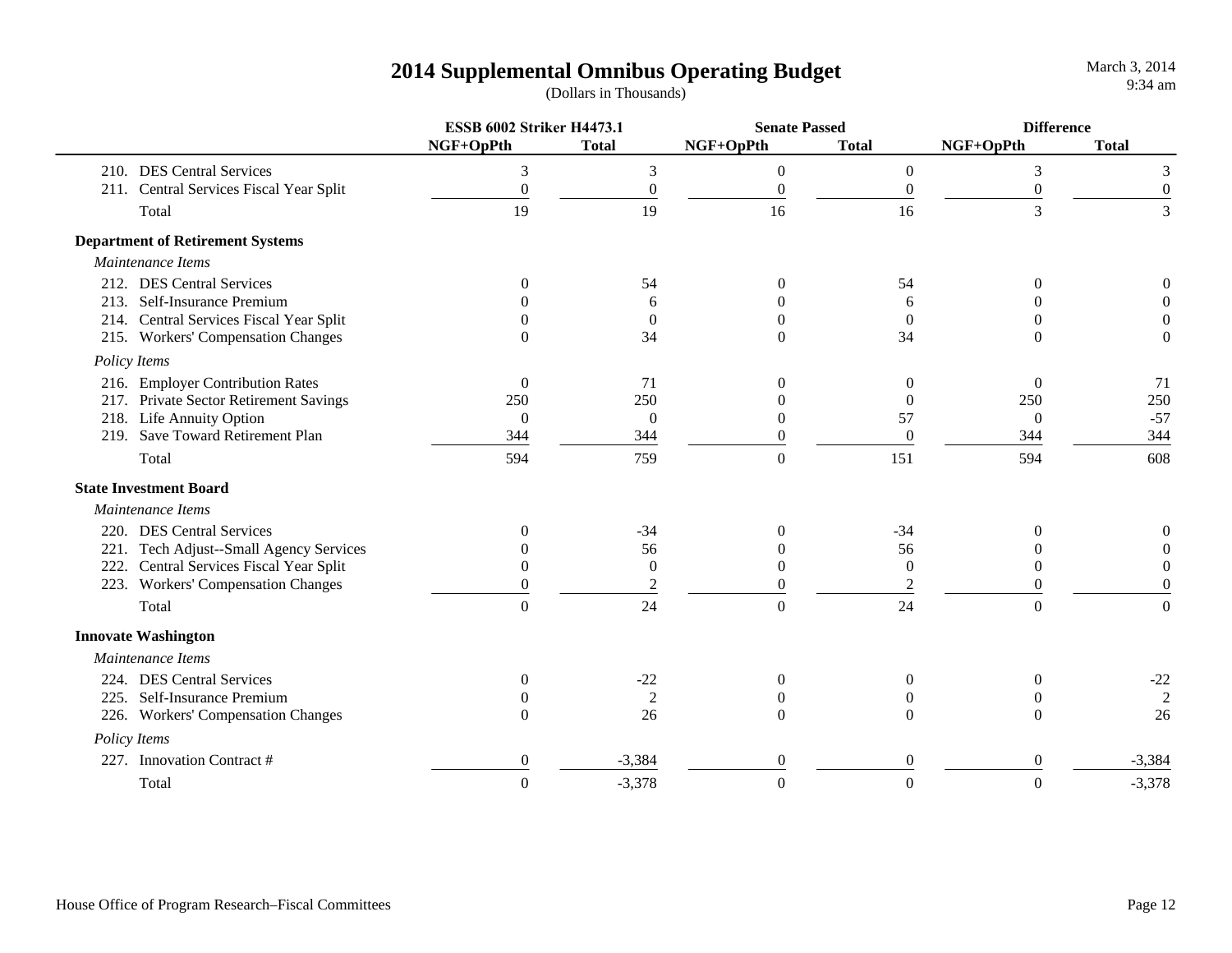|                                                              | <b>ESSB 6002 Striker H4473.1</b> |                  | <b>Senate Passed</b> |                  | <b>Difference</b> |                  |
|--------------------------------------------------------------|----------------------------------|------------------|----------------------|------------------|-------------------|------------------|
|                                                              | NGF+OpPth                        | <b>Total</b>     | NGF+OpPth            | <b>Total</b>     | NGF+OpPth         | <b>Total</b>     |
| <b>Department of Revenue</b>                                 |                                  |                  |                      |                  |                   |                  |
| Maintenance Items                                            |                                  |                  |                      |                  |                   |                  |
| 228. Attorney General Legal Services                         | 3                                | 3                | $\Omega$             | $\Omega$         | 3                 | 3                |
| <b>DES Central Services</b><br>229.                          | 301                              | 340              |                      |                  | 301               | 340              |
| 230. Self-Insurance Premium                                  | 66                               | 74               | $\theta$             |                  | 66                | 74               |
| 231. Central Services Fiscal Year Split                      | $-1$                             | $-1$             | $-1$                 | -1               | $\theta$          | $\boldsymbol{0}$ |
| 232. Workers' Compensation Changes                           | $-14$                            | $-14$            | $-14$                | $-14$            | $\Omega$          | $\Omega$         |
| Policy Items                                                 |                                  |                  |                      |                  |                   |                  |
| 233. SSB 6057 Credit Developmental Disab                     | $\theta$                         | $\Omega$         | 73                   | 73               | $-73$             | $-73$            |
| SSB 6515 State Job Creation<br>234.                          | $\Omega$                         | $\Omega$         | 90                   | 90               | $-90$             | $-90$            |
| 235. Cash Handling Security                                  | $\overline{0}$                   | $\Omega$         | 1,444                | 1,444            | $-1,444$          | $-1,444$         |
| Property Tax Relief Programs<br>236.                         | 158                              | 158              | $\Omega$             | $\Omega$         | 158               | 158              |
| 237. State Tax Preferences                                   | 292                              | 292              | $\theta$             | $\theta$         | 292               | 292              |
| 238. Unpaid Wage Collection                                  | 340                              | 340              | $\theta$             | $\theta$         | 340               | 340              |
| 239. Implementation Funding                                  | 53                               | 53               | $\Omega$             | 0                | 53                | 53               |
| Total                                                        | 1,198                            | 1,245            | 1,592                | 1,592            | $-394$            | $-347$           |
| <b>Board of Tax Appeals</b>                                  |                                  |                  |                      |                  |                   |                  |
| Maintenance Items                                            |                                  |                  |                      |                  |                   |                  |
| 240. DES Central Services                                    | 9                                | 9                | $\boldsymbol{0}$     | $\theta$         | 9                 | 9                |
| 241. Central Services Fiscal Year Split                      | $\overline{0}$                   | $\boldsymbol{0}$ | $\boldsymbol{0}$     | $\boldsymbol{0}$ | $\boldsymbol{0}$  | $\overline{0}$   |
| Total                                                        | 9                                | 9                | $\overline{0}$       | $\Omega$         | 9                 | 9                |
| <b>Office of Minority &amp; Women's Business Enterprises</b> |                                  |                  |                      |                  |                   |                  |
| Maintenance Items                                            |                                  |                  |                      |                  |                   |                  |
| 242. Remove Interagency Agreements                           | $\Omega$                         | $-700$           | $\theta$             | $-700$           | $\Omega$          | 0                |
| 243. Audit Services                                          | $\Omega$                         | 8                | $\Omega$             | 8                | 0                 | $\overline{0}$   |
| <b>Administrative Hearings</b><br>244.                       |                                  | 17               | $\Omega$             | 17               | 0                 | $\overline{0}$   |
| <b>DES Central Services</b><br>245.                          |                                  | 44               | $\Omega$             | 44               | 0                 | $\overline{0}$   |
| Self-Insurance Premium<br>246.                               |                                  | 48               | $\theta$             | 48               | 0                 | $\overline{0}$   |
| Central Services Fiscal Year Split<br>247.                   |                                  | $\overline{0}$   |                      | $\overline{0}$   | 0                 | $\boldsymbol{0}$ |
| 248. Workers' Compensation Changes                           | $\theta$                         | 6                | $\boldsymbol{0}$     | 6                | $\Omega$          | 0                |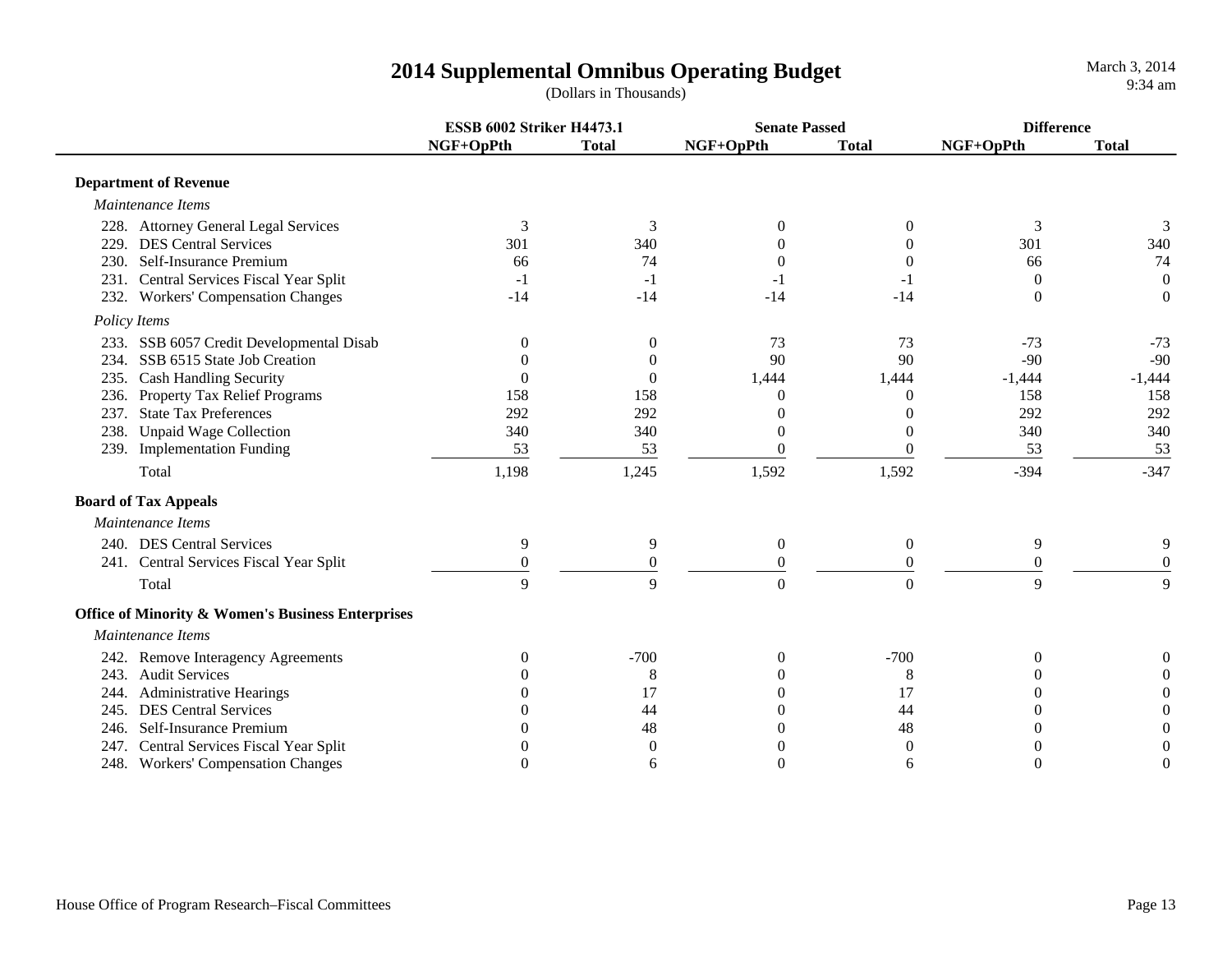|                                         | <b>ESSB 6002 Striker H4473.1</b> |                  | <b>Senate Passed</b> |              | <b>Difference</b> |                  |
|-----------------------------------------|----------------------------------|------------------|----------------------|--------------|-------------------|------------------|
|                                         | NGF+OpPth                        | <b>Total</b>     | NGF+OpPth            | <b>Total</b> | NGF+OpPth         | <b>Total</b>     |
| Policy Items                            |                                  |                  |                      |              |                   |                  |
| 249. Administrative Hearings            | $\boldsymbol{0}$                 | $\boldsymbol{0}$ | $\boldsymbol{0}$     | 67           | $\boldsymbol{0}$  | $-67$            |
| Total                                   | $\boldsymbol{0}$                 | $-577$           | $\boldsymbol{0}$     | $-510$       | $\theta$          | $-67$            |
| <b>Office of Insurance Commissioner</b> |                                  |                  |                      |              |                   |                  |
| Maintenance Items                       |                                  |                  |                      |              |                   |                  |
| 250. Administrative Hearings            | $\Omega$                         | 14               | $\Omega$             | 14           | $\Omega$          | $\Omega$         |
| 251. DES Central Services               |                                  | 74               |                      | 74           |                   | $\Omega$         |
| 252. Self-Insurance Premium             |                                  | 30               | Ω                    | 30           |                   | $\theta$         |
| 253. Central Services Fiscal Year Split |                                  | $\overline{0}$   | 0                    | $\Omega$     |                   | $\boldsymbol{0}$ |
| 254. Workers' Compensation Changes      | $\Omega$                         | 12               | $\theta$             | 12           | $\Omega$          | $\boldsymbol{0}$ |
| Policy Items                            |                                  |                  |                      |              |                   |                  |
| 255. Financial Solvency                 | $\Omega$                         | 498              | $\mathbf{0}$         | $\mathbf{0}$ | $\Omega$          | 498              |
| 256. Out of State Health Coverage       | $\Omega$                         | $\overline{0}$   | $\mathbf{0}$         | 181          | $\Omega$          | $-181$           |
| 257. Public School Employees Study      | $\Omega$                         | $\overline{0}$   | 127                  | 127          | $-127$            | $-127$           |
| Total                                   | $\theta$                         | 628              | 127                  | 438          | $-127$            | 190              |
| <b>Consolidated Technology Services</b> |                                  |                  |                      |              |                   |                  |
| Maintenance Items                       |                                  |                  |                      |              |                   |                  |
| 258. Audit Services                     | $\Omega$                         | 5                | $\Omega$             | 5            | $\Omega$          | $\boldsymbol{0}$ |
| 259. DES Central Services               |                                  | 83               |                      | 83           |                   | $\overline{0}$   |
| 260. Self-Insurance Premium             |                                  | $\boldsymbol{2}$ |                      | $\sqrt{2}$   |                   | 0                |
| 261. Central Services Fiscal Year Split |                                  | $-2$             | $\theta$             | $-2$         | 0                 | $\theta$         |
| 262. Workers' Compensation Changes      |                                  | 110              | $\theta$             | 110          | 0                 | $\theta$         |
| Total                                   | $\theta$                         | 198              | $\boldsymbol{0}$     | 198          | $\theta$          | $\theta$         |
| <b>State Board of Accountancy</b>       |                                  |                  |                      |              |                   |                  |
| Maintenance Items                       |                                  |                  |                      |              |                   |                  |
| 263. DES Central Services               | $\theta$                         | 8                | $\boldsymbol{0}$     | 8            | $\boldsymbol{0}$  | $\boldsymbol{0}$ |
| 264. Self-Insurance Premium             | $\Omega$                         | $-2$             | $\theta$             | $-2$         | $\theta$          | $\theta$         |
| 265. Central Services Fiscal Year Split |                                  | $\theta$         | 0                    | $\theta$     |                   | $\Omega$         |
| Total                                   |                                  | 6                | $\Omega$             | 6            | $\Omega$          | $\Omega$         |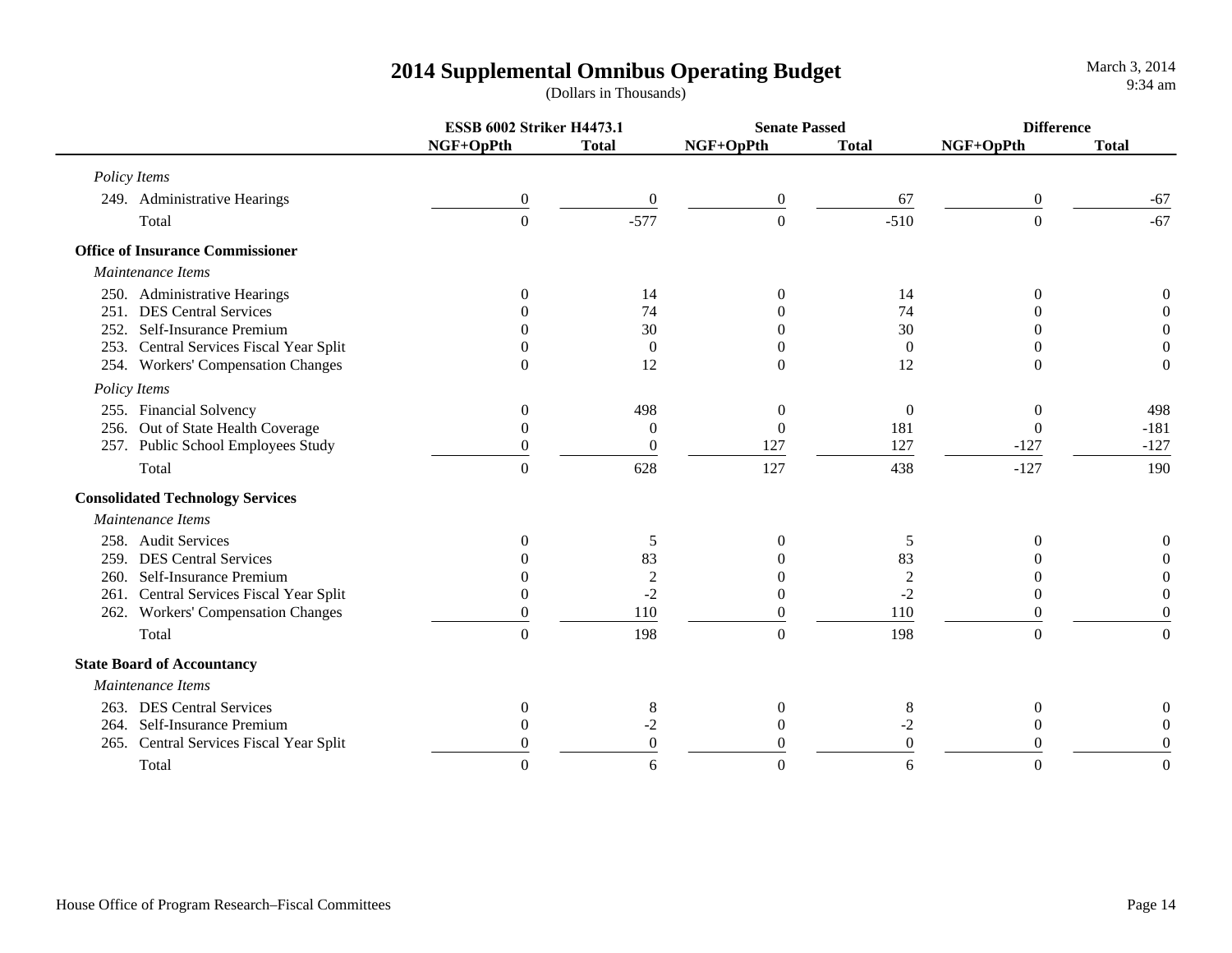|                                              | <b>ESSB 6002 Striker H4473.1</b> |                | <b>Senate Passed</b> |                  | <b>Difference</b> |                  |
|----------------------------------------------|----------------------------------|----------------|----------------------|------------------|-------------------|------------------|
|                                              | NGF+OpPth                        | <b>Total</b>   | NGF+OpPth            | <b>Total</b>     | NGF+OpPth         | <b>Total</b>     |
| <b>Department of Enterprise Services</b>     |                                  |                |                      |                  |                   |                  |
| Maintenance Items                            |                                  |                |                      |                  |                   |                  |
| 266. Technical Correction                    | $\Omega$                         | $\theta$       | $\theta$             | $\theta$         | $\overline{0}$    | $\theta$         |
| 267. Time, Leave, and Attendance             | $\Omega$                         | $\Omega$       | $\Omega$             | $-951$           | $\Omega$          | 951              |
| 268. DES Central Services                    |                                  | 398            | $\Omega$             | 392              | 6                 | 6                |
| Self-Insurance Premium<br>269.               |                                  | 120            | $\theta$             | 118              | 2                 | $\sqrt{2}$       |
| 270. Central Services Fiscal Year Split      | $\theta$                         | 17             | $\theta$             | 17               | $\mathbf{0}$      | $\boldsymbol{0}$ |
| 271. Workers' Compensation Changes           | 8                                | 642            | $\boldsymbol{0}$     | 634              | $8\,$             | $\,8\,$          |
| Policy Items                                 |                                  |                |                      |                  |                   |                  |
| 272. Time, Leave, and Attendance             | 0                                | $-951$         | $\boldsymbol{0}$     | $\boldsymbol{0}$ | $\overline{0}$    | $-951$           |
| McNeil Is Boundary Survey/Appraisal<br>273.  | 0                                | 75             | $\theta$             | 75               | 0                 | $\overline{0}$   |
| Commercial Insurance<br>274.                 |                                  | 2,278          | $\theta$             | 2,278            | 0                 | $\overline{0}$   |
| <b>Master Address Service</b><br>275.        |                                  | $\Omega$       | 0                    | 189              | 0                 | $-189$           |
| 276. Access Washington                       |                                  | $\theta$       | $\theta$             | 52               | 0                 | $-52$            |
| One Stop Business Portal<br>277.             |                                  | 0              |                      | 737              | $\theta$          | $-737$           |
| Elimination of Small Agency HR<br>278.       |                                  |                | $\Omega$             | $-693$           | 0                 | 693              |
| 279. Personnel Services                      |                                  |                | $\theta$             | $-2,005$         | $\theta$          | 2,005            |
| <b>State Printer Subsidy</b><br>280.         |                                  | $\overline{0}$ | $\Omega$             | $-1,800$         | $\Omega$          | 1,800            |
| 281. Electricity Purchasing                  | $\overline{0}$                   | $\Omega$       | 2,250                | 2,250            | $-2,250$          | $-2,250$         |
| 282. Transfer SACS to OFM                    | $\overline{0}$                   | $\Omega$       | $\boldsymbol{0}$     | $-1,845$         | $\theta$          | 1,845            |
| Total                                        | 16                               | 2,579          | 2,250                | $-552$           | $-2,234$          | 3,131            |
| <b>Washington Horse Racing Commission</b>    |                                  |                |                      |                  |                   |                  |
| Maintenance Items                            |                                  |                |                      |                  |                   |                  |
| 283. Audit Services                          | 0                                | 16             | $\theta$             | 16               | $\theta$          | 0                |
| <b>DES Central Services</b><br>284.          | $\Omega$                         | 33             | $\Omega$             | 33               | $\theta$          | $\theta$         |
| Self-Insurance Premium<br>285.               | $\theta$                         | $-126$         | $\mathbf{0}$         | $-126$           | $\Omega$          | $\overline{0}$   |
| 286. Central Services Fiscal Year Split      | $\theta$                         | $\mathbf{0}$   | $\boldsymbol{0}$     | $\boldsymbol{0}$ | $\mathbf{0}$      | $\boldsymbol{0}$ |
| Total                                        | $\overline{0}$                   | $-77$          | $\overline{0}$       | $-77$            | $\overline{0}$    | $\boldsymbol{0}$ |
| <b>Washington State Liquor Control Board</b> |                                  |                |                      |                  |                   |                  |
| Maintenance Items                            |                                  |                |                      |                  |                   |                  |
| 287. Attorney General Legal Services         | $\boldsymbol{0}$                 |                | $\boldsymbol{0}$     | $\boldsymbol{0}$ | $\boldsymbol{0}$  |                  |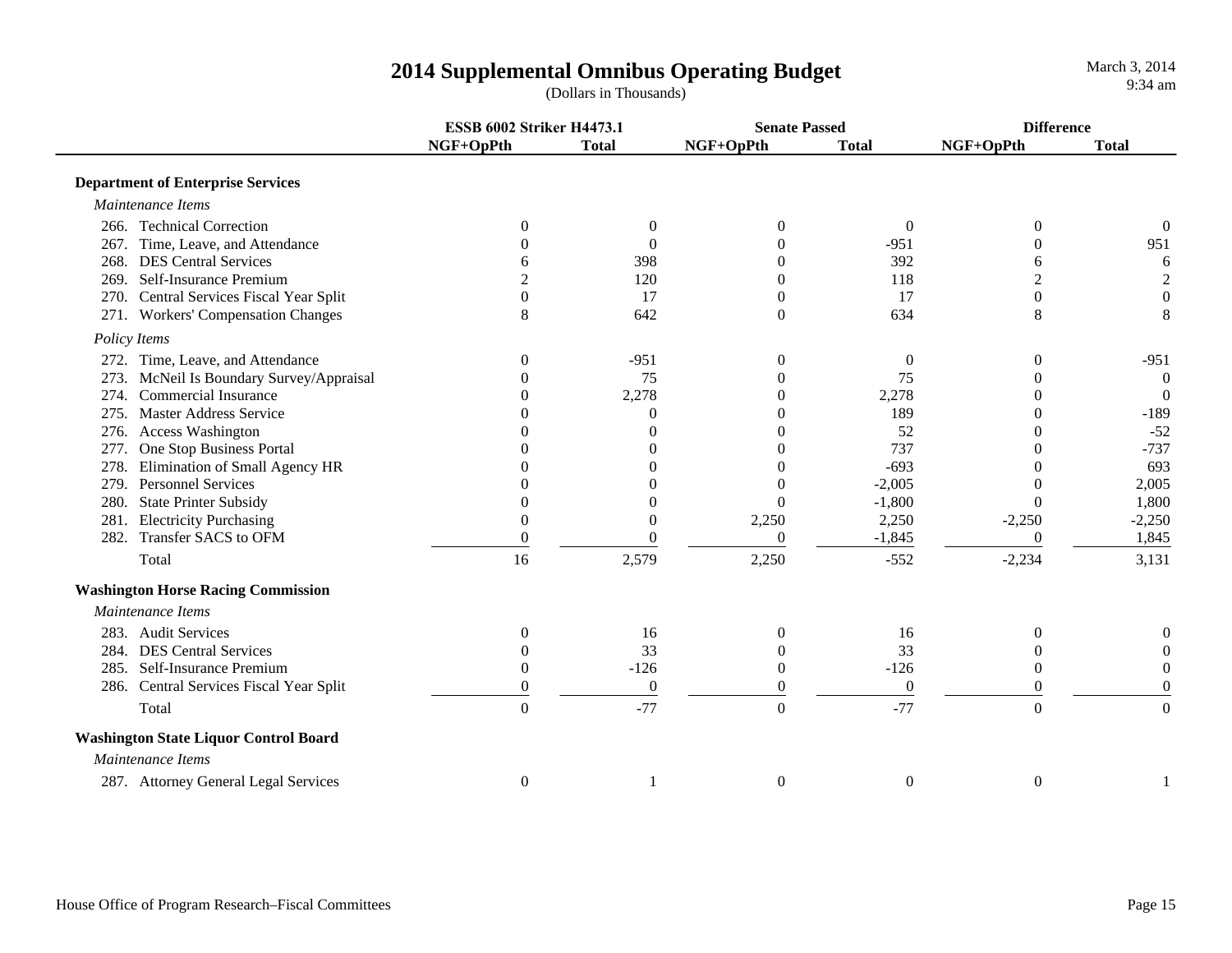|      |                                                | <b>ESSB 6002 Striker H4473.1</b> |                | <b>Senate Passed</b> |                  | <b>Difference</b> |                   |
|------|------------------------------------------------|----------------------------------|----------------|----------------------|------------------|-------------------|-------------------|
|      |                                                | NGF+OpPth                        | <b>Total</b>   | NGF+OpPth            | <b>Total</b>     | NGF+OpPth         | <b>Total</b>      |
|      | 288. Administrative Hearings                   | $\boldsymbol{0}$                 | $-237$         | $\boldsymbol{0}$     | $-237$           | $\theta$          | $\theta$          |
| 289. | <b>DES Central Services</b>                    | $\Omega$                         | $-688$         | $\theta$             | $-688$           | $\theta$          | $\overline{0}$    |
| 290. | Self-Insurance Premium                         | 0                                | 214            | 0                    | 0                | $\theta$          | 214               |
|      | 291. Central Services Fiscal Year Split        | $\Omega$                         | $\overline{7}$ | $\Omega$             | $\Omega$         | $\theta$          | 7                 |
|      | 292. Workers' Compensation Changes             | $\Omega$                         | $-5,998$       | $\overline{0}$       | $-5,998$         | $\theta$          | $\overline{0}$    |
|      | Policy Items                                   |                                  |                |                      |                  |                   |                   |
|      | 293. I-502 Implementation                      | $\theta$                         | $\overline{0}$ | $\Omega$             | 0                | 0                 | $\boldsymbol{0}$  |
|      | 294. Medical Marijuana                         |                                  | 376            |                      | $\Omega$         |                   | 376               |
|      | 295. Marijuana License Software                |                                  | 210            |                      | 210              |                   | $\theta$          |
|      | 296. Marijuana Traceability System             |                                  | 782            |                      | 782              |                   | $\theta$          |
|      | 297. Marijuana Tax System                      | $\theta$                         | 378            | $\Omega$             | 378              | 0                 | $\mathbf{0}$      |
|      | 298. Additional Staffing                       | $\overline{0}$                   | 3,486          | $\mathbf{0}$         | 3,486            | 0                 | $\mathbf{0}$      |
|      | Total                                          | $\boldsymbol{0}$                 | $-1,469$       | $\boldsymbol{0}$     | $-2,067$         | $\boldsymbol{0}$  | 598               |
|      | <b>Utilities and Transportation Commission</b> |                                  |                |                      |                  |                   |                   |
|      | Maintenance Items                              |                                  |                |                      |                  |                   |                   |
|      | 299. Audit Services                            | 0                                | 16             |                      | 16               | 0                 |                   |
|      | 300. Attorney General Legal Services           |                                  | $\overline{2}$ |                      | $\theta$         |                   |                   |
|      | 301. DES Central Services                      |                                  | 32             |                      | 32               |                   | $\mathbf{\Omega}$ |
|      | 302. Central Services Fiscal Year Split        | 0                                | $\mathbf{0}$   |                      | $\boldsymbol{0}$ | 0                 | $\Omega$          |
|      | 303. Workers' Compensation Changes             | $\boldsymbol{0}$                 | 8              | 0                    | 8                | $\overline{0}$    | $\overline{0}$    |
|      | Total                                          | $\Omega$                         | 58             | $\overline{0}$       | 56               | $\Omega$          | $\overline{2}$    |
|      | <b>Board for Volunteer Firefighters</b>        |                                  |                |                      |                  |                   |                   |
|      | Maintenance Items                              |                                  |                |                      |                  |                   |                   |
|      | 304. Audit Services                            | $\Omega$                         | 16             | $\Omega$             | 16               | $\Omega$          | $\Omega$          |
|      | 305. DES Central Services                      | 0                                | $-91$          |                      | $-91$            | $\Omega$          | $\Omega$          |
|      | 306. Central Services Fiscal Year Split        | $\Omega$                         | $\overline{0}$ | 0                    | $\mathbf{0}$     | 0                 | 0                 |
|      | 307. Workers' Compensation Changes             | $\theta$                         | $-2$           | $\theta$             | $-2$             | $\Omega$          | $\theta$          |
|      | Total                                          | $\overline{0}$                   | $-77$          | $\boldsymbol{0}$     | $-77$            | $\boldsymbol{0}$  | $\boldsymbol{0}$  |
|      | <b>Military Department</b>                     |                                  |                |                      |                  |                   |                   |
|      | Maintenance Items                              |                                  |                |                      |                  |                   |                   |
|      | 308. Disaster Response Funding                 | $\boldsymbol{0}$                 | 22,133         | $\boldsymbol{0}$     | 22,092           | $\boldsymbol{0}$  | 41                |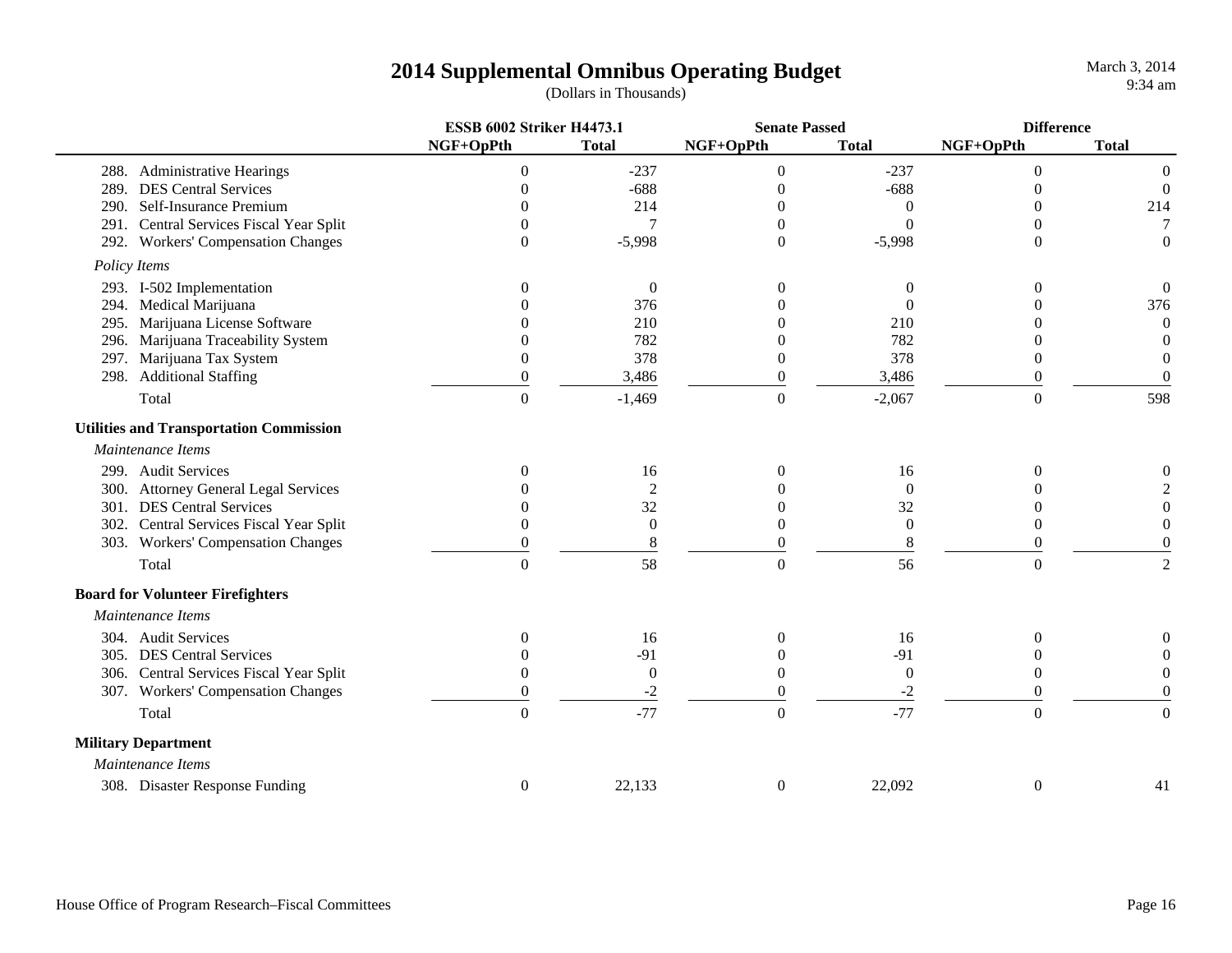March 3, 2014 9:34 am

|                                                   | <b>ESSB 6002 Striker H4473.1</b> |                  | <b>Senate Passed</b> |                  | <b>Difference</b> |                  |
|---------------------------------------------------|----------------------------------|------------------|----------------------|------------------|-------------------|------------------|
|                                                   | NGF+OpPth                        | <b>Total</b>     | NGF+OpPth            | <b>Total</b>     | NGF+OpPth         | <b>Total</b>     |
| 309. EOC Generator Maintenance                    | 30                               | 30               | $\boldsymbol{0}$     | $\mathbf{0}$     | 30                | 30               |
| 310. DES Central Services                         | $\mathbf{0}$                     | $-117$           | $\Omega$             | $-117$           | $\Omega$          | $\overline{0}$   |
| 311. Operating Costs/Exist Capital Proj           | 102                              | 180              | 102                  | 180              | 0                 | $\boldsymbol{0}$ |
| 312. Self-Insurance Premium                       | $-324$                           | $-324$           | $-324$               | $-324$           | 0                 | $\mathbf{0}$     |
| 313. Central Services Fiscal Year Split           | $\boldsymbol{0}$                 | $\theta$         | $\overline{0}$       | $\mathbf{0}$     | 0                 | $\theta$         |
| 314. Workers' Compensation Changes                | 130                              | 130              | 130                  | 130              | $\Omega$          | $\theta$         |
| Policy Items                                      |                                  |                  |                      |                  |                   |                  |
| 315. Oil Transportation Safety                    | 37                               | 37               | $\boldsymbol{0}$     | $\mathbf{0}$     | 37                | 37               |
| 316. State Emergency Operations Center            | $\mathbf{0}$                     | $\Omega$         | $\Omega$             | 388              | $\theta$          | $-388$           |
| Total                                             | $-25$                            | 22,069           | $-92$                | 22,349           | 67                | $-280$           |
| <b>Public Employment Relations Commission</b>     |                                  |                  |                      |                  |                   |                  |
| Maintenance Items                                 |                                  |                  |                      |                  |                   |                  |
| 317. DES Central Services                         | 37                               | 60               | 37                   | 60               | $\theta$          |                  |
| 318. Self-Insurance Premium                       | 20                               | 32               | 20                   | 32               | 0                 |                  |
| 319. Central Services Fiscal Year Split           | $\boldsymbol{0}$                 | $\boldsymbol{0}$ | $\boldsymbol{0}$     | $\overline{0}$   | $\overline{0}$    | $\boldsymbol{0}$ |
| 320. Workers' Compensation Changes                | $\overline{2}$                   | $\mathfrak{2}$   | $\boldsymbol{0}$     | $\boldsymbol{0}$ |                   | $\overline{2}$   |
| Total                                             | 59                               | 94               | 57                   | 92               | $\overline{2}$    | $\overline{2}$   |
| <b>LEOFF 2 Retirement Board</b>                   |                                  |                  |                      |                  |                   |                  |
| Maintenance Items                                 |                                  |                  |                      |                  |                   |                  |
| 321. DES Central Services                         | $\mathbf{0}$                     | 12               | $\boldsymbol{0}$     | 12               | $\boldsymbol{0}$  |                  |
| 322. Self-Insurance Premium                       | $\overline{0}$                   | $\mathfrak{2}$   | $\overline{0}$       | $\boldsymbol{2}$ | $\overline{0}$    | $\theta$         |
| 323. Workers' Compensation Changes                | $\overline{0}$                   | $\overline{2}$   | $\overline{0}$       | $\mathbf{2}$     | $\theta$          | $\theta$         |
| Total                                             | $\Omega$                         | 16               | $\Omega$             | 16               | $\theta$          | $\theta$         |
| Department of Archaeology & Historic Preservation |                                  |                  |                      |                  |                   |                  |
| Maintenance Items                                 |                                  |                  |                      |                  |                   |                  |
| 324. Administrative Hearings                      | 2                                |                  | 0                    | $\theta$         | 2                 |                  |
| 325. DES Central Services                         | 24                               | 24               |                      | $\mathbf{0}$     | 24                | 24               |
| 326. Central Services Fiscal Year Split           | $\theta$                         | $\theta$         | $\theta$             | $\overline{0}$   | $\mathbf{0}$      | $\boldsymbol{0}$ |
| 327. Workers' Compensation Changes                | $\overline{c}$                   | $\overline{2}$   | $\theta$             | $\Omega$         | $\overline{2}$    | $\overline{2}$   |
| Policy Items                                      |                                  |                  |                      |                  |                   |                  |
| 328. Relocation and New Lease Costs               | 160                              | 160              | $\boldsymbol{0}$     | $\mathbf{0}$     | 160               | 160              |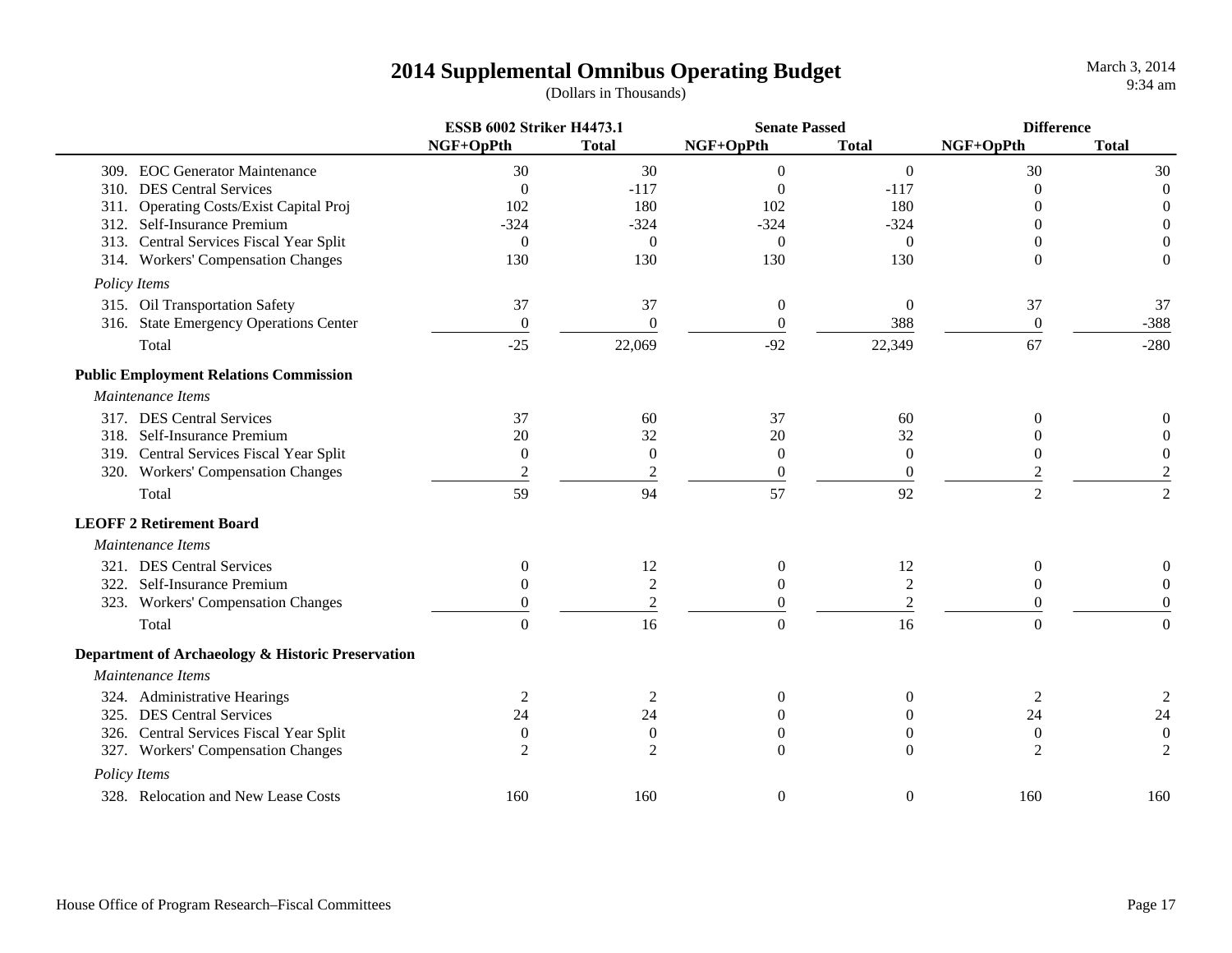|             |                                         | <b>ESSB 6002 Striker H4473.1</b> |                  | <b>Senate Passed</b> |                | <b>Difference</b> |                  |
|-------------|-----------------------------------------|----------------------------------|------------------|----------------------|----------------|-------------------|------------------|
|             |                                         | NGF+OpPth                        | <b>Total</b>     | NGF+OpPth            | <b>Total</b>   | NGF+OpPth         | <b>Total</b>     |
|             | 329. Assistant State Phy Anthropologist | $\overline{0}$                   | 109              | $\boldsymbol{0}$     | $\overline{0}$ | $\overline{0}$    | 109              |
|             | Total                                   | 188                              | 297              | $\boldsymbol{0}$     | $\Omega$       | 188               | 297              |
|             | <b>Total Governmental Operations</b>    | 5,889                            | 42,782           | 5,875                | 48,168         | 14                | $-5,386$         |
| <b>DSHS</b> |                                         |                                  |                  |                      |                |                   |                  |
|             | <b>Children and Family Services</b>     |                                  |                  |                      |                |                   |                  |
|             | Maintenance Items                       |                                  |                  |                      |                |                   |                  |
|             | 330. Mandatory Caseload Adjustments     | $-905$                           | $-1,392$         | $-905$               | $-1,392$       | $\theta$          | $\boldsymbol{0}$ |
| 331.        | <b>FMAP Match Adjustment</b>            | $-35$                            | $\theta$         | $-35$                | $\theta$       | $\Omega$          | $\boldsymbol{0}$ |
| 332.        | One-Time Relocation                     | 75                               | 98               | $\theta$             | $\theta$       | 75                | 98               |
| 333.        | <b>Workers' Compensation Changes</b>    | 1,140                            | 1,528            | 530                  | 706            | 610               | 822              |
|             | 334. Transfers                          | $-192$                           | $-300$           | $-192$               | $-300$         | $\Omega$          | $\boldsymbol{0}$ |
|             | Policy Items                            |                                  |                  |                      |                |                   |                  |
|             | 335. Adoption Process                   | 100                              | 160              | $\overline{0}$       | $\overline{0}$ | 100               | 160              |
| 336.        | Child Care Rate Increase                | $\Omega$                         | $\theta$         | 1,256                | 1,505          | $-1,256$          | $-1,505$         |
| 337.        | <b>Family Assessment Response</b>       | $\Omega$                         | $\theta$         | 1,200                | 2,400          | $-1,200$          | $-2,400$         |
| 338.        | <b>Adoption Incentive Grant</b>         | $-18$                            | $\overline{0}$   | $-17$                | $\Omega$       | $-1$              | $\theta$         |
| 339.        | Family Assessment Rspnse Shortfall      | $\Omega$                         | $\theta$         | $\Omega$             | $\Omega$       | $\Omega$          | $\Omega$         |
| 340.        | <b>Extended Foster Care</b>             | 83                               | 106              | $\Omega$             | $\Omega$       | 83                | 106              |
| 341.        | Family Home Chld Care Rate Increase     | 381                              | 436              | $\Omega$             | $\theta$       | 381               | 436              |
| 342.        | Center Child Care Rate Increase         | 934                              | 1,069            | $\Omega$             | $\Omega$       | 934               | 1,069            |
| 343.        | <b>FamLink Federal Compliance</b>       | $\Omega$                         | $\overline{0}$   | 743                  | 1,485          | $-743$            | $-1,485$         |
| 344.        | <b>Enhanced BRS Rate</b>                | $\theta$                         | $\boldsymbol{0}$ | 35                   | 35             | $-35$             | $-35$            |
|             | 345. Parents with Disabilities          | 15                               | 15               | $\mathbf{0}$         | $\mathbf{0}$   | 15                | 15               |
|             | 346. Open Source Parenting Program      | 150                              | 150              | 150                  | 150            | $\theta$          | $\Omega$         |
|             | Total                                   | 1,728                            | 1,870            | 2,765                | 4,589          | $-1,037$          | $-2,719$         |
|             | <b>Juvenile Rehabilitation</b>          |                                  |                  |                      |                |                   |                  |
|             | Maintenance Items                       |                                  |                  |                      |                |                   |                  |
|             | 347. Mandatory Workload Adjustments     | $-1,951$                         | $-1,951$         | $-1,951$             | $-1,951$       | $\theta$          | $\Omega$         |
| 348.        | <b>Workers' Compensation Changes</b>    | 522                              | 522              | 242                  | 242            | 280               | 280              |
|             | 349. Transfers                          | $-74$                            | $-74$            | $-74$                | $-74$          | $\Omega$          | $\theta$         |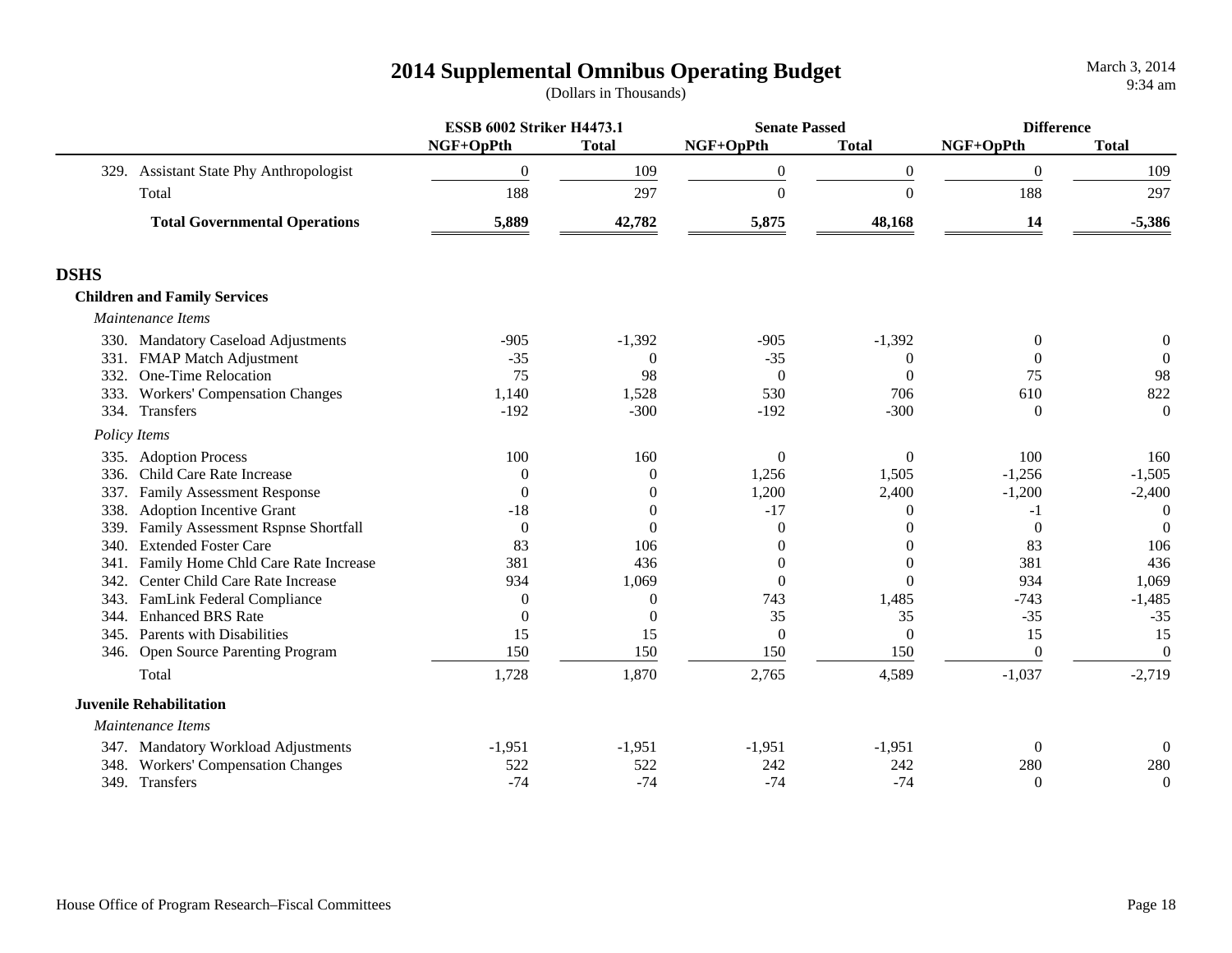March 3, 2014 9:34 am

|                      |                                          | <b>ESSB 6002 Striker H4473.1</b> |              | <b>Senate Passed</b> |              |                  | <b>Difference</b> |  |
|----------------------|------------------------------------------|----------------------------------|--------------|----------------------|--------------|------------------|-------------------|--|
|                      |                                          | NGF+OpPth                        | <b>Total</b> | NGF+OpPth            | <b>Total</b> | NGF+OpPth        | <b>Total</b>      |  |
|                      | Policy Items                             |                                  |              |                      |              |                  |                   |  |
|                      | 350. At-Risk Youth Intervention          | 500                              | 500          | $\boldsymbol{0}$     | $\theta$     | 500              | 500               |  |
| 351.                 | <b>PREA Compliance</b>                   | 75                               | 75           | $\theta$             |              | 75               | 75                |  |
| 352.                 | <b>Increased Motor Pool Costs</b>        | 477                              | 477          | $\theta$             | $\Omega$     | 477              | 477               |  |
| 353.                 | Juvenile Firearms Offenders              | 100                              | 100          | $\Omega$             | $\theta$     | 100              | 100               |  |
|                      | Total                                    | $-351$                           | $-351$       | $-1,783$             | $-1,783$     | 1,432            | 1,432             |  |
| <b>Mental Health</b> |                                          |                                  |              |                      |              |                  |                   |  |
|                      | Maintenance Items                        |                                  |              |                      |              |                  |                   |  |
|                      | 354. Medicaid Expansion Adjustment       | 10,852                           | 139,468      | 10,852               | 139,468      | $\boldsymbol{0}$ | $\Omega$          |  |
|                      | 355. Presumptive SSI Federal Match       | $-4,538$                         | $-28,868$    | $-4,538$             | $-28,868$    | $\theta$         | $\Omega$          |  |
| 356.                 | <b>Mandatory Caseload Adjustments</b>    | $-6,160$                         | $-12,320$    | $-6,160$             | $-12,320$    | $\theta$         | 0                 |  |
| 357.                 | <b>FMAP Match Adjustment</b>             | $-7$                             | $\theta$     | $-7$                 | $\Omega$     | $\theta$         | $\theta$          |  |
| 358.                 | <b>RSN Rate Rebase</b>                   | $-1,259$                         | $-2,518$     | $-1,259$             | $-2,518$     | $\Omega$         | $\theta$          |  |
| 359.                 | <b>Electronic Medical Records</b>        | 4,126                            | 4,126        | 4,126                | 4,126        | $\theta$         | 0                 |  |
| 360.                 | <b>DSH</b> Funding                       | $-5,975$                         | $\theta$     | $-5,975$             | $\Omega$     | $\theta$         | $\overline{0}$    |  |
| 361.                 | Hospital Revenue Adjustment              | 253                              | $\Omega$     | 253                  | $\Omega$     | $\theta$         | $\overline{0}$    |  |
| 362.                 | <b>Mental Health Support Services</b>    | 3,307                            | 3,307        | 3,307                | 3,307        | $\theta$         | $\theta$          |  |
| 363.                 | Newly-Eligible Match Threshold           | 1,146                            | $-2,064$     | 1,146                | $-2,064$     | $\theta$         | $\Omega$          |  |
| 364.                 | <b>Workers' Compensation Changes</b>     | 1,468                            | 1,644        | 682                  | 1,364        | 786              | 280               |  |
| 365.                 | Transfers                                | $-155$                           | $-155$       | $-155$               | $-155$       | $\mathbf{0}$     | $\Omega$          |  |
|                      | Policy Items                             |                                  |              |                      |              |                  |                   |  |
| 366.                 | <b>Electronic Medical Records</b>        | 1,466                            | 1,466        | 1,815                | 1,815        | $-349$           | $-349$            |  |
| 367.                 | Children's Mental Health Settlement      | 8,241                            | 15,462       | 8,241                | 15,462       | $\Omega$         | $\Omega$          |  |
| 368.                 | <b>Evaluation and Treatment</b>          | $\theta$                         | $\Omega$     | 5,800                | 9,600        | $-5,800$         | $-9,600$          |  |
| 369.                 | Children Wraparound Pilot Phase In       | $\Omega$                         | $\Omega$     | $-1,161$             | $-1,161$     | 1,161            | 1,161             |  |
| 370.                 | Mental Health Security Enhancements      | 830                              | $-850$       | $\mathbf{0}$         | $-1,684$     | 830              | 834               |  |
| 371.                 | <b>State Hospital Overtime</b>           | 2,600                            | 2,600        | 2,688                | 2,688        | $-88$            | $-88$             |  |
| 372.                 | <b>Behavioral Health Redesign</b>        | 1,803                            | 2,774        | 180                  | 180          | 1,623            | 2,594             |  |
| 373.                 | <b>Mental Health Enhancements</b>        | 10,351                           | 14,940       | 0                    | $\theta$     | 10,351           | 14,940            |  |
| 374.                 | <b>Transitional Non-Medicaid Support</b> | 1,500                            | 1,500        | $\boldsymbol{0}$     | $\Omega$     | 1,500            | 1,500             |  |
| 375.                 | ESH - Computer Leases funding            | 103                              | 103          | 109                  | 109          | $-6$             | $-6$              |  |
|                      | Total                                    | 29,952                           | 140,615      | 19,944               | 129,349      | 10,008           | 11,266            |  |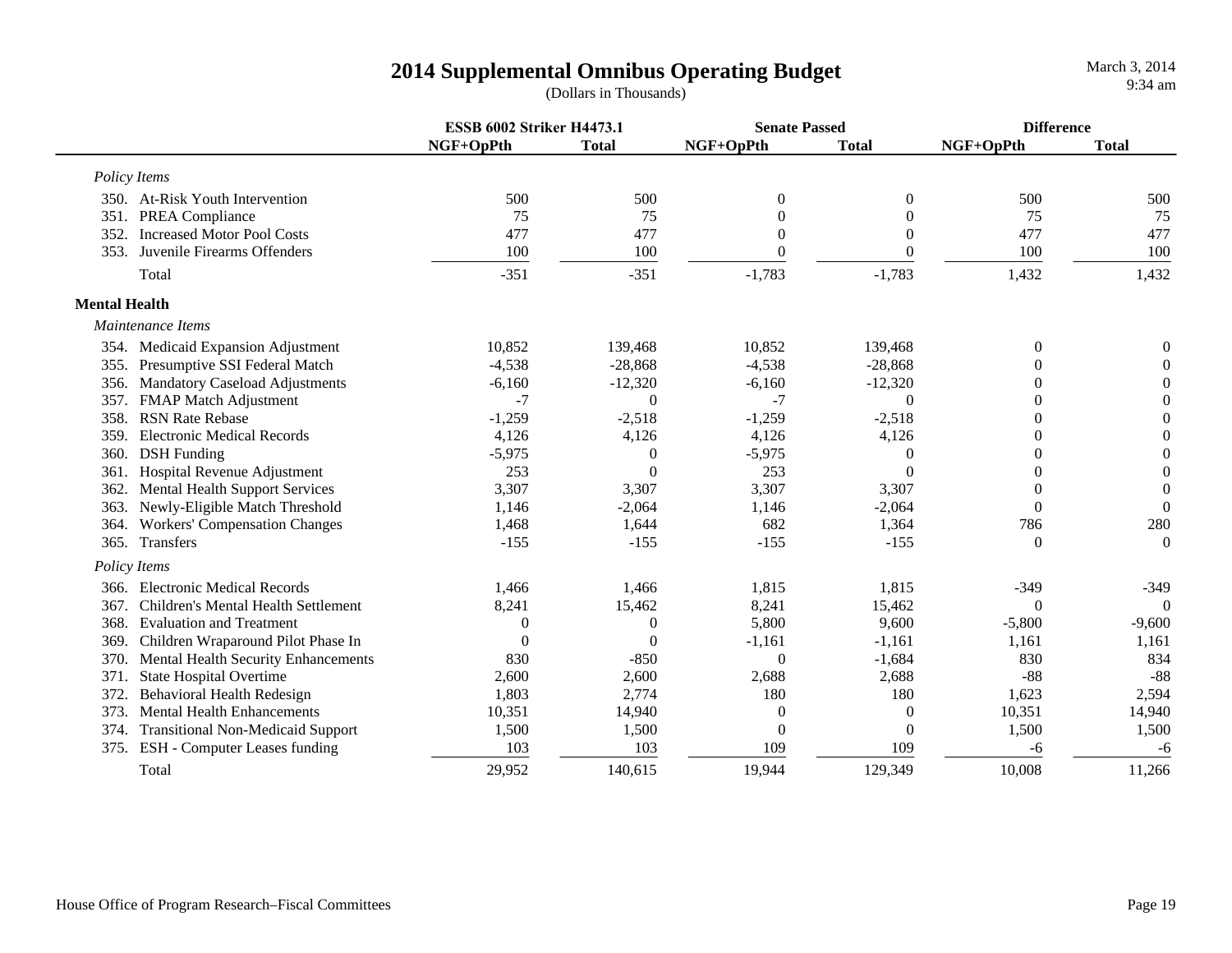|                                                    |                | <b>ESSB 6002 Striker H4473.1</b> |                | <b>Senate Passed</b> |                | <b>Difference</b> |  |
|----------------------------------------------------|----------------|----------------------------------|----------------|----------------------|----------------|-------------------|--|
|                                                    | NGF+OpPth      | <b>Total</b>                     | NGF+OpPth      | <b>Total</b>         | NGF+OpPth      | <b>Total</b>      |  |
| <b>Developmental Disabilities</b>                  |                |                                  |                |                      |                |                   |  |
| Maintenance Items                                  |                |                                  |                |                      |                |                   |  |
| 376. Forecast Cost/Utilization                     | $-8,810$       | $-21,598$                        | $-8,810$       | $-21,598$            | $\mathbf{0}$   | $\theta$          |  |
| 377. Medicaid Expansion Adjustment                 | $-136$         | $-164$                           | $-136$         | $-164$               | $\mathbf{0}$   | $\overline{0}$    |  |
| 378.<br>Financial Worker Federal Match             | 116            | $\Omega$                         | 116            | $\Omega$             | $\theta$       | $\mathbf{0}$      |  |
| <b>Mandatory Caseload Adjustments</b><br>379.      | 10,335         | 20,662                           | 10,335         | 20,662               | $\overline{0}$ | $\boldsymbol{0}$  |  |
| 380. Mandatory Workload Adjustments                | 616            | 1,027                            | 616            | 1,027                | $\theta$       | $\overline{0}$    |  |
| <b>FMAP Match Adjustment</b><br>381.               | $-131$         | $\Omega$                         | $-131$         | $\Omega$             | $\Omega$       | $\overline{0}$    |  |
| <b>Utilization of Residential Services</b><br>382. | 14,530         | 27,905                           | 14,530         | 27,905               |                | $\boldsymbol{0}$  |  |
| Presumptive SSI Federal Match<br>383.              | 85             | $\Omega$                         | 85             | $\Omega$             | $\Omega$       | $\overline{0}$    |  |
| <b>Technical Corrections</b><br>384.               | 166            | 1,956                            | 166            | 1,956                | $\Omega$       | $\theta$          |  |
| 385. Workers' Compensation Changes                 | 842            | 1,660                            | 392            | 784                  | 450            | 876               |  |
| Transfers<br>386.                                  | 318            | 791                              | 318            | 791                  | $\Omega$       | $\theta$          |  |
| Incontinence Supplies Transfer<br>387.             | 744            | 1,488                            | 744            | 1,488                | $\Omega$       | $\theta$          |  |
| Policy Items                                       |                |                                  |                |                      |                |                   |  |
| 388. RHC Medicaid Compliance                       | 5,000          | 10,000                           | 738            | 2,190                | 4,262          | 7,810             |  |
| 389. Program Underexpenditure                      | $-1,500$       | $-2,600$                         | $\Omega$       | $\theta$             | $-1,500$       | $-2,600$          |  |
| <b>Community Residential Rates</b><br>390.         | 3,000          | 5,900                            | $\mathbf{0}$   | 0                    | 3,000          | 5,900             |  |
| Provider Compensation System<br>391.               | $-774$         | $-3,169$                         | $-774$         | $-3,169$             | $\overline{0}$ | $\theta$          |  |
| In Home Arbitration Rebargaining<br>392.           | 113            | 227                              | $\mathbf{0}$   | $\Omega$             | 113            | 227               |  |
| 393. Provider Safety Equipment                     | 91             | 91                               | $\overline{0}$ | $\Omega$             | 91             | 91                |  |
| 394. Forecast Utilization Adjustment               | $-113$         | $-227$                           | $\overline{0}$ |                      | $-113$         | $-227$            |  |
| 395. Community First Choice Option                 | $\overline{0}$ | $\overline{0}$                   | 68             | 114                  | $-68$          | $-114$            |  |
| Individual & Family Support Waiver<br>396.         | $\Omega$       | $\theta$                         | $-451$         | $\Omega$             | 451            | $\overline{0}$    |  |
| Service Request List<br>397.                       | $\Omega$       | $\Omega$                         | 136            | 230                  | $-136$         | $-230$            |  |
| Supported Living Investigations<br>398.            | $\Omega$       | 483                              | $\overline{0}$ | $\Omega$             | $\overline{0}$ | 483               |  |
| One-time Under Expenditures<br>399.                | $\Omega$       | $\Omega$                         | $-2,235$       | $-2,411$             | 2,235          | 2,411             |  |
| Total                                              | 24,492         | 44,432                           | 15,707         | 29,805               | 8,785          | 14,627            |  |
| <b>Long-Term Care</b>                              |                |                                  |                |                      |                |                   |  |
| Maintenance Items                                  |                |                                  |                |                      |                |                   |  |
| 400. Forecast Cost/Utilization                     | $-17,200$      | $-58,866$                        | $-17,200$      | $-58,866$            | $\mathbf{0}$   | $\boldsymbol{0}$  |  |
| 401. Financial Worker Federal Match                | 892            | $\Omega$                         | 892            | 0                    | $\theta$       | $\mathbf{0}$      |  |
| 402. Mandatory Caseload Adjustments                | $-10,001$      | $-19,654$                        | $-10,001$      | $-19,654$            | $\mathbf{0}$   | $\mathbf{0}$      |  |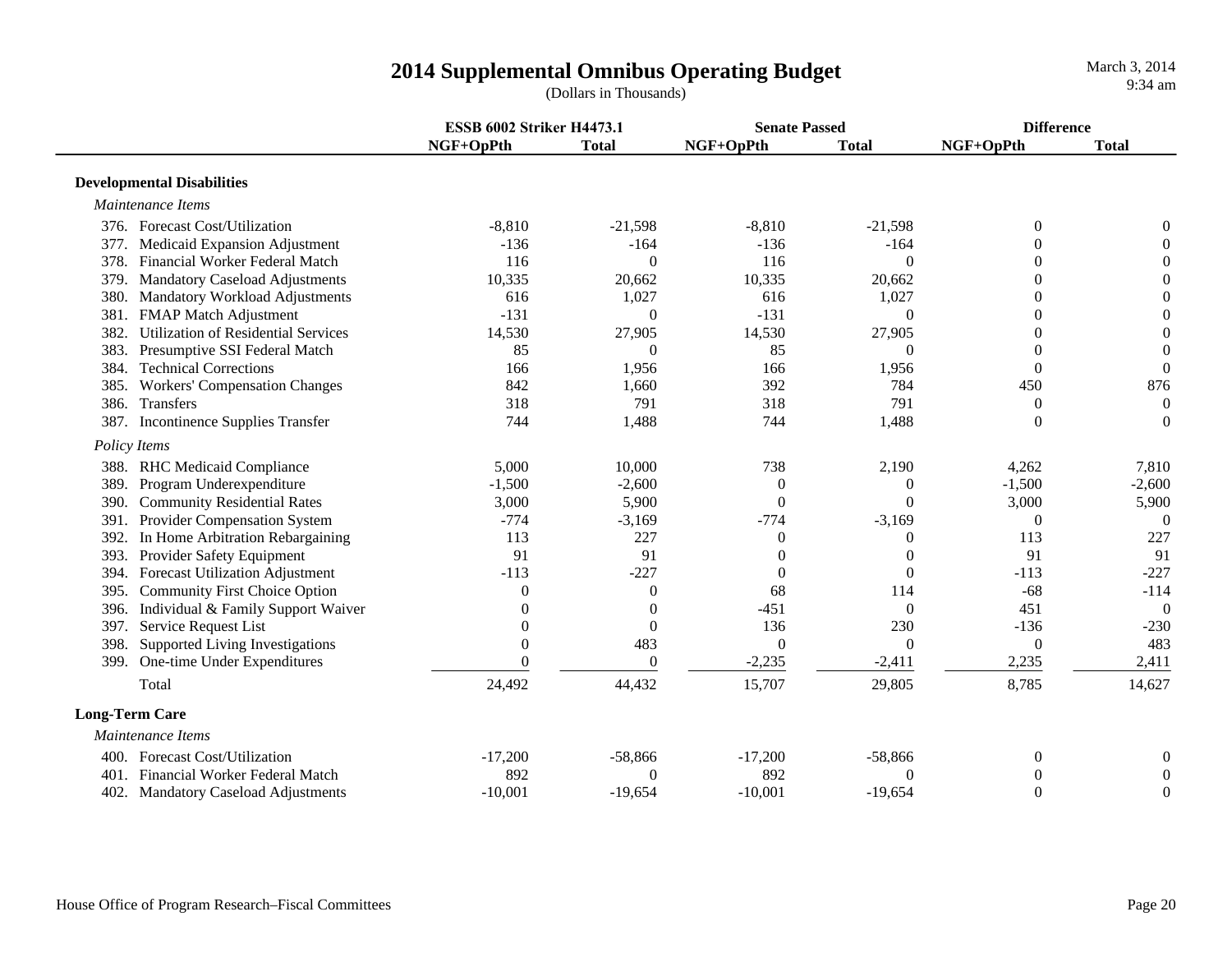|      |                                            | <b>ESSB 6002 Striker H4473.1</b> |              | <b>Senate Passed</b> |                | <b>Difference</b> |                |
|------|--------------------------------------------|----------------------------------|--------------|----------------------|----------------|-------------------|----------------|
|      |                                            | NGF+OpPth                        | <b>Total</b> | NGF+OpPth            | <b>Total</b>   | NGF+OpPth         | <b>Total</b>   |
|      | 403. Mandatory Workload Adjustments        | 1,519                            | 2,425        | 1,519                | 2,425          | $\overline{0}$    | $\theta$       |
| 404. | <b>FMAP Match Adjustment</b>               | $-373$                           | $\Omega$     | $-373$               | $\Omega$       | $\Omega$          | $\Omega$       |
| 405. | Presumptive SSI Federal Match              | 2,915                            | $\Omega$     | 2,915                | $\Omega$       | $\Omega$          | 0              |
| 406. | Newly-Eligible Match Threshold             | 62                               | 62           | 62                   | 62             | $\Omega$          | $\theta$       |
| 407. | One-Time Relocation                        | 61                               | 100          | $\overline{0}$       | $\Omega$       | 61                | 100            |
| 408. | <b>Technical Corrections</b>               | 1,083                            | 2,166        | 1,083                | 2,166          | $\theta$          | $\theta$       |
| 409. | <b>Workers' Compensation Changes</b>       | 480                              | 796          | 224                  | 448            | 256               | 348            |
| 410. | Transfers                                  | 4,932                            | 4,849        | 4,932                | 4,849          | $\Omega$          | $\Omega$       |
|      | Policy Items                               |                                  |              |                      |                |                   |                |
|      | 411. Provider Compensation System          | $-2,447$                         | $-10,022$    | $-2,447$             | $-10,022$      | $\overline{0}$    | 0              |
| 412. | In Home Arbitration Rebargaining           | $-216$                           | $-431$       | 0                    |                | $-216$            | $-431$         |
| 413. | <b>Residential Enforcement Standards</b>   | 15                               | 30           | 0                    |                | 15                | 30             |
| 414. | Provider Safety Equipment                  | 3                                | 3            | 0                    |                | 3                 | 3              |
| 415. | <b>Forecast Utilization Adjustment</b>     | 216                              | 431          | $\theta$             |                | 216               | 431            |
| 416. | ProviderOne Staffing                       | 69                               | 137          | $\Omega$             | $\Omega$       | 69                | 137            |
| 417. | <b>Community First Choice Option</b>       | 296                              | 592          | 233                  | 408            | 63                | 184            |
| 418. | <b>Retirement Actuarial Study</b>          | 500                              | 500          | $\theta$             | $\Omega$       | 500               | 500            |
| 419. | <b>Nursing Home Assessment</b>             | $\theta$                         | 45,381       | $\overline{0}$       | 35,997         | $\mathbf{0}$      | 9,384          |
| 420. | Health Path Washington                     | 269                              | 3,656        | $\theta$             | $\theta$       | 269               | 3,656          |
| 421. | Senior Farmers Market Nutrition Prg        | 0                                | $\Omega$     | 100                  | 100            | $-100$            | $-100$         |
| 422. | <b>Vulnerable Adults Incident Tracking</b> | 0                                | 5,388        | $\theta$             | 5,388          | $\overline{0}$    | $\overline{0}$ |
|      | 423. Life Alert Review Workgroup           | $\Omega$                         | $\Omega$     | 30                   | 30             | $-30$             | $-30$          |
|      | 424. Supported Living Investigations       | $\Omega$                         | 473          | $\boldsymbol{0}$     | $\overline{0}$ | $\theta$          | 473            |
|      | Total                                      | $-16,925$                        | $-21,984$    | $-18,031$            | $-36,669$      | 1,106             | 14,685         |
|      | <b>Economic Services Administration</b>    |                                  |              |                      |                |                   |                |
|      | Maintenance Items                          |                                  |              |                      |                |                   |                |
|      | 425. Mandatory Caseload Adjustments        | $-4,778$                         | $-3,256$     | $-4,778$             | $-3,256$       | $\theta$          |                |
| 426. | Federal Funds - Increased Authority        | $\theta$                         | 1,100        | $\theta$             | 1,100          | 0                 |                |
| 427. | <b>Incapacity Exams</b>                    | 6,228                            | $\Omega$     | 6,228                | $\Omega$       | 0                 | 0              |
| 428. | TANF/WCCC Caseload Adjustment              | $-62,787$                        | $-62,787$    | $-62,787$            | $-62,787$      | $\Omega$          | $\Omega$       |
| 429. | One-Time Relocation                        | 216                              | 316          | $\overline{0}$       | $\Omega$       | 216               | 316            |
| 430. | WorkFirst Spending Plan Adjustment         | $\theta$                         | $\Omega$     | $-26,720$            | $-26,720$      | 26,720            | 26,720         |
| 431. | <b>Technical Corrections</b>               | 1,150                            | 1,150        | 1,150                | 1,150          | $\theta$          | $\theta$       |
|      | 432. Workers' Compensation Changes         | 1,098                            | 2,142        | 510                  | 1,008          | 588               | 1,134          |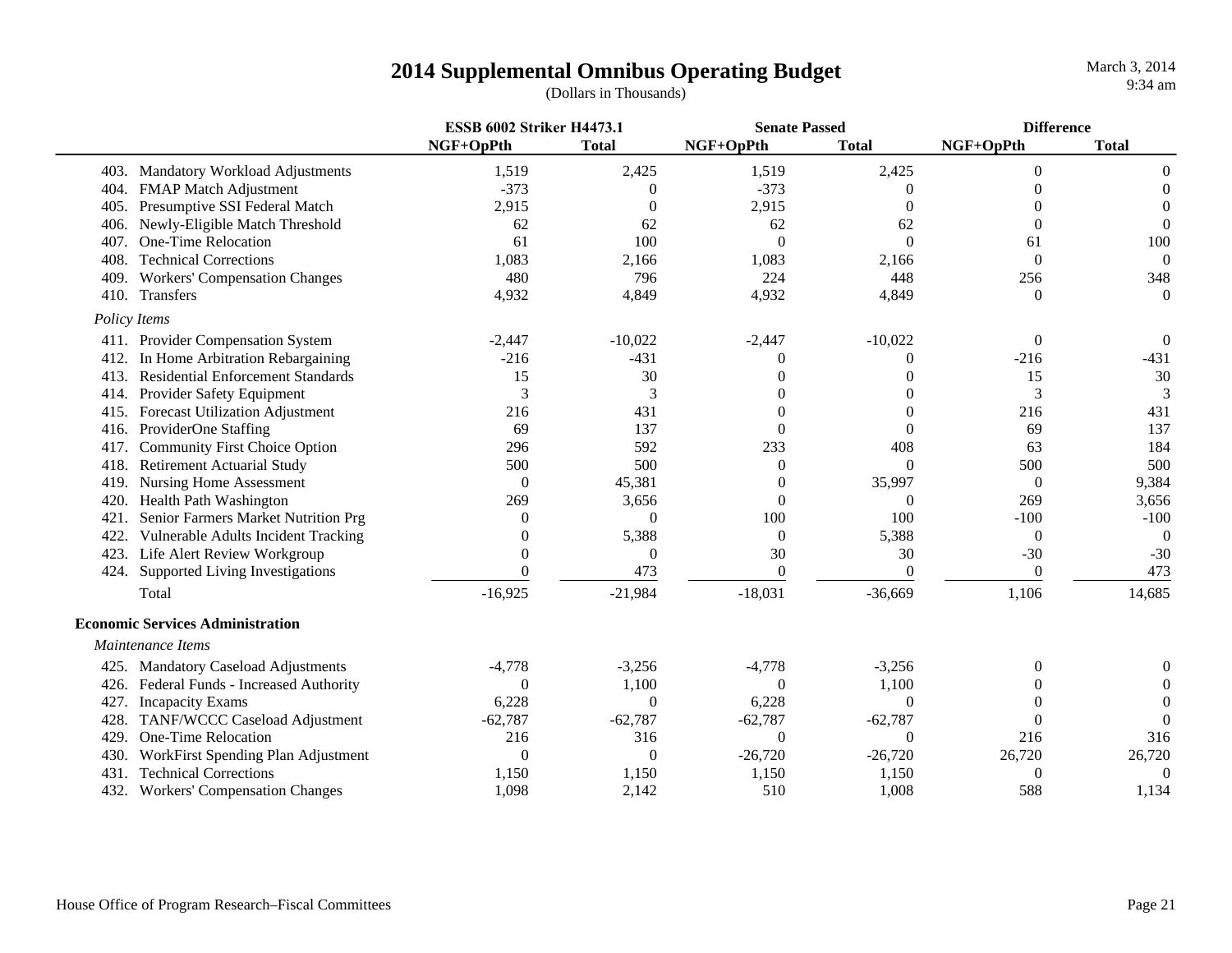| March 3, 2014 |  |                   |
|---------------|--|-------------------|
|               |  | $9:34 \text{ am}$ |

|      |                                          | <b>ESSB 6002 Striker H4473.1</b> |                  | <b>Senate Passed</b> |                  | <b>Difference</b> |                  |
|------|------------------------------------------|----------------------------------|------------------|----------------------|------------------|-------------------|------------------|
|      |                                          | NGF+OpPth                        | <b>Total</b>     | NGF+OpPth            | <b>Total</b>     | NGF+OpPth         | <b>Total</b>     |
|      | 433. Transfers                           | $-1,388$                         | $-2,300$         | $-1,388$             | $-2,300$         | $\overline{0}$    | $\Omega$         |
|      | Policy Items                             |                                  |                  |                      |                  |                   |                  |
|      | 434. ABD Disability Standard Change      | $\boldsymbol{0}$                 | $\boldsymbol{0}$ | $-850$               | $-850$           | 850               | 850              |
|      | 435. WIN 211                             | 65                               | 65               | $\mathbf{0}$         | $\theta$         | 65                | 65               |
|      | 436. Call Center Staffing                | 521                              | 1,423            | $\mathbf{0}$         | $\Omega$         | 521               | 1,423            |
| 437. | Child Care Rate Increase                 | $\overline{0}$                   | $\theta$         | 16,631               | 16,631           | $-16,631$         | $-16,631$        |
| 438. | <b>Employment Services</b>               | $\theta$                         | $\theta$         | $-5,000$             | $\Omega$         | 5,000             | $\theta$         |
| 439. | <b>Increase Federal Authority</b>        | $\theta$                         | $\Omega$         | $\theta$             | 23,500           | $\mathbf{0}$      | $-23,500$        |
| 440. | Family Home Chld Care Rate Increase      | 7,358                            | 7,358            | $\theta$             |                  | 7,358             | 7,358            |
| 441. | Center Child Care Rate Increase          | 9,273                            | 9,273            | $\boldsymbol{0}$     | $\Omega$         | 9,273             | 9,273            |
|      | 442. Incapacity Exams                    | $\boldsymbol{0}$                 | $\Omega$         | $-600$               | $-600$           | 600               | 600              |
| 443. | Medicaid Cost Allocation Changes         | $\theta$                         | $\Omega$         | $\mathbf{0}$         | $-5,366$         | $\theta$          | 5,366            |
| 444. | <b>Improve WorkFirst Participation</b>   | $\overline{0}$                   | $\Omega$         | $\theta$             | $-4,111$         | 0                 | 4,111            |
|      | 445. ACA Client Eligibility System       | 1,418                            | 16,681           | 1,418                | 16,681           | 0                 | $\theta$         |
| 446. | Kinship Care Income Disregard #          | $\Omega$                         | $\Omega$         | $\overline{0}$       | 52               | $\theta$          | $-52$            |
|      | 447. IT Disaster Recovery                | 1,461                            | 3,340            | 1,461                | 3,340            | $\mathbf{0}$      | $\Omega$         |
|      | 448. WorkFirst Program Changes           | 2,275                            | 17,023           | $\boldsymbol{0}$     | $\theta$         | 2,275             | 17,023           |
|      | Total                                    | $-37,890$                        | $-8,472$         | $-74,725$            | $-42,528$        | 36,835            | 34,056           |
|      | <b>Alcohol and Substance Abuse</b>       |                                  |                  |                      |                  |                   |                  |
|      | Maintenance Items                        |                                  |                  |                      |                  |                   |                  |
|      | 449. Medicaid Expansion Adjustment       | 45                               | 716              | 45                   | 716              | $\boldsymbol{0}$  | $\boldsymbol{0}$ |
|      | 450. Presumptive SSI Federal Match       | 1,732                            | $\theta$         | 1,732                | $\Omega$         | $\theta$          | $\Omega$         |
|      | 451. FMAP Match Adjustment               | $-15$                            | $\theta$         | $-15$                | $\Omega$         | 0                 | 0                |
| 452. | <b>Technical Corrections</b>             | 283                              | $\mathbf{0}$     | 283                  | $\Omega$         | 0                 | $\boldsymbol{0}$ |
|      | 453. Local Funds - Increased Authority   | $\mathbf{0}$                     | 2,762            | $\mathbf{0}$         | 2,762            | $\Omega$          | $\Omega$         |
|      | 454. Workers' Compensation Changes       | 48                               | 54               | 22                   | 198              | 26                | $-144$           |
|      | 455. Transfers                           | $-10$                            | $-16$            | $-10$                | $-16$            | $\Omega$          | $\mathbf{0}$     |
|      | Policy Items                             |                                  |                  |                      |                  |                   |                  |
|      | 456. Federal Funds - Increased Authority | $\boldsymbol{0}$                 | 2,870            | $\boldsymbol{0}$     | 2,870            | $\boldsymbol{0}$  | $\boldsymbol{0}$ |
|      | 457. Case Management Services            | $\Omega$                         | $\Omega$         | 62                   | 62               | $-62$             | $-62$            |
|      | Total                                    | 2,083                            | 6,386            | 2,119                | 6,592            | $-36$             | $-206$           |
|      | <b>Vocational Rehabilitation</b>         |                                  |                  |                      |                  |                   |                  |
|      | Maintenance Items                        |                                  |                  |                      |                  |                   |                  |
|      | 458. One-Time Relocation                 | 22                               | 22               | $\boldsymbol{0}$     | $\boldsymbol{0}$ | 22                | 22               |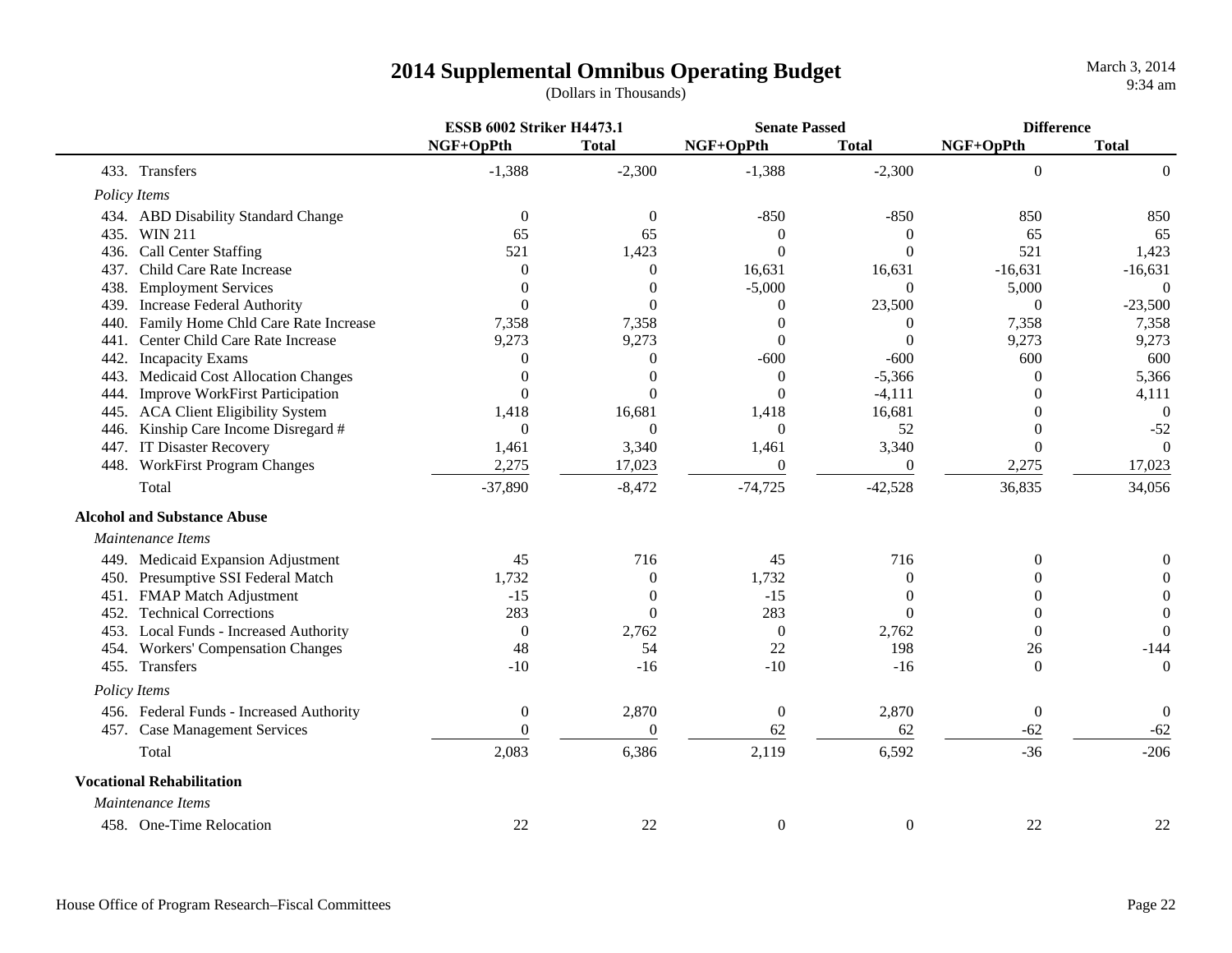|      |                                               | <b>ESSB 6002 Striker H4473.1</b> |                  | <b>Senate Passed</b> |              | <b>Difference</b> |                  |
|------|-----------------------------------------------|----------------------------------|------------------|----------------------|--------------|-------------------|------------------|
|      |                                               | NGF+OpPth                        | <b>Total</b>     | NGF+OpPth            | <b>Total</b> | NGF+OpPth         | <b>Total</b>     |
|      | 459. Workers' Compensation Changes            | 170                              | 170              | 80                   | 80           | 90                | 90               |
|      | 460. Transfers                                | $-5,084$                         | $-5,100$         | $-5,084$             | $-5,100$     | $\mathbf{0}$      | $\boldsymbol{0}$ |
|      | Total                                         | $-4,892$                         | $-4,908$         | $-5,004$             | $-5,020$     | 112               | 112              |
|      | <b>Administration and Supporting Services</b> |                                  |                  |                      |              |                   |                  |
|      | Maintenance Items                             |                                  |                  |                      |              |                   |                  |
|      | 461. Workers' Compensation Changes            | 262                              | 322              | 122                  | 150          | 140               | 172              |
|      | 462. Transfers                                | $-744$                           | $-797$           | $-744$               | $-797$       | $\Omega$          | $\boldsymbol{0}$ |
|      | 463. Trsfr Interpreter Funds to HCA           | $-216$                           | $-216$           | $-216$               | $-216$       | $\Omega$          | $\mathbf{0}$     |
|      | Policy Items                                  |                                  |                  |                      |              |                   |                  |
|      | 464. Confidential Data Compliance             | $\mathbf{0}$                     | $\boldsymbol{0}$ | 759                  | 925          | $-759$            | $-925$           |
|      | Total                                         | $-698$                           | $-691$           | $-79$                | 62           | $-619$            | $-753$           |
|      | <b>Special Commitment Center</b>              |                                  |                  |                      |              |                   |                  |
|      | Maintenance Items                             |                                  |                  |                      |              |                   |                  |
|      | 465. Mandatory Caseload Adjustments           | 633                              | 633              | 633                  | 633          | $\Omega$          | $\overline{0}$   |
|      | 466. Workers' Compensation Changes            | 218                              | 218              | 102                  | 102          | 116               | 116              |
|      | Policy Items                                  |                                  |                  |                      |              |                   |                  |
|      | 467. New Hepatitis C Treatment                | 1,729                            | 1,729            | 1,729                | 1,729        | $\overline{0}$    | $\boldsymbol{0}$ |
|      | 468. Sexually Violent Predators               | $\boldsymbol{0}$                 | $\boldsymbol{0}$ | 156                  | 156          | $-156$            | $-156$           |
|      | Total                                         | 2,580                            | 2,580            | 2,620                | 2,620        | $-40$             | $-40$            |
|      | <b>Payments to Other Agencies</b>             |                                  |                  |                      |              |                   |                  |
|      | Maintenance Items                             |                                  |                  |                      |              |                   |                  |
|      | 469. Audit Services                           | $-280$                           | $-400$           | $-280$               | $-400$       | $\Omega$          | $\boldsymbol{0}$ |
|      | 470. Attorney General Legal Services          | 24                               | 35               | $\theta$             | $\theta$     | 24                | 35               |
| 471. | <b>Administrative Hearings</b>                | 230                              | 328              | $\Omega$             | $\theta$     | 230               | 328              |
| 472. | <b>DES Central Services</b>                   | $-1,544$                         | $-2,204$         | $-1,544$             | $-2,204$     | $\Omega$          | $\boldsymbol{0}$ |
| 473. | Self-Insurance Premium                        | 4,088                            | 5,840            | 1,484                | 2,120        | 2,604             | 3,720            |
|      | 474. Central Services Fiscal Year Split       | 3                                | 4                | 3                    | 4            | $\Omega$          | $\overline{0}$   |
| 475. | Department of Labor Litigation                | 40                               | 50               | $\theta$             | $\theta$     | 40                | 50               |
|      | 476. Transfers                                | 2,397                            | 3,102            | 2,397                | 3,102        | $\theta$          | $\boldsymbol{0}$ |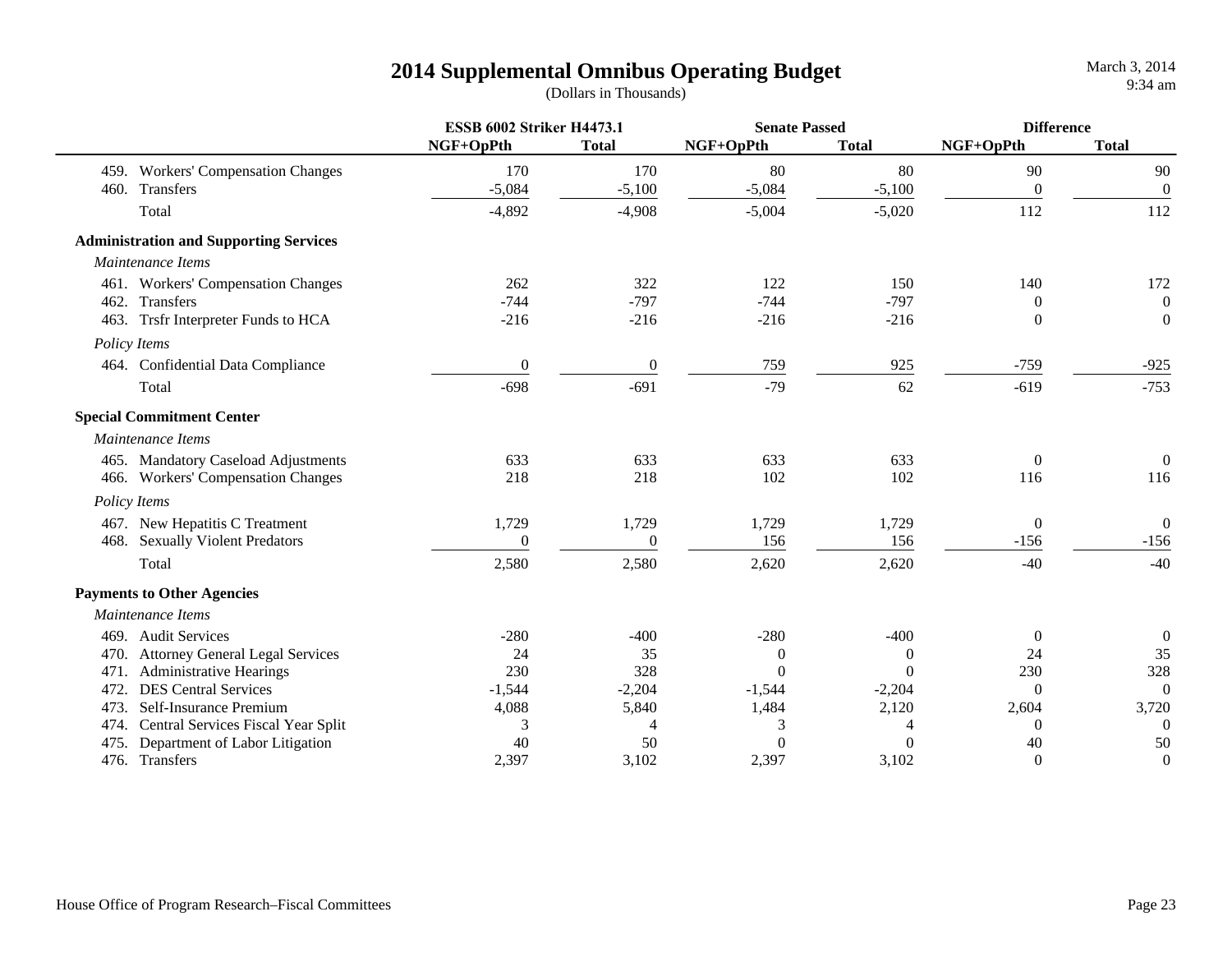|              |                                               | <b>ESSB 6002 Striker H4473.1</b> |                  | <b>Senate Passed</b> |              | <b>Difference</b> |                  |
|--------------|-----------------------------------------------|----------------------------------|------------------|----------------------|--------------|-------------------|------------------|
|              |                                               | NGF+OpPth                        | <b>Total</b>     | NGF+OpPth            | <b>Total</b> | NGF+OpPth         | <b>Total</b>     |
| Policy Items |                                               |                                  |                  |                      |              |                   |                  |
|              | 477. Parental Termination AG Costs            | $\boldsymbol{0}$                 | $\boldsymbol{0}$ | 1,882                | 2,444        | $-1,882$          | $-2,444$         |
| 478.         | Fill Held AG Vacancies                        | $\Omega$                         | $\overline{0}$   | 1,323                | 1,719        | $-1,323$          | $-1,719$         |
|              | Total                                         | 4,958                            | 6,755            | 5,265                | 6,785        | $-307$            | $-30$            |
|              | <b>Total DSHS</b>                             | 5,037                            | 166,232          | $-51,202$            | 93,802       | 56,239            | 72,430           |
|              | <b>Other Human Services</b>                   |                                  |                  |                      |              |                   |                  |
|              | <b>Washington State Health Care Authority</b> |                                  |                  |                      |              |                   |                  |
|              | Maintenance Items                             |                                  |                  |                      |              |                   |                  |
|              | 479. CHIPRA Bonus Adjustment                  | 1,091                            | $\Omega$         | 1,091                | $\Omega$     | $\theta$          | 0                |
| 480.         | Medicare Part A and B                         | $-675$                           | $-1,319$         | $-675$               | $-1,319$     | 0                 | $\Omega$         |
| 481.         | Medicare Part D Clawback                      | $-17,815$                        | $-17,815$        | $-17,815$            | $-17,815$    | 0                 | $\Omega$         |
| 482.         | Medicaid Expansion Adjustment                 | 19,756                           | 890,393          | 19,756               | 890,393      | $\Omega$          | $\Omega$         |
| 483.         | Currently Eligible Caseload Adjust            | 19,736                           | 41,900           | 19,736               | 41,900       | 0                 | $\mathbf{0}$     |
| 484.         | MN Blind and Disabled Federal Match           | $-18,896$                        | $-110,715$       | $-18,896$            | $-110,715$   | $\Omega$          | $\Omega$         |
| 485.         | <b>Audit Services</b>                         | 394                              | 839              | $\theta$             |              | 394               | 839              |
| 486.         | <b>Administrative Hearings</b>                | 932                              | 1,983            | $\Omega$             |              | 932               | 1,983            |
| 487.         | <b>DES Central Services</b>                   | 357                              | 761              | $\theta$             |              | 357               | 761              |
| 488.         | <b>Mandatory Caseload Adjustments</b>         | $-53,774$                        | $-101,835$       | $-53,774$            | $-101,835$   | 0                 | $\theta$         |
| 489.         | FMAP Match Adjustment                         | $-949$                           | $\Omega$         | $-949$               | $\Omega$     | 0                 | $\theta$         |
| 490.         | <b>Utilization Changes</b>                    | 78,550                           | 16,856           | 78,550               | 16,856       | 0                 | $\overline{0}$   |
| 491.         | Self-Insurance Premium                        | $-10$                            | $-20$            | $-10$                | $-20$        | 0                 | $\boldsymbol{0}$ |
| 492.         | Eligibility Worker Match Delay                | $\Omega$                         | $-742$           | $\theta$             | $-742$       | 0                 | $\theta$         |
| 493.         | <b>Managed Care Rates</b>                     | $-39,259$                        | $-80,403$        | $-39,259$            | $-80,403$    | 0                 | 0                |
| 494.         | PPACA Health Insurer Tax                      | 26,000                           | 54,844           | 26,000               | 54,844       | $\Omega$          | $\theta$         |
| 495.         | <b>Habilitative Services</b>                  | $\theta$                         | $-1,612$         | $\theta$             | $-1,612$     | 0                 | $\Omega$         |
| 496.         | Central Services Fiscal Year Split            | $-3$                             | -6               | $-3$                 | -6           | $\Omega$          | $\theta$         |
| 497.         | <b>Hospital Rebase</b>                        | 5,300                            | 408              | 5,300                | 408          | 0                 | 0                |
| 498.         | Hospital Safety Net Asessment                 | 24,975                           | $-112,234$       | 24,975               | $-112,234$   | $\overline{0}$    | 0                |
| 499.         | <b>CPE</b> Adjustment                         | 16,452                           | 16,452           | 16,452               | 16,452       | $\theta$          | 0                |
| 500.         | Eligibility Worker Fund Split                 | 452                              | $\overline{0}$   | 452                  | $\Omega$     | $\overline{0}$    | $\overline{0}$   |
| 501.         | Presumptive SSI Federal Match                 | 23,380                           | $\theta$         | 23,380               |              | $\overline{0}$    | $\overline{0}$   |
|              | 502. Medicaid Formulary Restoration           | 2,975                            | 5,968            | 2,975                | 5,968        | $\Omega$          | $\overline{0}$   |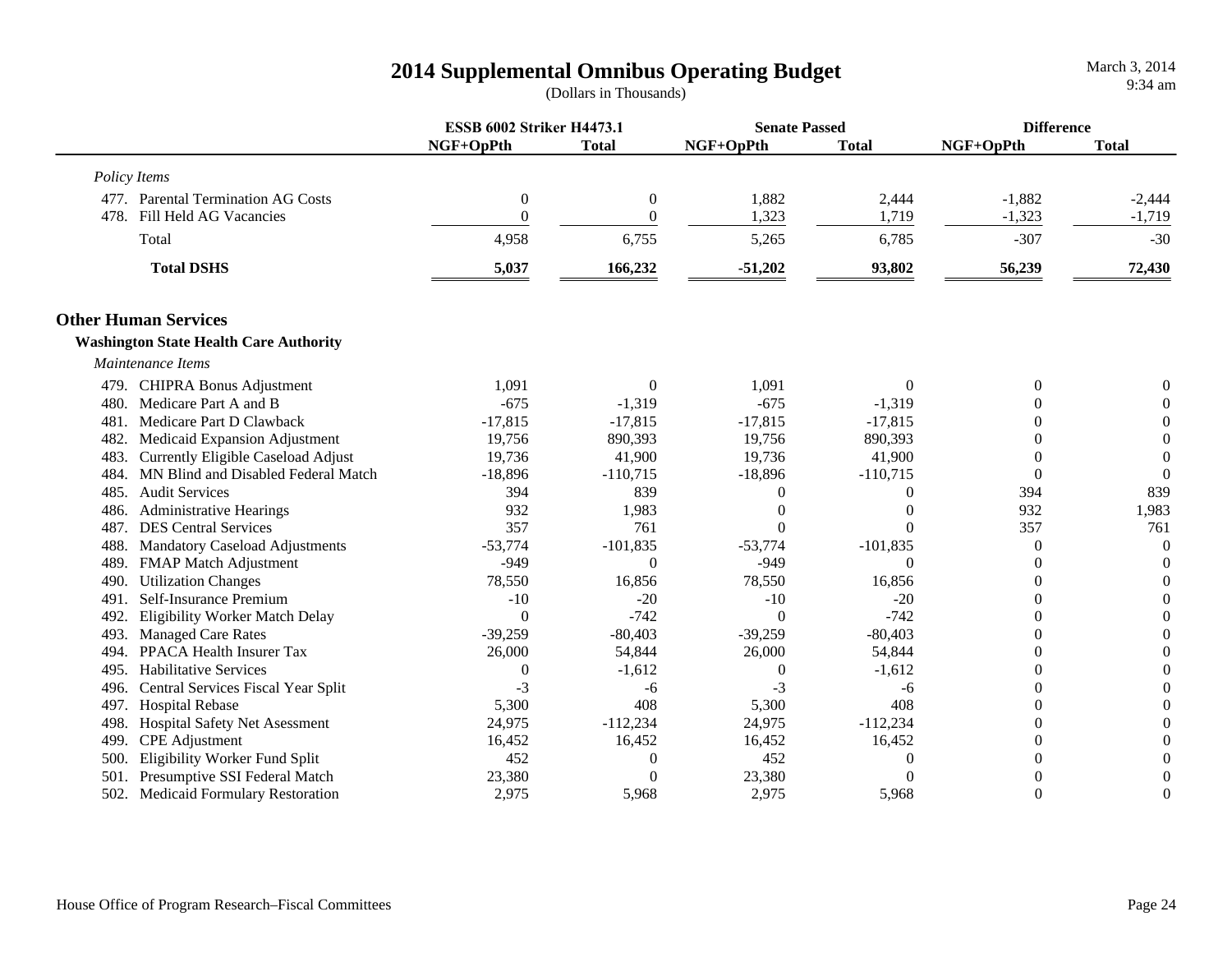|                                |                                         | <b>ESSB 6002 Striker H4473.1</b> |              | <b>Senate Passed</b> |              | <b>Difference</b> |                |
|--------------------------------|-----------------------------------------|----------------------------------|--------------|----------------------|--------------|-------------------|----------------|
|                                |                                         | NGF+OpPth                        | <b>Total</b> | NGF+OpPth            | <b>Total</b> | NGF+OpPth         | <b>Total</b>   |
|                                | 503. Newly Eligible Match Threshold     | 10,477                           | $-9,090$     | 10,477               | $-9,090$     | $\overline{0}$    | $\theta$       |
|                                | 504. Inpatient and Outpatient Rebase    | 0                                | 741          | 0                    | 741          | 0                 | $\theta$       |
|                                | 505. Federal Funds Technical Adjustment |                                  | $\theta$     |                      | 0            | 0                 | $\theta$       |
|                                | 506. PEB Account 08G Authority          |                                  | 168          | $\Omega$             | 168          | 0                 | $\Omega$       |
|                                | 507. PEB Account 438 Authority          | $\Omega$                         | 926          | $\Omega$             | 926          | 0                 | $\Omega$       |
| 508.                           | CMS "Lock-out" for CHIP                 | 309                              | 883          | 309                  | 883          | 0                 | $\Omega$       |
| 509.                           | <b>Workers' Compensation Changes</b>    | $\theta$                         | 328          | $\theta$             | 328          | 0                 | $\Omega$       |
| 510.                           | <b>Incontinence Supplies Transfer</b>   | $-744$                           | $-1,488$     | $-744$               | $-1,488$     | 0                 | 0              |
|                                | 511. Transfer Interpreter Funds to HCA  | 216                              | 216          | 216                  | 216          | 0                 | $\Omega$       |
| Policy Items                   |                                         |                                  |              |                      |              |                   |                |
|                                | 512. Administrative Hearings            | $\theta$                         | $\Omega$     | 4                    | 9            |                   | $-9$           |
| 513.                           | Breast & Cervical Cancer Treatment      | $-4,322$                         | 3,761        | $-4,322$             | 3,761        | $\Omega$          | $\overline{0}$ |
| 514.                           | <b>Autism Screening</b>                 | $\theta$                         | $\Omega$     | 561                  | 1,256        | $-561$            | $-1,256$       |
| 515.                           | Provider Safety Equipment               | 306                              | 612          | $\Omega$             | $\Omega$     | 306               | 612            |
| 516.                           | State Health Care Innovation Plan #     | $-8,087$                         | $-9,759$     | $\left($             | 0            | $-8,087$          | $-9,759$       |
| 517.                           | Federal Basic Health Planning           | 500                              | 500          |                      |              | 500               | 500            |
| 518.                           | <b>Behavioral Health Redesign</b>       | 229                              | 424          | $\theta$             |              | 229               | 424            |
| 519.                           | Maintain Managed Care Rates             | $\theta$                         | $\theta$     | $-10,671$            | $-21,593$    | 10,671            | 21,593         |
| 520.                           | Hearing and Speech Center               | $\theta$                         | $\Omega$     | 200                  | 200          | $-200$            | $-200$         |
| 521.                           | Hospital Safety Net Asessment           | $-24,975$                        | 112,234      | $-24,975$            | 112,234      | 0                 | $\Omega$       |
| 522.                           | P1 Phase 2 Funding                      | 1,923                            | 9,032        | 1,923                | 9,032        | 0                 | $\Omega$       |
| 523.                           | P1 Operating Rules                      | 197                              | 1,253        | 197                  | 1,253        | $\Omega$          | $\Omega$       |
| 524.                           | Cost Allocation Update for HBE          | 1,157                            | 4,101        | $\theta$             | 0            | 1,157             | 4,101          |
| 525.                           | Correspondence Costs                    | $\theta$                         | $\Omega$     | 803                  | 2,523        | $-803$            | $-2,523$       |
| 526.                           | <b>P1 ACA Enhancements</b>              | 620                              | 2,485        | 620                  | 2,485        | $\theta$          | $\Omega$       |
| 527.                           | P1 Phase 2 Operations & Maintenance     | 693                              | 2,391        | $\theta$             | 0            | 693               | 2,391          |
| 528.                           | Medicaid Plan Choice                    | 390                              | 3,900        | 390                  | 3,900        | $\theta$          | $\Omega$       |
| 529.                           | Sole Community Hospital                 | $-250$                           | $-450$       | 362                  | 739          | $-612$            | $-1,189$       |
| <b>Facility Fees</b><br>530.   |                                         | $-3,856$                         | $-7,545$     | $-3,856$             | $-7,545$     | $\Omega$          | $\Omega$       |
| 531.                           | <b>Health Care Innovation</b>           | $\mathbf{0}$                     | $\Omega$     | $-2,808$             | $-6,002$     | 2,808             | 6,002          |
| Total                          |                                         | 63,752                           | 719,326      | 55,972               | 695,056      | 7,780             | 24,270         |
| <b>Human Rights Commission</b> |                                         |                                  |              |                      |              |                   |                |
| Maintenance Items              |                                         |                                  |              |                      |              |                   |                |
| 532. Audit Services            |                                         | 16                               | 16           | $\boldsymbol{0}$     | $\mathbf{0}$ | 16                | 16             |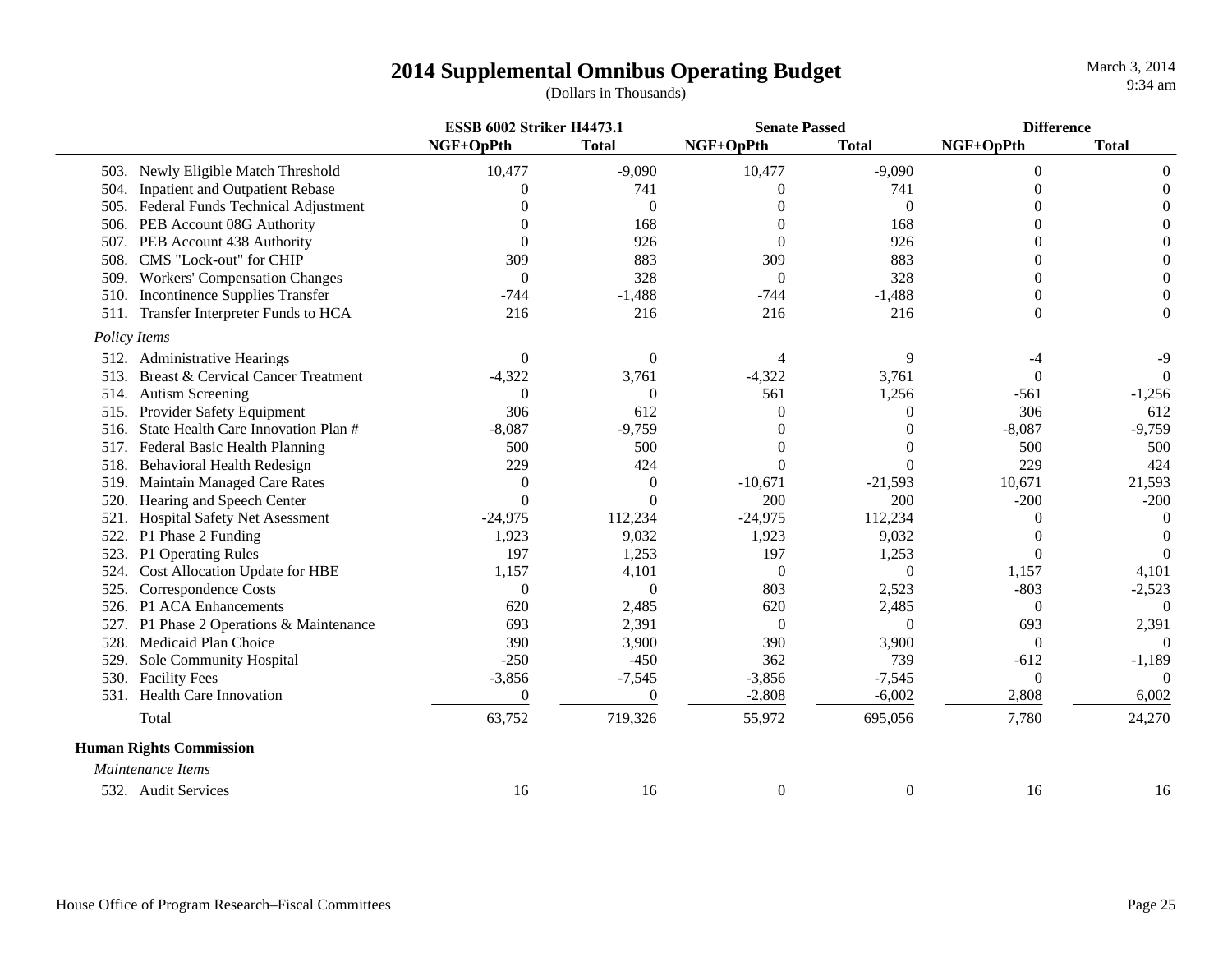|      |                                                      | <b>ESSB 6002 Striker H4473.1</b> |                  | <b>Senate Passed</b> |                  | <b>Difference</b> |                  |
|------|------------------------------------------------------|----------------------------------|------------------|----------------------|------------------|-------------------|------------------|
|      |                                                      | NGF+OpPth                        | <b>Total</b>     | NGF+OpPth            | <b>Total</b>     | NGF+OpPth         | <b>Total</b>     |
|      | 533. DES Central Services                            | 35                               | 35               | 35                   | 35               | $\overline{0}$    | 0                |
|      | 534. Central Services Fiscal Year Split              | $\theta$                         | $\mathbf{0}$     | $\mathbf{0}$         | $\mathbf{0}$     | $\Omega$          | $\Omega$         |
|      | 535. Workers' Compensation Changes                   | 8                                | $\,8\,$          | $\boldsymbol{0}$     | $\boldsymbol{0}$ | 8                 | 8                |
|      | Total                                                | 59                               | 59               | 35                   | 35               | 24                | 24               |
|      | <b>Board of Industrial Insurance Appeals</b>         |                                  |                  |                      |                  |                   |                  |
|      | Maintenance Items                                    |                                  |                  |                      |                  |                   |                  |
|      | 536. DES Central Services                            | $\boldsymbol{0}$                 | $\mathfrak{2}$   | $\boldsymbol{0}$     | 2                | $\boldsymbol{0}$  |                  |
|      | 537. Central Services Fiscal Year Split              | $\overline{0}$                   | $\boldsymbol{0}$ | $\mathbf{0}$         | $\boldsymbol{0}$ | $\boldsymbol{0}$  | $\Omega$         |
|      | 538. Workers' Compensation Changes                   | $\theta$                         | 22               | $\boldsymbol{0}$     | 22               | $\boldsymbol{0}$  | $\boldsymbol{0}$ |
|      | Total                                                | $\Omega$                         | 24               | $\Omega$             | 24               | $\overline{0}$    | $\theta$         |
|      | <b>WA State Criminal Justice Training Commission</b> |                                  |                  |                      |                  |                   |                  |
|      | Maintenance Items                                    |                                  |                  |                      |                  |                   |                  |
|      | 539. Crisis Intervention Training                    | $\boldsymbol{0}$                 | $\boldsymbol{0}$ | $\boldsymbol{0}$     | 625              | $\boldsymbol{0}$  | $-625$           |
|      | 540. Audit Services                                  | 8                                | 8                | $\Omega$             | $\Omega$         | 8                 | 8                |
|      | 541. DES Central Services                            | $-89$                            | $-89$            | $-89$                | $-89$            | $\overline{0}$    | $\overline{0}$   |
|      | 542. Mandatory Workload Adjustments                  | 198                              | 372              | 198                  | 372              | $\Omega$          | $\boldsymbol{0}$ |
|      | 543. Self-Insurance Premium                          | 140                              | 140              | 140                  | 140              | $\Omega$          | $\boldsymbol{0}$ |
|      | 544. Equipment Replacement                           | 12                               | 12               | $\theta$             | $\theta$         | 12                | 12               |
|      | 545. Central Services Fiscal Year Split              | $\boldsymbol{0}$                 | $\theta$         | $\theta$             | $\theta$         | $\theta$          | $\theta$         |
|      | 546. Workers' Compensation Changes                   | $-4$                             | $-4$             | $-4$                 | -4               | $\overline{0}$    | $\boldsymbol{0}$ |
|      | Policy Items                                         |                                  |                  |                      |                  |                   |                  |
|      | 547. Drug Task Forces                                | $\theta$                         | $\boldsymbol{0}$ | 300                  | 300              | $-300$            | $-300$           |
|      | 548. CIT Study                                       |                                  | $\Omega$         | 70                   | 70               | $-70$             | $-70$            |
|      | 549. CO Training Reimbursement                       |                                  | $\Omega$         | $-150$               | $\theta$         | 150               | $\theta$         |
|      | 550. DARPA project                                   |                                  | $\Omega$         | $\theta$             | 343              | $\theta$          | $-343$           |
| 551. | Crisis Intervention Training                         |                                  | 625              | $\theta$             | $\overline{0}$   | $\theta$          | 625              |
|      | 552. Strategic Social Interaction Model              | $\theta$                         | 343              | $\mathbf{0}$         | $\overline{0}$   | $\boldsymbol{0}$  | 343              |
|      | 553. Metal Theft Grant Program                       | $\overline{0}$                   | $\mathbf{0}$     | 500                  | 500              | $-500$            | $-500$           |
|      | 554. Reserve Officers                                | 35                               | 35               | $\boldsymbol{0}$     | $\boldsymbol{0}$ | 35                | 35               |
|      | Total                                                | 300                              | 1,442            | 965                  | 2,257            | $-665$            | $-815$           |
|      | <b>Department of Labor and Industries</b>            |                                  |                  |                      |                  |                   |                  |
|      | Maintenance Items                                    |                                  |                  |                      |                  |                   |                  |
|      | 555. Vancouver Office Move                           | $\theta$                         | $-649$           | $\theta$             | $-649$           | $\theta$          | $\overline{0}$   |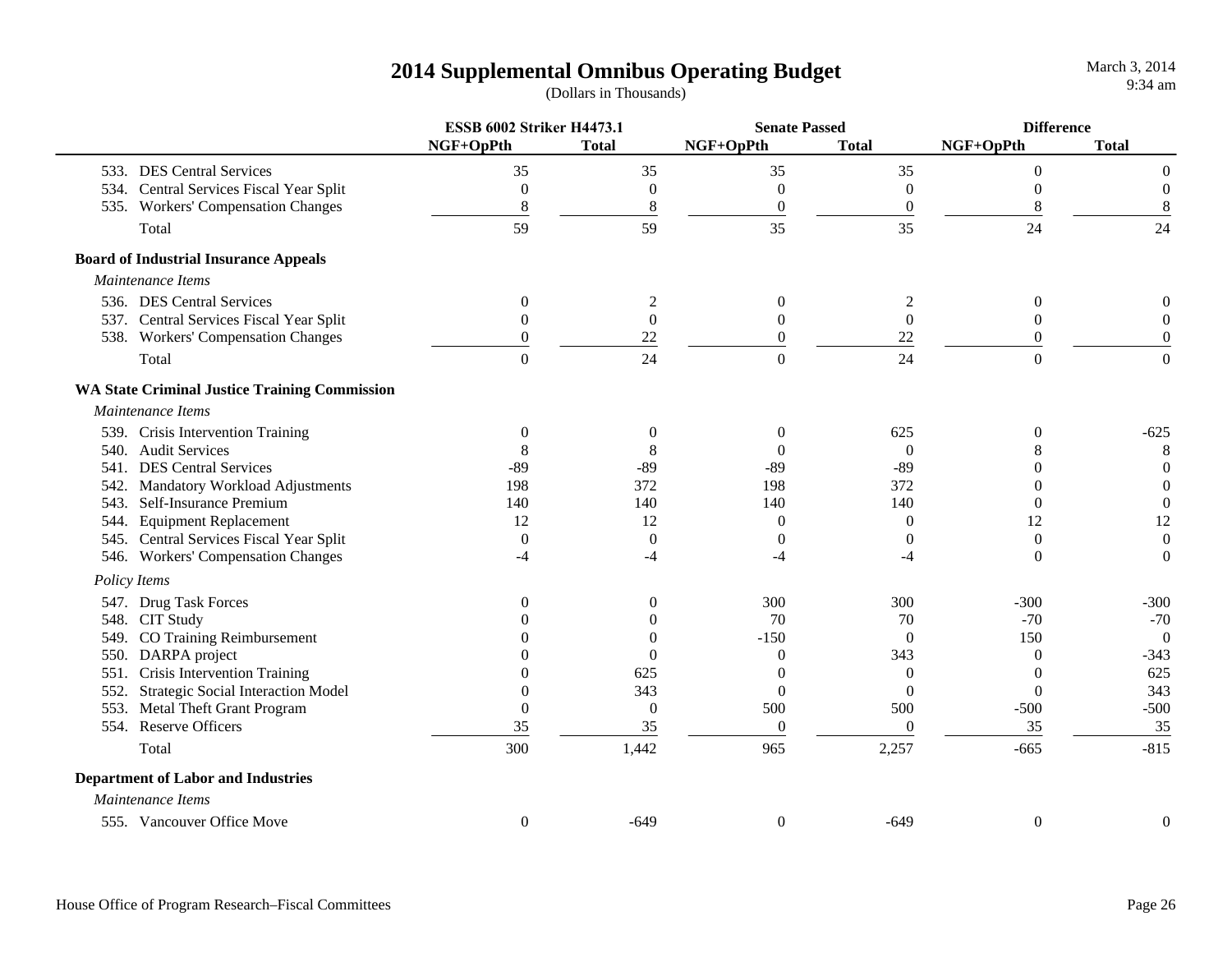|              |                                        | <b>ESSB 6002 Striker H4473.1</b> |              | <b>Senate Passed</b> |                   | <b>Difference</b> |                  |
|--------------|----------------------------------------|----------------------------------|--------------|----------------------|-------------------|-------------------|------------------|
|              |                                        | NGF+OpPth                        | <b>Total</b> | NGF+OpPth            | <b>Total</b>      | NGF+OpPth         | <b>Total</b>     |
|              | 556. Non-Appropriated Tech. Adjust.    | $\overline{0}$                   | 1,000        | $\boldsymbol{0}$     | 1,000             | $\mathbf{0}$      | 0                |
| 557.         | <b>Attorney General Legal Services</b> | $\theta$                         | 22           | $\theta$             | $\theta$          | 0                 | $22\,$           |
| 558.         | <b>Administrative Hearings</b>         | 323                              | 656          | 323                  | 656               |                   | $\boldsymbol{0}$ |
| 559.         | <b>DES Central Services</b>            |                                  | 665          | $\theta$             | 658               |                   |                  |
| 560.         | Self-Insurance Premium                 |                                  | $-64$        | $\theta$             | $-64$             | 0                 | 0                |
| 561.         | Relocation of the Bremerton Office     |                                  | 332          | 0                    | 332               |                   |                  |
| 562.         | Central Services Fiscal Year Split     |                                  | $-2$         | $\Omega$             | $-2$              |                   |                  |
| 563.         | <b>Workers' Compensation Changes</b>   | $\theta$                         | $-268$       | $\boldsymbol{0}$     | $-268$            | 0                 | 0                |
| Policy Items |                                        |                                  |              |                      |                   |                   |                  |
|              | 564. Agricultural Work Group           | 50                               | 50           |                      |                   | 50                | 50               |
| 565.         | <b>Unpaid Wages Collection</b>         | $\Omega$                         | 262          |                      |                   | $\Omega$          | 262              |
| 566.         | <b>Claims Processors</b>               |                                  | 665          |                      | $\Omega$          | 0                 | 665              |
| 567.         | Electrical Program Workload Adj        | $\Omega$                         | 3,004        |                      | 3,004             | $\Omega$          | $\overline{0}$   |
| 568.         | Labor and Industries Appeal Bonds      | 399                              | 420          |                      | $\mathcal{L}$     | 399               | 420              |
| 569.         | <b>Public Works Payroll Records</b>    | $\mathcal{L}$                    | 457          |                      |                   | 0                 | 457              |
| 570.         | <b>Employee Status</b>                 |                                  | 660          |                      |                   | $\mathbf{\Omega}$ | 660              |
| 571          | <b>Employee Antiretaliation</b>        |                                  | 259          |                      | $\mathbf{\Omega}$ | 0                 | 259              |
| 572.         | Prevailing Wage IT                     |                                  | 925          |                      | 925               | 0                 | $\Omega$         |
| 573.         | Prevailing Wage Program Manager        |                                  | 173          |                      | $\Omega$          | 0                 | 173              |
| 574.         | Retrospective Rating Plan              |                                  | $\Omega$     |                      | 2,918             | 0                 | $-2,918$         |
| 575.         | <b>Upaid Wage Collection</b>           |                                  | $\Omega$     |                      | 262               | 0                 | $-262$           |
|              | 576. Farm Internship Pilot Program     | 0                                | $\Omega$     |                      | 208               | 0                 | $-208$           |
|              | 577. Interpreter Services              | 0                                | 33           |                      | $\Omega$          | 0                 | 33               |
|              | Total                                  | 779                              | 8,600        | 323                  | 8,980             | 456               | $-380$           |
|              | <b>Department of Health</b>            |                                  |              |                      |                   |                   |                  |
|              | Maintenance Items                      |                                  |              |                      |                   |                   |                  |
|              | 578. Technical Fund Balance Adjustment | $\Omega$                         | $-1,291$     | $\boldsymbol{0}$     | $-1,291$          | 0                 | $\boldsymbol{0}$ |
|              | 579. Audit Services                    |                                  | 42           |                      |                   |                   | 42               |
| 580.         | <b>Attorney General Legal Services</b> |                                  | 6            |                      | 0                 |                   | 6                |
| 581.         | <b>DES Central Services</b>            | $-48$                            | $-216$       | -48                  | $-216$            |                   | 0                |
| 582.         | Self-Insurance Premium                 | $-286$                           | $-1,290$     | $-286$               | $-1,290$          |                   | $\Omega$         |
| 583.         | Central Services Fiscal Year Split     | $\boldsymbol{0}$                 | $\Omega$     | $\left($             |                   |                   | $\theta$         |
|              | 584. Workers' Compensation Changes     | 62                               | 254          | $\theta$             | 0                 | 62                | 254              |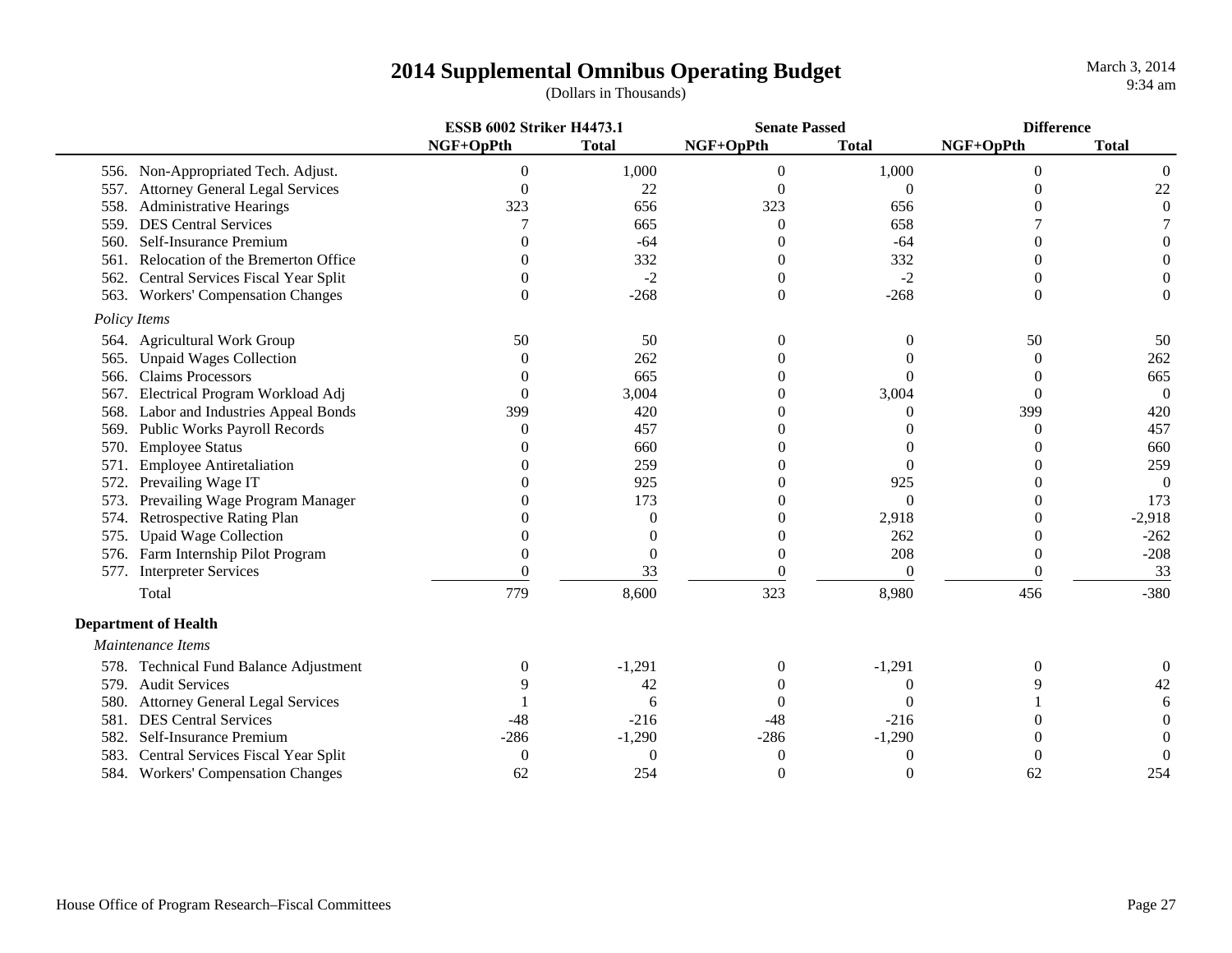|      |                                         | <b>ESSB 6002 Striker H4473.1</b> |                  | <b>Senate Passed</b> |                  | <b>Difference</b> |                  |
|------|-----------------------------------------|----------------------------------|------------------|----------------------|------------------|-------------------|------------------|
|      |                                         | NGF+OpPth                        | <b>Total</b>     | NGF+OpPth            | <b>Total</b>     | NGF+OpPth         | <b>Total</b>     |
|      | Policy Items                            |                                  |                  |                      |                  |                   |                  |
|      | 585. Adverse Events                     | $\boldsymbol{0}$                 | $\theta$         | 100                  | 100              | $-100$            | $-100$           |
|      | 586. Farmers Market Nutrition Program   | $\Omega$                         | $\theta$         | 100                  | 100              | $-100$            | $-100$           |
|      | 587. Healthiest Next Gen Initiative     | 350                              | 350              | $\mathbf{0}$         | $\boldsymbol{0}$ | 350               | 350              |
| 588. | <b>Online Licensing Project</b>         | $\Omega$                         | $\theta$         | $\Omega$             | 848              | $\mathbf{0}$      | $-848$           |
| 589. | Medical Marijuana                       | 2,950                            | 3,028            | $\Omega$             | $\overline{0}$   | 2,950             | 3,028            |
| 590. | Physical Therapists                     | $\Omega$                         | 68               | $\Omega$             | $\Omega$         | $\Omega$          | 68               |
| 591. | <b>WA Autism Alliance</b>               | $\Omega$                         | $\overline{0}$   | 60                   | 60               | $-60$             | $-60$            |
| 592. | Medical Use of Cannabis                 | $\Omega$                         | $\boldsymbol{0}$ | 2,194                | 2,194            | $-2,194$          | $-2,194$         |
| 593. | Program Expansion                       | $\Omega$                         | $\theta$         | $-226$               | $-226$           | 226               | 226              |
| 594. | Suicide Prevention                      | $\Omega$                         | 251              | $\Omega$             | $\theta$         | $\theta$          | 251              |
| 595. | Tobacco and Marijuana Prevent           | $\Omega$                         | $\theta$         | 1,000                | 2,000            | $-1,000$          | $-2,000$         |
| 596. | Trauma Care Fund                        | $\Omega$                         | $-1,121$         | $\overline{0}$       | $-1,121$         | $\Omega$          | $\Omega$         |
| 597. | Tobacco Use Prevention                  | 2,000                            | 2,000            | $\boldsymbol{0}$     | $\theta$         | 2,000             | 2,000            |
|      | Total                                   | 5,038                            | 2,081            | 2,894                | 1,158            | 2,144             | 923              |
|      | <b>Department of Veterans' Affairs</b>  |                                  |                  |                      |                  |                   |                  |
|      | Maintenance Items                       |                                  |                  |                      |                  |                   |                  |
|      | 598. Local Fund Adjustment              | $\boldsymbol{0}$                 | 125              | $\mathbf{0}$         | 125              | $\boldsymbol{0}$  | $\overline{0}$   |
|      | 599. Maintenance Level Revenue          | $\theta$                         | $-6,805$         | $\Omega$             | $-6,805$         | $\theta$          | $\theta$         |
| 600. | <b>DES Central Services</b>             | 21                               | 128              | $\Omega$             | $\Omega$         | 21                | 128              |
| 601. | Self-Insurance Premium                  | $-14$                            | $-82$            | $-14$                | $-82$            | $\Omega$          | $\overline{0}$   |
| 602. | Walla Walla Veterans Home Delay         | $\theta$                         | $-6,729$         | $\theta$             | $-6,729$         | $\Omega$          | $\theta$         |
|      | 603. Central Services Fiscal Year Split | $\Omega$                         | $-1$             | $\mathbf{0}$         | $-1$             | $\Omega$          | $\overline{0}$   |
|      | 604. Workers' Compensation Changes      | 282                              | 732              | $\mathbf{0}$         | $\theta$         | 282               | 732              |
|      | Policy Items                            |                                  |                  |                      |                  |                   |                  |
|      | 605. Veterans Innovation Program        | $\overline{0}$                   | $\mathbf{0}$     | $\mathbf{0}$         | 104              | $\overline{0}$    | $-104$           |
|      | Total                                   | 289                              | $-12,632$        | $-14$                | $-13,388$        | 303               | 756              |
|      | <b>Department of Corrections</b>        |                                  |                  |                      |                  |                   |                  |
|      | Maintenance Items                       |                                  |                  |                      |                  |                   |                  |
|      | 606. Lease Rate Adjustments             | $-69$                            | $-69$            | $-69$                | $-69$            | $\Omega$          | $\boldsymbol{0}$ |
|      | 607. Attorney General Legal Services    | 5                                | 5                | $\boldsymbol{0}$     | $\theta$         | 5                 | 5                |
|      | 608. DES Central Services               | 1,639                            | 1,639            | $\mathbf{0}$         | $\mathbf{0}$     | 1,639             | 1,639            |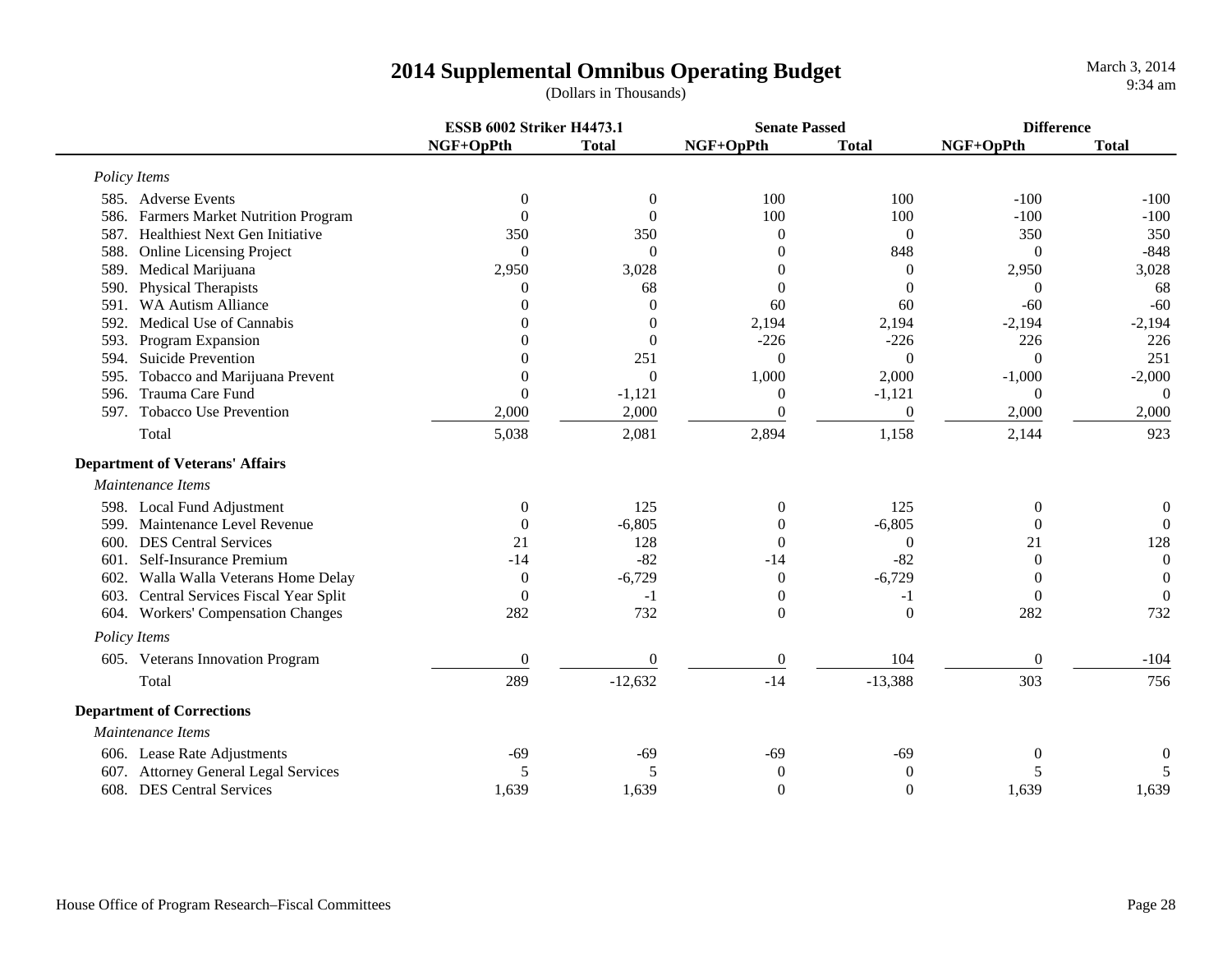|      |                                             | <b>ESSB 6002 Striker H4473.1</b> |                | <b>Senate Passed</b> |                | <b>Difference</b> |                  |
|------|---------------------------------------------|----------------------------------|----------------|----------------------|----------------|-------------------|------------------|
|      |                                             | NGF+OpPth                        | <b>Total</b>   | NGF+OpPth            | <b>Total</b>   | NGF+OpPth         | <b>Total</b>     |
|      | 609. Mandatory Caseload Adjustments         | 3,399                            | 3,599          | 3,399                | 3,599          | $\theta$          | $\overline{0}$   |
| 610. | Male Offender Caseload                      | 4,153                            | 4,153          | 4,153                | 4,153          | $\Omega$          | 0                |
| 611. | Female Offender Caseload                    | 1,115                            | 1,115          | 1,115                | 1,115          | 0                 | $\theta$         |
| 612. | Violator Caseload                           | 7,050                            | 7,050          | 7,050                | 7,050          | $\Omega$          | $\Omega$         |
| 613. | Self-Insurance Premium                      | 10,540                           | 10,540         | 10,540               | 10,540         | $\theta$          | $\theta$         |
| 614. | <b>Technical Corrections</b>                | 3,006                            | 3,006          | 3,006                | 3,006          | $\Omega$          | $\Omega$         |
| 615. | <b>MSU WSP Education</b>                    | 660                              | 660            | 660                  | 660            | $\Omega$          | $\Omega$         |
| 616. | Federal Expenditure Authority               | $\Omega$                         | $-216$         | $\theta$             | $-216$         | $\Omega$          | $\overline{0}$   |
| 617. | <b>State Seizure Funds</b>                  | $\Omega$                         | 32             | $\Omega$             | 32             | $\Omega$          | $\overline{0}$   |
| 618. | <b>Regulatory Compliance</b>                | 98                               | 98             | $\theta$             | 75             | 98                | 23               |
| 619. | Radio Infrastructure COPS Funding           | $-321$                           | $-321$         | $-321$               | $-321$         | $\theta$          | $\boldsymbol{0}$ |
|      | 620. Central Services Fiscal Year Split     | $\mathbf{1}$                     | $\mathbf{1}$   |                      |                | $\theta$          | $\theta$         |
| 621. | <b>Workers' Compensation Changes</b>        | 4,502                            | 4,502          | 2,094                | 2,094          | 2,408             | 2,408            |
| 622. | Transfers                                   | $\Omega$                         | $\Omega$       | $\theta$             | 0              | $\Omega$          | $\overline{0}$   |
|      | Policy Items                                |                                  |                |                      |                |                   |                  |
|      | 623. Violator Policy Change                 | 1,161                            | 1,161          | $-1,459$             | $-1,459$       | 2,620             | 2,620            |
| 624. | <b>Special Needs Population</b>             | $\theta$                         | $\theta$       | $-323$               | $-323$         | 323               | 323              |
|      | 625. New Prison Capacity                    | 4,840                            | 4,840          | 4,162                | 4,162          | 678               | 678              |
| 626. | <b>Emergency Beds at WCCW</b>               | 118                              | 118            | $\boldsymbol{0}$     | $\overline{0}$ | 118               | 118              |
| 627. | PREA Zero Tolerance Grant                   | $\overline{0}$                   | 250            | $\mathbf{0}$         | 250            | $\overline{0}$    | $\theta$         |
| 628. | PREA Compliance                             | 543                              | 543            | 543                  | 543            | $\theta$          | $\overline{0}$   |
| 629. | <b>Prison Overtime Resources</b>            | 1,776                            | 1,776          | $\overline{0}$       | 0              | 1,776             | 1,776            |
| 630. | <b>Centralized Pharmacy Restoration</b>     | 1,390                            | 1,390          | 0                    | 0              | 1,390             | 1,390            |
| 631. | <b>ACA Enrollment Resources</b>             | 60                               | 60             | $\theta$             | 0              | 60                | 60               |
| 632. | Medicaid Code Compliance                    | 100                              | 100            | $\boldsymbol{0}$     | $\theta$       | 100               | 100              |
| 633. | <b>Earned Release Date</b>                  | $\overline{0}$                   | $\theta$       | $-170$               | $-170$         | 170               | 170              |
| 634. | Female Offender Jail Beds                   | 1,670                            | 1,670          | 816                  | 816            | 854               | 854              |
| 635. | <b>ITU</b> Expansion                        | $-322$                           | $-322$         | $\overline{0}$       | 0              | $-322$            | $-322$           |
| 636. | Second Chance Reentry Grant                 | 250                              | 1,000          | $\theta$             | 0              | 250               | 1,000            |
|      | 637. Post-Secondary Education               | 50                               | 50             | $\Omega$             | 0              | 50                | 50               |
|      | 638. Program Under-Expenditures             | $\overline{0}$                   | $\overline{0}$ | $-2,050$             | $-2,050$       | 2,050             | 2,050            |
|      | 639. Violator Fractional Billing            | $-2,621$                         | $-2,621$       | $\boldsymbol{0}$     | $\overline{0}$ | $-2,621$          | $-2,621$         |
|      | Total                                       | 44,793                           | 45,809         | 33,147               | 33,488         | 11,646            | 12,321           |
|      | <b>Department of Services for the Blind</b> |                                  |                |                      |                |                   |                  |
|      | Maintenance Items                           |                                  |                |                      |                |                   |                  |
|      | 640. Audit Services                         | 3                                | 16             | $\mathbf{0}$         | $\overline{0}$ | 3                 | 16               |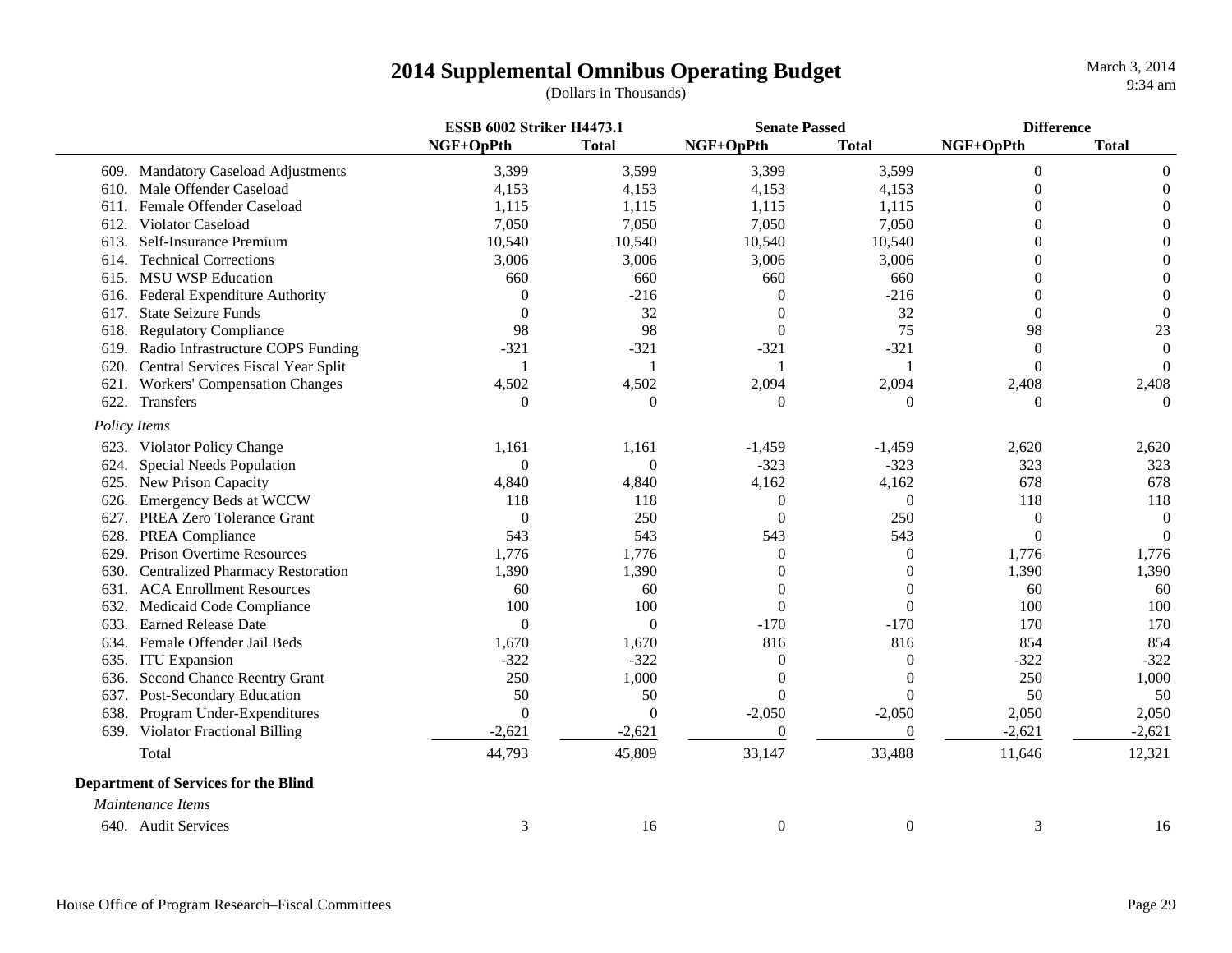|                          |                                          | <b>ESSB 6002 Striker H4473.1</b> |                  | <b>Senate Passed</b> |                  | <b>Difference</b> |                  |
|--------------------------|------------------------------------------|----------------------------------|------------------|----------------------|------------------|-------------------|------------------|
|                          |                                          | NGF+OpPth                        | <b>Total</b>     | NGF+OpPth            | <b>Total</b>     | NGF+OpPth         | <b>Total</b>     |
|                          | 641. DES Central Services                | $-8$                             | $-44$            | $\mbox{-}8$          | $-44$            | $\overline{0}$    | $\boldsymbol{0}$ |
|                          | 642. Tech Adjust--Small Agency Services  | 10                               | 51               | $\boldsymbol{0}$     | $\Omega$         | 10                | 51               |
|                          | 643. Central Services Fiscal Year Split  | $\boldsymbol{0}$                 | $\boldsymbol{0}$ | $\boldsymbol{0}$     | $\theta$         | $\boldsymbol{0}$  | $\boldsymbol{0}$ |
|                          | Total                                    | 5                                | 23               | $-8$                 | $-44$            | 13                | 67               |
|                          | <b>Employment Security Department</b>    |                                  |                  |                      |                  |                   |                  |
|                          | Maintenance Items                        |                                  |                  |                      |                  |                   |                  |
|                          | 644. Audit Services                      | $\Omega$                         | $-807$           | $\overline{0}$       | $-807$           | $\Omega$          | $\boldsymbol{0}$ |
|                          | 645. Attorney General Legal Services     |                                  |                  | $\Omega$             | $\theta$         | $\Omega$          |                  |
|                          | 646. Administrative Hearings             |                                  | $-1,229$         | 0                    | $-1,229$         |                   | 0                |
|                          | 647. DES Central Services                |                                  | $-574$           | $\Omega$             | $-574$           | ∩                 | $\overline{0}$   |
|                          | 648. Self-Insurance Premium              |                                  | $-316$           | $\Omega$             | $-316$           | 0                 | $\Omega$         |
|                          | 649. Central Services Fiscal Year Split  |                                  | $-1$             | $\mathbf{0}$         | $-1$             | $\Omega$          | $\overline{0}$   |
|                          | 650. Workers' Compensation Changes       | $\Omega$                         | $-70$            | $\Omega$             | $-70$            | $\theta$          | $\theta$         |
|                          | Policy Items                             |                                  |                  |                      |                  |                   |                  |
|                          | 651. Complete Next Generation Tax System | $\overline{0}$                   | 11,199           | $\boldsymbol{0}$     | 11,199           | $\theta$          | $\boldsymbol{0}$ |
|                          | 652. Data Center Move                    |                                  | 1,020            |                      | 1,020            |                   | $\theta$         |
|                          | 653. Develop New UI Benefits System      |                                  | 3,809            | $\Omega$             | 3,809            | $\Omega$          | $\theta$         |
|                          | 654. Elevator Repairs                    | $\Omega$                         | $\theta$         | $\Omega$             | 469              | $\theta$          | $-469$           |
|                          | 655. Employment Services                 | $\Omega$                         | $\overline{0}$   | $\theta$             | $\theta$         | $\theta$          | $\mathbf{0}$     |
|                          | Total                                    | $\boldsymbol{0}$                 | 13,032           | $\boldsymbol{0}$     | 13,500           | $\overline{0}$    | $-468$           |
|                          | <b>Total Other Human Services</b>        | 115,015                          | 777,764          | 93,314               | 741,066          | 21,701            | 36,698           |
| <b>Natural Resources</b> |                                          |                                  |                  |                      |                  |                   |                  |
|                          | <b>Columbia River Gorge Commission</b>   |                                  |                  |                      |                  |                   |                  |
|                          | Maintenance Items                        |                                  |                  |                      |                  |                   |                  |
|                          | 656. DES Central Services                | 9                                | 18               | $\boldsymbol{0}$     | $\boldsymbol{0}$ | 9                 | 18               |
|                          | 657. Central Services Fiscal Year Split  | $\boldsymbol{0}$                 | $\boldsymbol{0}$ | $\boldsymbol{0}$     | $\theta$         | $\overline{0}$    | $\boldsymbol{0}$ |
|                          | Total                                    | 9                                | 18               | $\boldsymbol{0}$     | $\overline{0}$   | 9                 | 18               |
|                          | <b>Department of Ecology</b>             |                                  |                  |                      |                  |                   |                  |
|                          | Maintenance Items                        |                                  |                  |                      |                  |                   |                  |
|                          | 658. Boldt Case Litigation               | 11                               | 11               | $\boldsymbol{0}$     | $\boldsymbol{0}$ | 11                | 11               |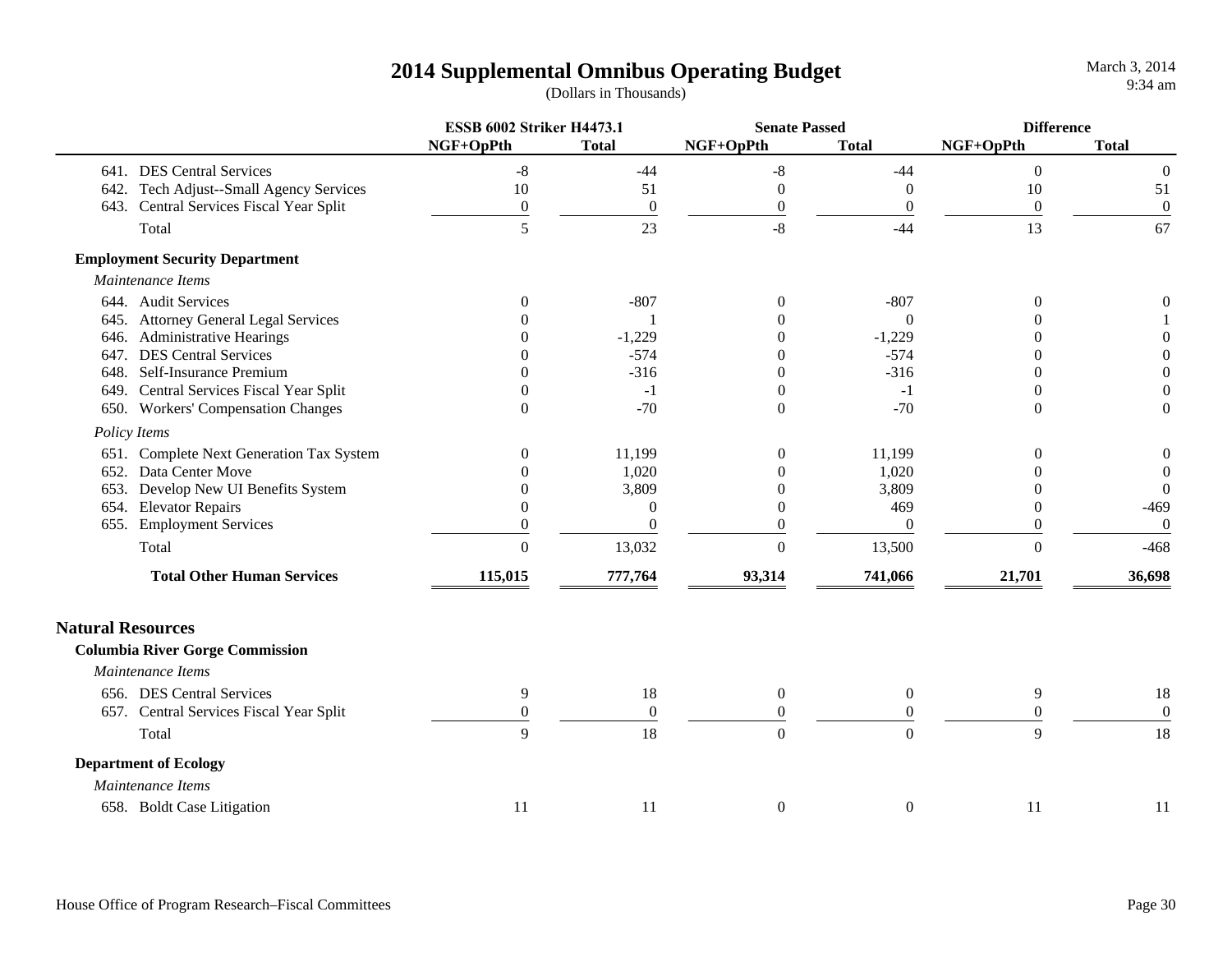| <b>Total</b><br>NGF+OpPth<br>NGF+OpPth<br>NGF+OpPth<br><b>Total</b><br><b>Total</b><br>659. Attorney General Legal Services<br>$\overline{2}$<br>$\mathfrak{2}$<br>$\boldsymbol{0}$<br>$\overline{0}$<br>6<br>6<br>$-85$<br><b>DES Central Services</b><br>$-85$<br>$-262$<br>$-262$<br>$\Omega$<br>$\boldsymbol{0}$<br>660.<br>Self-Insurance Premium<br>36<br>110<br>36<br>$\theta$<br>36<br>661.<br>74<br>Central Services Fiscal Year Split<br>$\overline{0}$<br>$\boldsymbol{0}$<br>662.<br>$\theta$<br>$\overline{0}$<br>$\theta$<br>$\overline{0}$<br>663. Fire Protection & Emergency Service<br>303<br>52<br>303<br>52<br>$\theta$<br>0<br>160<br>664. Workers' Compensation Changes<br>56<br>$\boldsymbol{0}$<br>56<br>160<br>0<br>Policy Items<br>665. Federal Funding Adjustment<br>$-2,000$<br>$-2,000$<br>$\boldsymbol{0}$<br>0<br>$\overline{0}$<br>$\boldsymbol{0}$<br>Yakima Adjudication Support<br>$\overline{0}$<br>260<br>260<br>$\Omega$<br>0<br>$\Omega$<br>666.<br><b>Consumer Product Toxics Testing</b><br>611<br>611<br>$\Omega$<br>667.<br>0<br>0<br><b>Biosolids Permitting</b><br>299<br>299<br>$\overline{0}$<br>668.<br>0<br>Increase Hanford Compliance<br>312<br>312<br>$\theta$<br>669.<br>$\Omega$<br>0<br><b>Coordinate Hanford Permit Revision</b><br>224<br>224<br>$\theta$<br>670.<br>0<br>0<br>$\Omega$<br>Reduce Oil Spill Risk-Rail/Vessel<br>652<br>652<br>671.<br>$\Omega$<br>0<br>Increase Toxic Cleanups<br>1,441<br>$\overline{0}$<br>$-1,441$<br>672.<br>0<br>0<br>Water Quality Data Systems Upgrade<br>815<br>815<br>$\overline{0}$<br>673.<br>0<br>0<br>Oil Transportation Safety<br>157<br>157<br>674.<br>$\theta$<br>0<br>WRIA 35 Planning Unit Watershed<br>40<br>$-40$<br>$\overline{0}$<br>$\boldsymbol{0}$<br>0<br>675.<br>$\Omega$<br>$\boldsymbol{0}$<br>$-100$<br>676. Conceptual Groundwater Model<br>$\Omega$<br>100<br>$\Omega$<br>$\Omega$<br>677. Aquifer Protection<br>25<br>25<br>$-25$<br>$\theta$<br>$-25$<br>$\Omega$<br>72<br>$-60$<br>132<br>1,658<br>$-322$<br>Total<br>1,980<br><b>Washington Pollution Liability Insurance Program</b><br>Maintenance Items<br>678. Lease Rate Adjustments<br>$-15$<br>$-15$<br>0<br>$\theta$<br>0<br><b>Audit Services</b><br>16<br>16<br>679.<br>0<br>17<br><b>DES Central Services</b><br>17<br>680.<br>0<br>$\Omega$<br>0<br>681. Central Services Fiscal Year Split<br>$\overline{0}$<br>$\theta$<br>$\overline{0}$<br>$\Omega$<br>$\theta$<br>$\theta$<br>$\overline{2}$<br>$\Omega$<br>$\boldsymbol{0}$<br>$\theta$<br>682. Workers' Compensation Changes<br>0<br>20<br>$\boldsymbol{0}$<br>20<br>$\overline{0}$<br>$\overline{0}$<br>Total<br>$\theta$<br><b>State Parks and Recreation Commission</b><br>Maintenance Items<br>683. DES Central Services<br>$-17$<br>$-17$<br>$\theta$<br>0<br>$-568$<br>$-568$<br>$\Omega$<br>$\Omega$<br>$\Omega$<br>$\Omega$<br>684. Self-Insurance Premium |  | <b>ESSB 6002 Striker H4473.1</b> | <b>Senate Passed</b> | <b>Difference</b> |  |
|--------------------------------------------------------------------------------------------------------------------------------------------------------------------------------------------------------------------------------------------------------------------------------------------------------------------------------------------------------------------------------------------------------------------------------------------------------------------------------------------------------------------------------------------------------------------------------------------------------------------------------------------------------------------------------------------------------------------------------------------------------------------------------------------------------------------------------------------------------------------------------------------------------------------------------------------------------------------------------------------------------------------------------------------------------------------------------------------------------------------------------------------------------------------------------------------------------------------------------------------------------------------------------------------------------------------------------------------------------------------------------------------------------------------------------------------------------------------------------------------------------------------------------------------------------------------------------------------------------------------------------------------------------------------------------------------------------------------------------------------------------------------------------------------------------------------------------------------------------------------------------------------------------------------------------------------------------------------------------------------------------------------------------------------------------------------------------------------------------------------------------------------------------------------------------------------------------------------------------------------------------------------------------------------------------------------------------------------------------------------------------------------------------------------------------------------------------------------------------------------------------------------------------------------------------------------------------------------------------------------------------------------------------------------------------------------------------------------------------------------------------------------------------------------------------------------------------------------------------------------------------------------------------------------|--|----------------------------------|----------------------|-------------------|--|
|                                                                                                                                                                                                                                                                                                                                                                                                                                                                                                                                                                                                                                                                                                                                                                                                                                                                                                                                                                                                                                                                                                                                                                                                                                                                                                                                                                                                                                                                                                                                                                                                                                                                                                                                                                                                                                                                                                                                                                                                                                                                                                                                                                                                                                                                                                                                                                                                                                                                                                                                                                                                                                                                                                                                                                                                                                                                                                                    |  |                                  |                      |                   |  |
|                                                                                                                                                                                                                                                                                                                                                                                                                                                                                                                                                                                                                                                                                                                                                                                                                                                                                                                                                                                                                                                                                                                                                                                                                                                                                                                                                                                                                                                                                                                                                                                                                                                                                                                                                                                                                                                                                                                                                                                                                                                                                                                                                                                                                                                                                                                                                                                                                                                                                                                                                                                                                                                                                                                                                                                                                                                                                                                    |  |                                  |                      |                   |  |
|                                                                                                                                                                                                                                                                                                                                                                                                                                                                                                                                                                                                                                                                                                                                                                                                                                                                                                                                                                                                                                                                                                                                                                                                                                                                                                                                                                                                                                                                                                                                                                                                                                                                                                                                                                                                                                                                                                                                                                                                                                                                                                                                                                                                                                                                                                                                                                                                                                                                                                                                                                                                                                                                                                                                                                                                                                                                                                                    |  |                                  |                      |                   |  |
|                                                                                                                                                                                                                                                                                                                                                                                                                                                                                                                                                                                                                                                                                                                                                                                                                                                                                                                                                                                                                                                                                                                                                                                                                                                                                                                                                                                                                                                                                                                                                                                                                                                                                                                                                                                                                                                                                                                                                                                                                                                                                                                                                                                                                                                                                                                                                                                                                                                                                                                                                                                                                                                                                                                                                                                                                                                                                                                    |  |                                  |                      |                   |  |
|                                                                                                                                                                                                                                                                                                                                                                                                                                                                                                                                                                                                                                                                                                                                                                                                                                                                                                                                                                                                                                                                                                                                                                                                                                                                                                                                                                                                                                                                                                                                                                                                                                                                                                                                                                                                                                                                                                                                                                                                                                                                                                                                                                                                                                                                                                                                                                                                                                                                                                                                                                                                                                                                                                                                                                                                                                                                                                                    |  |                                  |                      |                   |  |
|                                                                                                                                                                                                                                                                                                                                                                                                                                                                                                                                                                                                                                                                                                                                                                                                                                                                                                                                                                                                                                                                                                                                                                                                                                                                                                                                                                                                                                                                                                                                                                                                                                                                                                                                                                                                                                                                                                                                                                                                                                                                                                                                                                                                                                                                                                                                                                                                                                                                                                                                                                                                                                                                                                                                                                                                                                                                                                                    |  |                                  |                      |                   |  |
|                                                                                                                                                                                                                                                                                                                                                                                                                                                                                                                                                                                                                                                                                                                                                                                                                                                                                                                                                                                                                                                                                                                                                                                                                                                                                                                                                                                                                                                                                                                                                                                                                                                                                                                                                                                                                                                                                                                                                                                                                                                                                                                                                                                                                                                                                                                                                                                                                                                                                                                                                                                                                                                                                                                                                                                                                                                                                                                    |  |                                  |                      |                   |  |
|                                                                                                                                                                                                                                                                                                                                                                                                                                                                                                                                                                                                                                                                                                                                                                                                                                                                                                                                                                                                                                                                                                                                                                                                                                                                                                                                                                                                                                                                                                                                                                                                                                                                                                                                                                                                                                                                                                                                                                                                                                                                                                                                                                                                                                                                                                                                                                                                                                                                                                                                                                                                                                                                                                                                                                                                                                                                                                                    |  |                                  |                      |                   |  |
|                                                                                                                                                                                                                                                                                                                                                                                                                                                                                                                                                                                                                                                                                                                                                                                                                                                                                                                                                                                                                                                                                                                                                                                                                                                                                                                                                                                                                                                                                                                                                                                                                                                                                                                                                                                                                                                                                                                                                                                                                                                                                                                                                                                                                                                                                                                                                                                                                                                                                                                                                                                                                                                                                                                                                                                                                                                                                                                    |  |                                  |                      |                   |  |
|                                                                                                                                                                                                                                                                                                                                                                                                                                                                                                                                                                                                                                                                                                                                                                                                                                                                                                                                                                                                                                                                                                                                                                                                                                                                                                                                                                                                                                                                                                                                                                                                                                                                                                                                                                                                                                                                                                                                                                                                                                                                                                                                                                                                                                                                                                                                                                                                                                                                                                                                                                                                                                                                                                                                                                                                                                                                                                                    |  |                                  |                      |                   |  |
|                                                                                                                                                                                                                                                                                                                                                                                                                                                                                                                                                                                                                                                                                                                                                                                                                                                                                                                                                                                                                                                                                                                                                                                                                                                                                                                                                                                                                                                                                                                                                                                                                                                                                                                                                                                                                                                                                                                                                                                                                                                                                                                                                                                                                                                                                                                                                                                                                                                                                                                                                                                                                                                                                                                                                                                                                                                                                                                    |  |                                  |                      |                   |  |
|                                                                                                                                                                                                                                                                                                                                                                                                                                                                                                                                                                                                                                                                                                                                                                                                                                                                                                                                                                                                                                                                                                                                                                                                                                                                                                                                                                                                                                                                                                                                                                                                                                                                                                                                                                                                                                                                                                                                                                                                                                                                                                                                                                                                                                                                                                                                                                                                                                                                                                                                                                                                                                                                                                                                                                                                                                                                                                                    |  |                                  |                      |                   |  |
|                                                                                                                                                                                                                                                                                                                                                                                                                                                                                                                                                                                                                                                                                                                                                                                                                                                                                                                                                                                                                                                                                                                                                                                                                                                                                                                                                                                                                                                                                                                                                                                                                                                                                                                                                                                                                                                                                                                                                                                                                                                                                                                                                                                                                                                                                                                                                                                                                                                                                                                                                                                                                                                                                                                                                                                                                                                                                                                    |  |                                  |                      |                   |  |
|                                                                                                                                                                                                                                                                                                                                                                                                                                                                                                                                                                                                                                                                                                                                                                                                                                                                                                                                                                                                                                                                                                                                                                                                                                                                                                                                                                                                                                                                                                                                                                                                                                                                                                                                                                                                                                                                                                                                                                                                                                                                                                                                                                                                                                                                                                                                                                                                                                                                                                                                                                                                                                                                                                                                                                                                                                                                                                                    |  |                                  |                      |                   |  |
|                                                                                                                                                                                                                                                                                                                                                                                                                                                                                                                                                                                                                                                                                                                                                                                                                                                                                                                                                                                                                                                                                                                                                                                                                                                                                                                                                                                                                                                                                                                                                                                                                                                                                                                                                                                                                                                                                                                                                                                                                                                                                                                                                                                                                                                                                                                                                                                                                                                                                                                                                                                                                                                                                                                                                                                                                                                                                                                    |  |                                  |                      |                   |  |
|                                                                                                                                                                                                                                                                                                                                                                                                                                                                                                                                                                                                                                                                                                                                                                                                                                                                                                                                                                                                                                                                                                                                                                                                                                                                                                                                                                                                                                                                                                                                                                                                                                                                                                                                                                                                                                                                                                                                                                                                                                                                                                                                                                                                                                                                                                                                                                                                                                                                                                                                                                                                                                                                                                                                                                                                                                                                                                                    |  |                                  |                      |                   |  |
|                                                                                                                                                                                                                                                                                                                                                                                                                                                                                                                                                                                                                                                                                                                                                                                                                                                                                                                                                                                                                                                                                                                                                                                                                                                                                                                                                                                                                                                                                                                                                                                                                                                                                                                                                                                                                                                                                                                                                                                                                                                                                                                                                                                                                                                                                                                                                                                                                                                                                                                                                                                                                                                                                                                                                                                                                                                                                                                    |  |                                  |                      |                   |  |
|                                                                                                                                                                                                                                                                                                                                                                                                                                                                                                                                                                                                                                                                                                                                                                                                                                                                                                                                                                                                                                                                                                                                                                                                                                                                                                                                                                                                                                                                                                                                                                                                                                                                                                                                                                                                                                                                                                                                                                                                                                                                                                                                                                                                                                                                                                                                                                                                                                                                                                                                                                                                                                                                                                                                                                                                                                                                                                                    |  |                                  |                      |                   |  |
|                                                                                                                                                                                                                                                                                                                                                                                                                                                                                                                                                                                                                                                                                                                                                                                                                                                                                                                                                                                                                                                                                                                                                                                                                                                                                                                                                                                                                                                                                                                                                                                                                                                                                                                                                                                                                                                                                                                                                                                                                                                                                                                                                                                                                                                                                                                                                                                                                                                                                                                                                                                                                                                                                                                                                                                                                                                                                                                    |  |                                  |                      |                   |  |
|                                                                                                                                                                                                                                                                                                                                                                                                                                                                                                                                                                                                                                                                                                                                                                                                                                                                                                                                                                                                                                                                                                                                                                                                                                                                                                                                                                                                                                                                                                                                                                                                                                                                                                                                                                                                                                                                                                                                                                                                                                                                                                                                                                                                                                                                                                                                                                                                                                                                                                                                                                                                                                                                                                                                                                                                                                                                                                                    |  |                                  |                      |                   |  |
|                                                                                                                                                                                                                                                                                                                                                                                                                                                                                                                                                                                                                                                                                                                                                                                                                                                                                                                                                                                                                                                                                                                                                                                                                                                                                                                                                                                                                                                                                                                                                                                                                                                                                                                                                                                                                                                                                                                                                                                                                                                                                                                                                                                                                                                                                                                                                                                                                                                                                                                                                                                                                                                                                                                                                                                                                                                                                                                    |  |                                  |                      |                   |  |
|                                                                                                                                                                                                                                                                                                                                                                                                                                                                                                                                                                                                                                                                                                                                                                                                                                                                                                                                                                                                                                                                                                                                                                                                                                                                                                                                                                                                                                                                                                                                                                                                                                                                                                                                                                                                                                                                                                                                                                                                                                                                                                                                                                                                                                                                                                                                                                                                                                                                                                                                                                                                                                                                                                                                                                                                                                                                                                                    |  |                                  |                      |                   |  |
|                                                                                                                                                                                                                                                                                                                                                                                                                                                                                                                                                                                                                                                                                                                                                                                                                                                                                                                                                                                                                                                                                                                                                                                                                                                                                                                                                                                                                                                                                                                                                                                                                                                                                                                                                                                                                                                                                                                                                                                                                                                                                                                                                                                                                                                                                                                                                                                                                                                                                                                                                                                                                                                                                                                                                                                                                                                                                                                    |  |                                  |                      |                   |  |
|                                                                                                                                                                                                                                                                                                                                                                                                                                                                                                                                                                                                                                                                                                                                                                                                                                                                                                                                                                                                                                                                                                                                                                                                                                                                                                                                                                                                                                                                                                                                                                                                                                                                                                                                                                                                                                                                                                                                                                                                                                                                                                                                                                                                                                                                                                                                                                                                                                                                                                                                                                                                                                                                                                                                                                                                                                                                                                                    |  |                                  |                      |                   |  |
|                                                                                                                                                                                                                                                                                                                                                                                                                                                                                                                                                                                                                                                                                                                                                                                                                                                                                                                                                                                                                                                                                                                                                                                                                                                                                                                                                                                                                                                                                                                                                                                                                                                                                                                                                                                                                                                                                                                                                                                                                                                                                                                                                                                                                                                                                                                                                                                                                                                                                                                                                                                                                                                                                                                                                                                                                                                                                                                    |  |                                  |                      |                   |  |
|                                                                                                                                                                                                                                                                                                                                                                                                                                                                                                                                                                                                                                                                                                                                                                                                                                                                                                                                                                                                                                                                                                                                                                                                                                                                                                                                                                                                                                                                                                                                                                                                                                                                                                                                                                                                                                                                                                                                                                                                                                                                                                                                                                                                                                                                                                                                                                                                                                                                                                                                                                                                                                                                                                                                                                                                                                                                                                                    |  |                                  |                      |                   |  |
|                                                                                                                                                                                                                                                                                                                                                                                                                                                                                                                                                                                                                                                                                                                                                                                                                                                                                                                                                                                                                                                                                                                                                                                                                                                                                                                                                                                                                                                                                                                                                                                                                                                                                                                                                                                                                                                                                                                                                                                                                                                                                                                                                                                                                                                                                                                                                                                                                                                                                                                                                                                                                                                                                                                                                                                                                                                                                                                    |  |                                  |                      |                   |  |
|                                                                                                                                                                                                                                                                                                                                                                                                                                                                                                                                                                                                                                                                                                                                                                                                                                                                                                                                                                                                                                                                                                                                                                                                                                                                                                                                                                                                                                                                                                                                                                                                                                                                                                                                                                                                                                                                                                                                                                                                                                                                                                                                                                                                                                                                                                                                                                                                                                                                                                                                                                                                                                                                                                                                                                                                                                                                                                                    |  |                                  |                      |                   |  |
|                                                                                                                                                                                                                                                                                                                                                                                                                                                                                                                                                                                                                                                                                                                                                                                                                                                                                                                                                                                                                                                                                                                                                                                                                                                                                                                                                                                                                                                                                                                                                                                                                                                                                                                                                                                                                                                                                                                                                                                                                                                                                                                                                                                                                                                                                                                                                                                                                                                                                                                                                                                                                                                                                                                                                                                                                                                                                                                    |  |                                  |                      |                   |  |
|                                                                                                                                                                                                                                                                                                                                                                                                                                                                                                                                                                                                                                                                                                                                                                                                                                                                                                                                                                                                                                                                                                                                                                                                                                                                                                                                                                                                                                                                                                                                                                                                                                                                                                                                                                                                                                                                                                                                                                                                                                                                                                                                                                                                                                                                                                                                                                                                                                                                                                                                                                                                                                                                                                                                                                                                                                                                                                                    |  |                                  |                      |                   |  |
|                                                                                                                                                                                                                                                                                                                                                                                                                                                                                                                                                                                                                                                                                                                                                                                                                                                                                                                                                                                                                                                                                                                                                                                                                                                                                                                                                                                                                                                                                                                                                                                                                                                                                                                                                                                                                                                                                                                                                                                                                                                                                                                                                                                                                                                                                                                                                                                                                                                                                                                                                                                                                                                                                                                                                                                                                                                                                                                    |  |                                  |                      |                   |  |
|                                                                                                                                                                                                                                                                                                                                                                                                                                                                                                                                                                                                                                                                                                                                                                                                                                                                                                                                                                                                                                                                                                                                                                                                                                                                                                                                                                                                                                                                                                                                                                                                                                                                                                                                                                                                                                                                                                                                                                                                                                                                                                                                                                                                                                                                                                                                                                                                                                                                                                                                                                                                                                                                                                                                                                                                                                                                                                                    |  |                                  |                      |                   |  |
|                                                                                                                                                                                                                                                                                                                                                                                                                                                                                                                                                                                                                                                                                                                                                                                                                                                                                                                                                                                                                                                                                                                                                                                                                                                                                                                                                                                                                                                                                                                                                                                                                                                                                                                                                                                                                                                                                                                                                                                                                                                                                                                                                                                                                                                                                                                                                                                                                                                                                                                                                                                                                                                                                                                                                                                                                                                                                                                    |  |                                  |                      |                   |  |
|                                                                                                                                                                                                                                                                                                                                                                                                                                                                                                                                                                                                                                                                                                                                                                                                                                                                                                                                                                                                                                                                                                                                                                                                                                                                                                                                                                                                                                                                                                                                                                                                                                                                                                                                                                                                                                                                                                                                                                                                                                                                                                                                                                                                                                                                                                                                                                                                                                                                                                                                                                                                                                                                                                                                                                                                                                                                                                                    |  |                                  |                      |                   |  |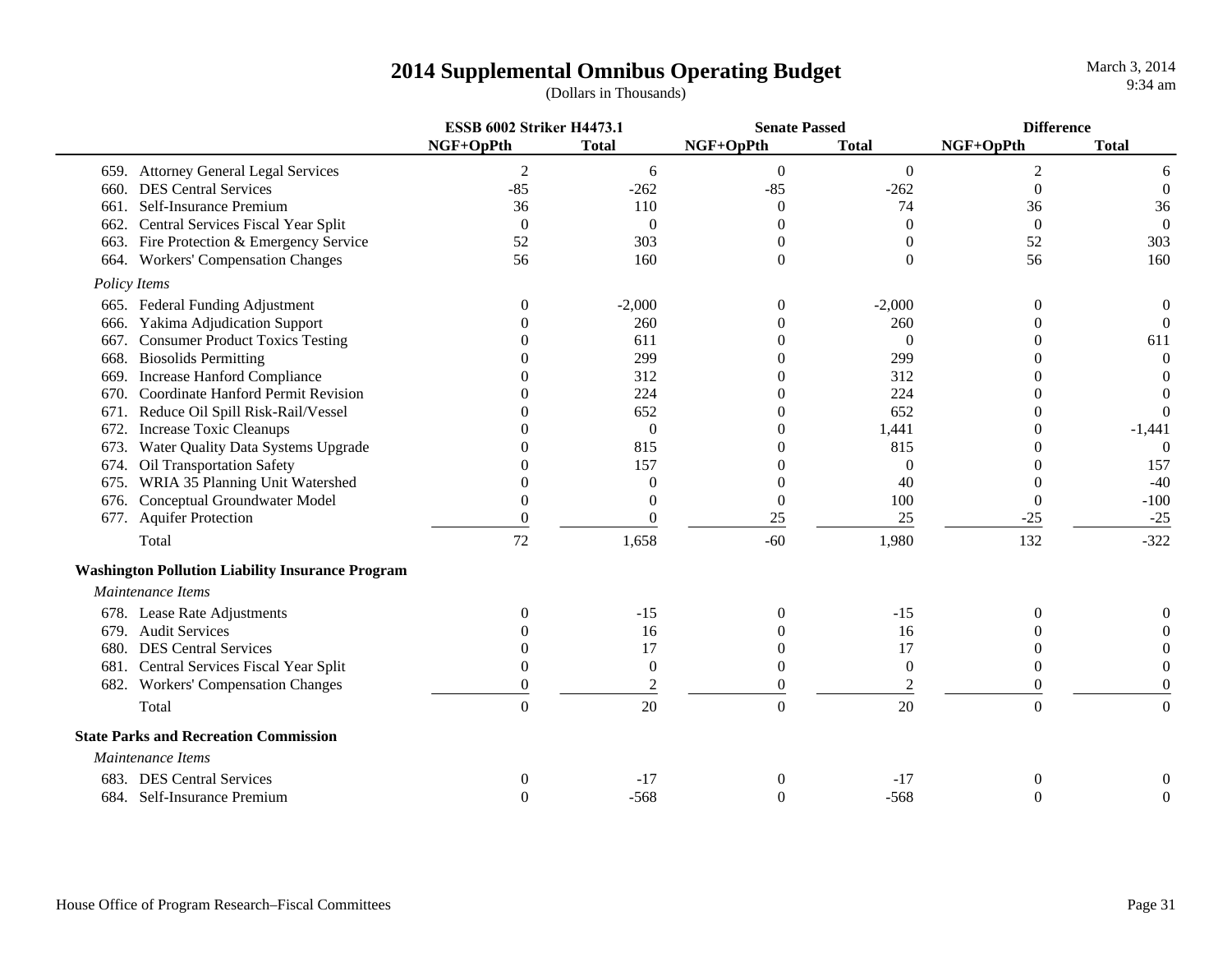|                                                    | <b>ESSB 6002 Striker H4473.1</b> |                | <b>Senate Passed</b> |                | <b>Difference</b> |                  |
|----------------------------------------------------|----------------------------------|----------------|----------------------|----------------|-------------------|------------------|
|                                                    | NGF+OpPth                        | <b>Total</b>   | NGF+OpPth            | <b>Total</b>   | NGF+OpPth         | <b>Total</b>     |
| 685. Central Services Fiscal Year Split            | $\theta$                         | $\overline{0}$ | $\theta$             | $\overline{0}$ | $\overline{0}$    | $\overline{0}$   |
| <b>Law Enforcement Communication Costs</b><br>686. | 100                              | 200            | $\Omega$             | $\Omega$       | 100               | 200              |
| Marine Facilities Maintenance Crew<br>687.         | $\Omega$                         | 141            | $\Omega$             | 141            | $\Omega$          | $\Omega$         |
| <b>Funding Essential Parks Activities</b><br>688.  | $\Omega$                         | 2,575          | $\Omega$             | 2,575          | $\Omega$          | $\theta$         |
| <b>Winter Recreation Activities</b><br>689.        |                                  | 400            | $\Omega$             | 400            | 0                 | $\theta$         |
| Water and Wastewater Systems Mainte<br>690.        |                                  | 153            | 0                    | 153            | $\Omega$          | $\overline{0}$   |
| 691. Workers' Compensation Changes                 | $\Omega$                         | $-14$          | $\Omega$             | $-14$          | $\Omega$          | $\overline{0}$   |
| Policy Items                                       |                                  |                |                      |                |                   |                  |
| 692. Information Technology Improvements           | $\theta$                         | $\Omega$       | 53                   | 107            | $-53$             | $-107$           |
| Major Equipment Replacement<br>693.                | $\Omega$                         | 500            | $\Omega$             | 500            | $\Omega$          | $\theta$         |
| <b>State Agency Permitting</b><br>694.             | 25                               | 25             | $\theta$             | $\theta$       | 25                | 25               |
| 695. Public Works Payroll Records                  | 105                              | 105            | $\overline{0}$       | $\Omega$       | 105               | 105              |
| Habitat and Rec Land Acquisition<br>696.           | $\boldsymbol{0}$                 | $\overline{0}$ | 97                   | 97             | $-97$             | $-97$            |
| Total                                              | 230                              | 3,500          | 150                  | 3,374          | 80                | 126              |
| <b>Recreation and Conservation Funding Board</b>   |                                  |                |                      |                |                   |                  |
| Maintenance Items                                  |                                  |                |                      |                |                   |                  |
| 697. Audit Services                                | 8                                | 20             | $\overline{0}$       | $\overline{0}$ | 8                 | 20               |
| 698. DES Central Services                          | 44                               | 111            | 44                   | 111            | 0                 | $\mathbf{0}$     |
| 699. Workers' Compensation Changes                 | 8                                | 8              | $\theta$             | $\Omega$       | 8                 | 8                |
| Policy Items                                       |                                  |                |                      |                |                   |                  |
| 700. Outdoor Recreation Task Force                 | 100                              | 200            | 44                   | 144            | 56                | 56               |
| 701. Economic Study of Outdoor Rec                 | $\boldsymbol{0}$                 | $\theta$       | $\boldsymbol{0}$     | 100            | $\boldsymbol{0}$  | $-100$           |
| Total                                              | 160                              | 339            | 88                   | 355            | 72                | $-16$            |
| <b>Environmental and Land Use Hearings Office</b>  |                                  |                |                      |                |                   |                  |
| Maintenance Items                                  |                                  |                |                      |                |                   |                  |
| 702. DES Central Services                          | 24                               | 24             | $\Omega$             | $\Omega$       | 24                | 24               |
| 703. Self-Insurance Premium                        | $\overline{c}$                   | $\overline{2}$ | $\Omega$             |                |                   | $\mathfrak 2$    |
| 704. Central Services Fiscal Year Split            | $\theta$                         | $\theta$       | $\Omega$             |                | $\theta$          | $\boldsymbol{0}$ |
| 705. Workers' Compensation Changes                 | $\overline{c}$                   | $\mathfrak{2}$ | $\Omega$             |                | 2                 | $\mathfrak 2$    |
| Total                                              | 28                               | 28             | $\Omega$             |                | 28                | 28               |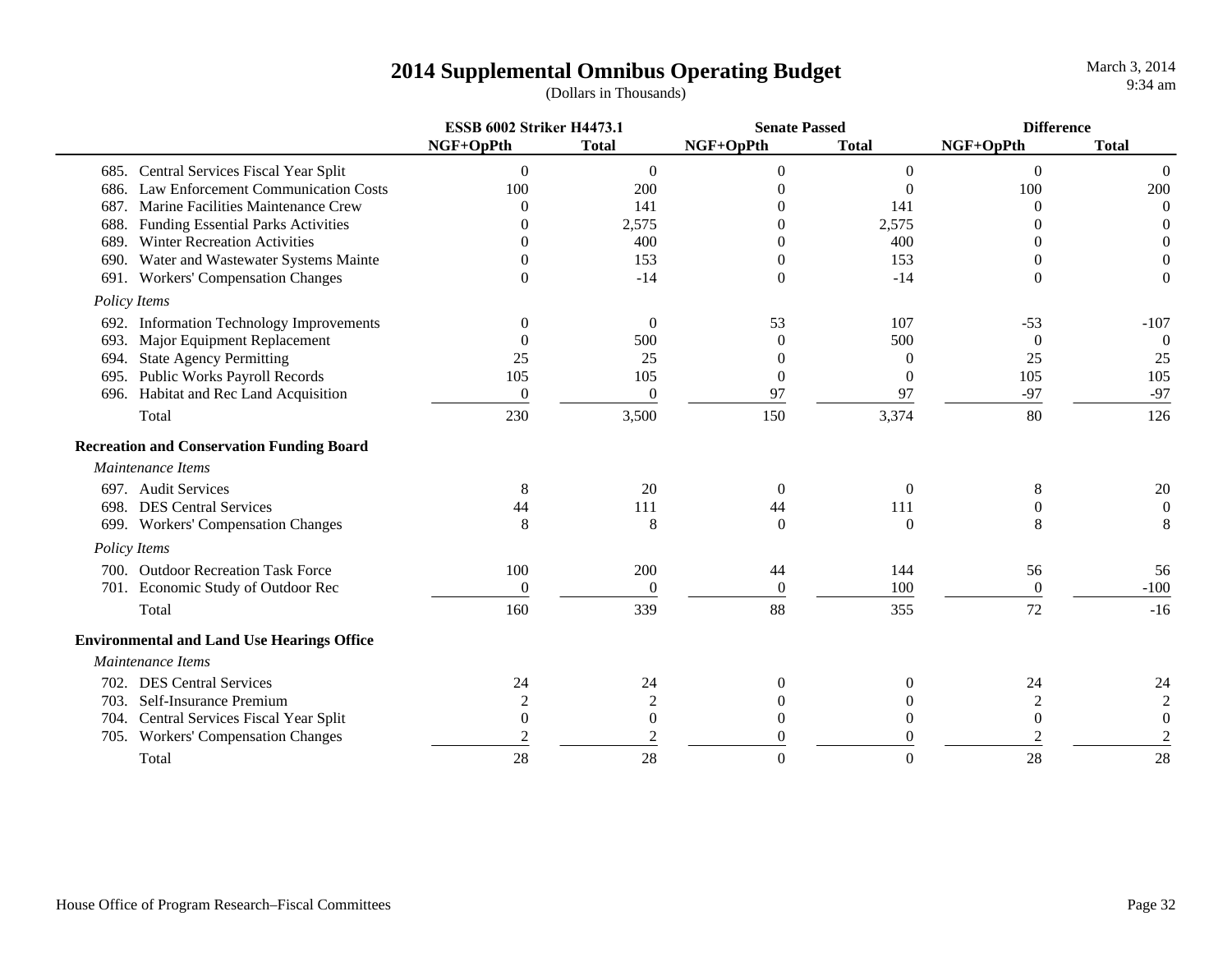|      |                                         | <b>ESSB 6002 Striker H4473.1</b> |                  | <b>Senate Passed</b> |                  |                  | <b>Difference</b> |
|------|-----------------------------------------|----------------------------------|------------------|----------------------|------------------|------------------|-------------------|
|      |                                         | NGF+OpPth                        | <b>Total</b>     | NGF+OpPth            | <b>Total</b>     | NGF+OpPth        | <b>Total</b>      |
|      | <b>State Conservation Commission</b>    |                                  |                  |                      |                  |                  |                   |
|      | Maintenance Items                       |                                  |                  |                      |                  |                  |                   |
|      | 706. DES Central Services               | $-2$                             | $-2$             | $-2$                 | $-2$             | $\boldsymbol{0}$ |                   |
|      | 707. Central Services Fiscal Year Split | $\boldsymbol{0}$                 | $\boldsymbol{0}$ | $\boldsymbol{0}$     | $\boldsymbol{0}$ | $\overline{0}$   | $\overline{0}$    |
|      | 708. Workers' Compensation Changes      | $\overline{2}$                   | $\overline{2}$   | $\Omega$             | $\theta$         | $\overline{2}$   | $\mathfrak{2}$    |
|      | Policy Items                            |                                  |                  |                      |                  |                  |                   |
|      | 709. Ag Landowners Groundwater Quality  | $\boldsymbol{0}$                 | $\boldsymbol{0}$ | $\boldsymbol{0}$     | 100              | $\boldsymbol{0}$ | $-100$            |
|      | Total                                   | $\overline{0}$                   | $\overline{0}$   | $-2$                 | 98               | $\overline{2}$   | $-98$             |
|      | <b>Department of Fish and Wildlife</b>  |                                  |                  |                      |                  |                  |                   |
|      | Maintenance Items                       |                                  |                  |                      |                  |                  |                   |
|      | 710. Public Lands Maintenance           | $\Omega$                         | 100              | $\theta$             | 100              | $\theta$         | $\theta$          |
|      | 711. Audit Services                     |                                  | 16               | $\Omega$             | $\Omega$         | 3                | 16                |
|      | 712. Attorney General Legal Services    | 0                                | $\overline{2}$   | $\Omega$             | $\Omega$         | 0                | $\sqrt{2}$        |
|      | 713. DES Central Services               | $-115$                           | $-585$           | $-115$               | $-585$           | 0                | $\boldsymbol{0}$  |
|      | 714. Self-Insurance Premium             | $-132$                           | $-670$           | $-132$               | $-670$           | $\theta$         | $\boldsymbol{0}$  |
|      | 715. Boldt Legal Services               | 35                               | 35               | $\mathbf{0}$         | $\Omega$         | 35               | 35                |
|      | 716. Preserve Air Support               | 102                              | 162              | 102                  | 162              | $\mathbf{0}$     | $\boldsymbol{0}$  |
| 717. | Skokomish v. Goldmark Litigation        | 75                               | 75               | $\theta$             | $\theta$         | 75               | 75                |
|      | 718. Maintain Hatchery Production       | 34                               | 592              | 34                   | 592              | $\Omega$         | $\boldsymbol{0}$  |
| 719. | <b>Maintain Pheasant Production</b>     | $\Omega$                         | 90               | $\Omega$             | 90               | $\Omega$         | $\Omega$          |
|      | 720. Central Services Fiscal Year Split | $\overline{0}$                   | $\Omega$         | $\theta$             | $\mathbf{0}$     | $\Omega$         | $\theta$          |
|      | 721. Workers' Compensation Changes      | $-276$                           | $-472$           | $-276$               | $-472$           | $\theta$         | $\Omega$          |
|      | Policy Items                            |                                  |                  |                      |                  |                  |                   |
| 722. | <b>Contracts Management System</b>      | $\theta$                         | $\theta$         | 48                   | 266              | $-48$            | $-266$            |
| 723. | Enable Emergency Radio Response         | $\Omega$                         | $\theta$         | $\Omega$             | 450              | $\theta$         | $-450$            |
|      | 724. Wildfire Season Costs              | 545                              | 545              | 545                  | 545              | $\theta$         | $\Omega$          |
| 725. | <b>Records Management</b>               | 0                                | 247              | $\theta$             | 247              | $\theta$         | $\Omega$          |
|      | 726. Vancouver Region Office Relocation | $\theta$                         | $\overline{0}$   | $\theta$             | 218              | $\theta$         | $-218$            |
| 727. | Wildlife Disease Management             | $\Omega$                         | 200              | $\theta$             | 200              | $\Omega$         | $\Omega$          |
| 728. | Fish Passage Barriers                   | 1,432                            | 1,432            | 1,432                | 1,432            | $\Omega$         | $\Omega$          |
| 729. | Sustaining Hunter Education *           | $\boldsymbol{0}$                 | 272              | 0                    | 272              | $\Omega$         | $\overline{0}$    |
|      | 730. Oil Transportation Safety          | $\theta$                         | 24               | $\overline{0}$       | $\overline{0}$   | $\Omega$         | 24                |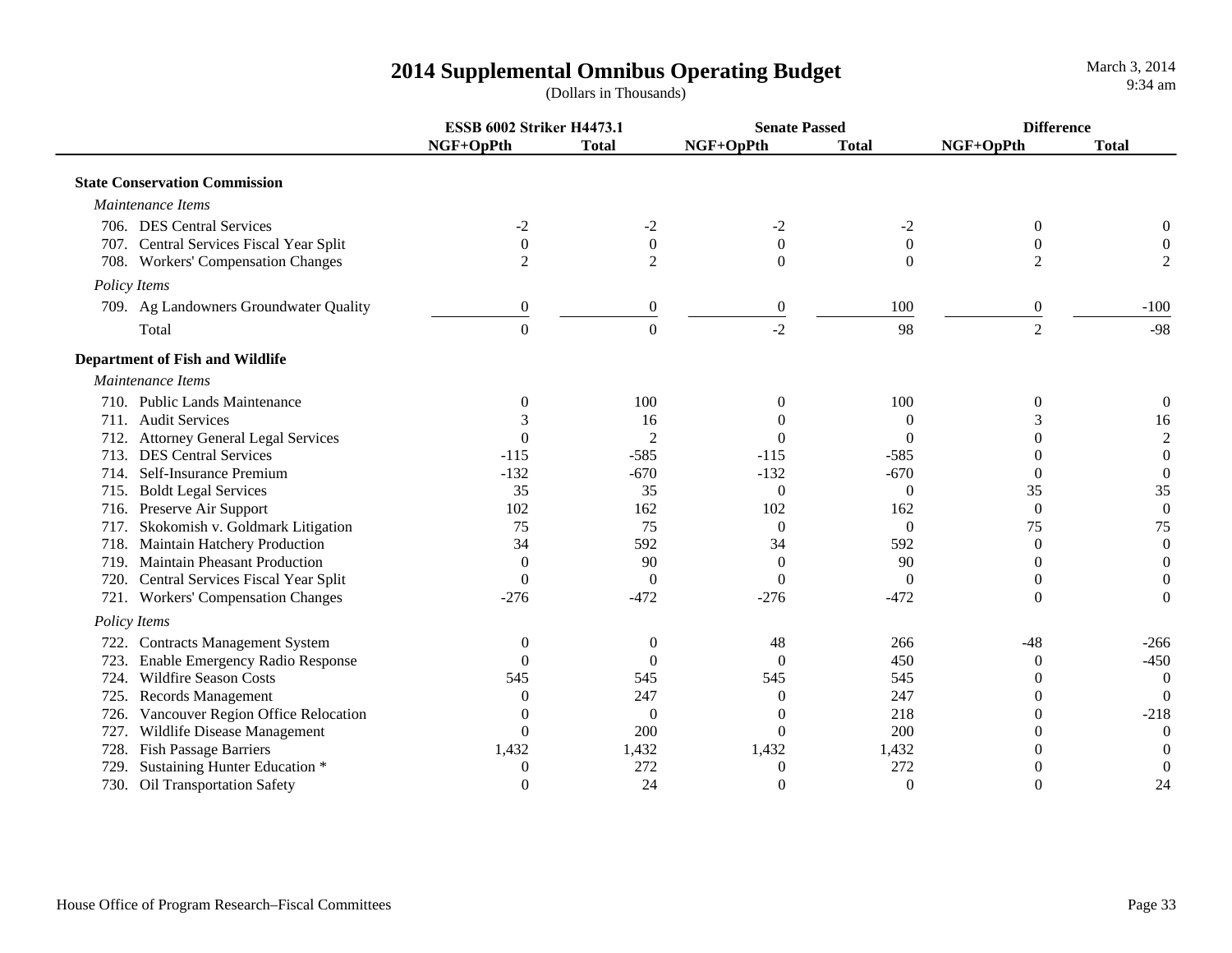March 3, 2014 9:34 am

|                                               | <b>ESSB 6002 Striker H4473.1</b> |                | <b>Senate Passed</b> |                  | <b>Difference</b> |              |
|-----------------------------------------------|----------------------------------|----------------|----------------------|------------------|-------------------|--------------|
|                                               | NGF+OpPth                        | <b>Total</b>   | NGF+OpPth            | <b>Total</b>     | NGF+OpPth         | <b>Total</b> |
| 731. HPA Account Adjustment                   | $\Omega$                         | 292            | $\boldsymbol{0}$     | $\mathbf{0}$     | $\boldsymbol{0}$  | 292          |
| Lake Wash Sockeye Predation Study<br>732.     | 0                                | $\Omega$       | 150                  | 150              | $-150$            | $-150$       |
| <b>HPA</b> Expenditure<br>733.                |                                  | $\Omega$       | $\overline{0}$       | 292              | $\theta$          | $-292$       |
| Habitat and Rec Land Acquisition<br>734.      |                                  | $\Omega$       | 141                  | 141              | $-141$            | $-141$       |
| <b>Invasive Species</b><br>735.               | 0                                | $\Omega$       | $\boldsymbol{0}$     | 505              | $\overline{0}$    | $-505$       |
| <b>PNWER Contract</b><br>736.                 | $\Omega$                         | $\Omega$       | $\boldsymbol{0}$     | 50               | $\theta$          | $-50$        |
| Total                                         | 1,703                            | 2,357          | 1,929                | 3,985            | $-226$            | $-1,628$     |
| <b>Puget Sound Partnership</b>                |                                  |                |                      |                  |                   |              |
| Maintenance Items                             |                                  |                |                      |                  |                   |              |
| 737. Audit Services                           | 9                                | 18             | $\theta$             | $\theta$         | 9                 | 18           |
| 738. DES Central Services                     | 58                               | 115            | $\theta$             |                  | 58                | 115          |
| 739. Central Services Fiscal Year Split       | $\Omega$                         | $\Omega$       | $\theta$             | $\Omega$         | $\Omega$          | $\Omega$     |
| Policy Items                                  |                                  |                |                      |                  |                   |              |
| 740. Review Watershed & Salmon Rec Org        | $\boldsymbol{0}$                 | $\overline{0}$ | 71                   | 71               | $-71$             | $-71$        |
| Total                                         | 67                               | 133            | 71                   | 71               | $-4$              | 62           |
| <b>Department of Natural Resources</b>        |                                  |                |                      |                  |                   |              |
| Maintenance Items                             |                                  |                |                      |                  |                   |              |
| 741. Attorney General Legal Services          |                                  | 2              | $\overline{0}$       | $\Omega$         |                   | 2            |
| <b>Administrative Hearings</b><br>742.        |                                  | 13             | $\Omega$             | 0                |                   | 13           |
| <b>DES Central Services</b><br>743.           | 57                               | 200            | $\Omega$             | $\Omega$         | 57                | 200          |
| Self-Insurance Premium<br>744.                | $-128$                           | $-448$         | $-128$               | $-448$           | $\Omega$          | $\theta$     |
| <b>Balance to Available Revenue</b><br>745.   | $\overline{0}$                   | $-870$         | $\boldsymbol{0}$     | $-870$           | 0                 | $\Omega$     |
| 746. Central Services Fiscal Year Split       | $\theta$                         | $\overline{0}$ | $\boldsymbol{0}$     | $\boldsymbol{0}$ | $\mathbf{0}$      | $\Omega$     |
| 747. Workers' Compensation Changes            | 34                               | 122            | $\boldsymbol{0}$     | $\theta$         | 34                | 122          |
| Policy Items                                  |                                  |                |                      |                  |                   |              |
| <b>Emergency Fire Suppression</b><br>748.     | 9,172                            | 9,172          | 6,172                | 6,172            | 3,000             | 3,000        |
| Habitat and Rec Land Acquisiton<br>749.       | $\boldsymbol{0}$                 | $\theta$       | 33                   | 33               | $-33$             | $-33$        |
| Increase Expenditure Marine Res Acc<br>750.   | $\theta$                         | $\Omega$       | $\overline{0}$       | 422              | $\overline{0}$    | $-422$       |
| <b>Sustainable Trust Land Revenue</b><br>751. | $\Omega$                         | 7,100          | $\theta$             | 7,100            | $\theta$          | $\mathbf{0}$ |
| Total                                         | 9,140                            | 15,291         | 6,077                | 12,409           | 3,063             | 2,882        |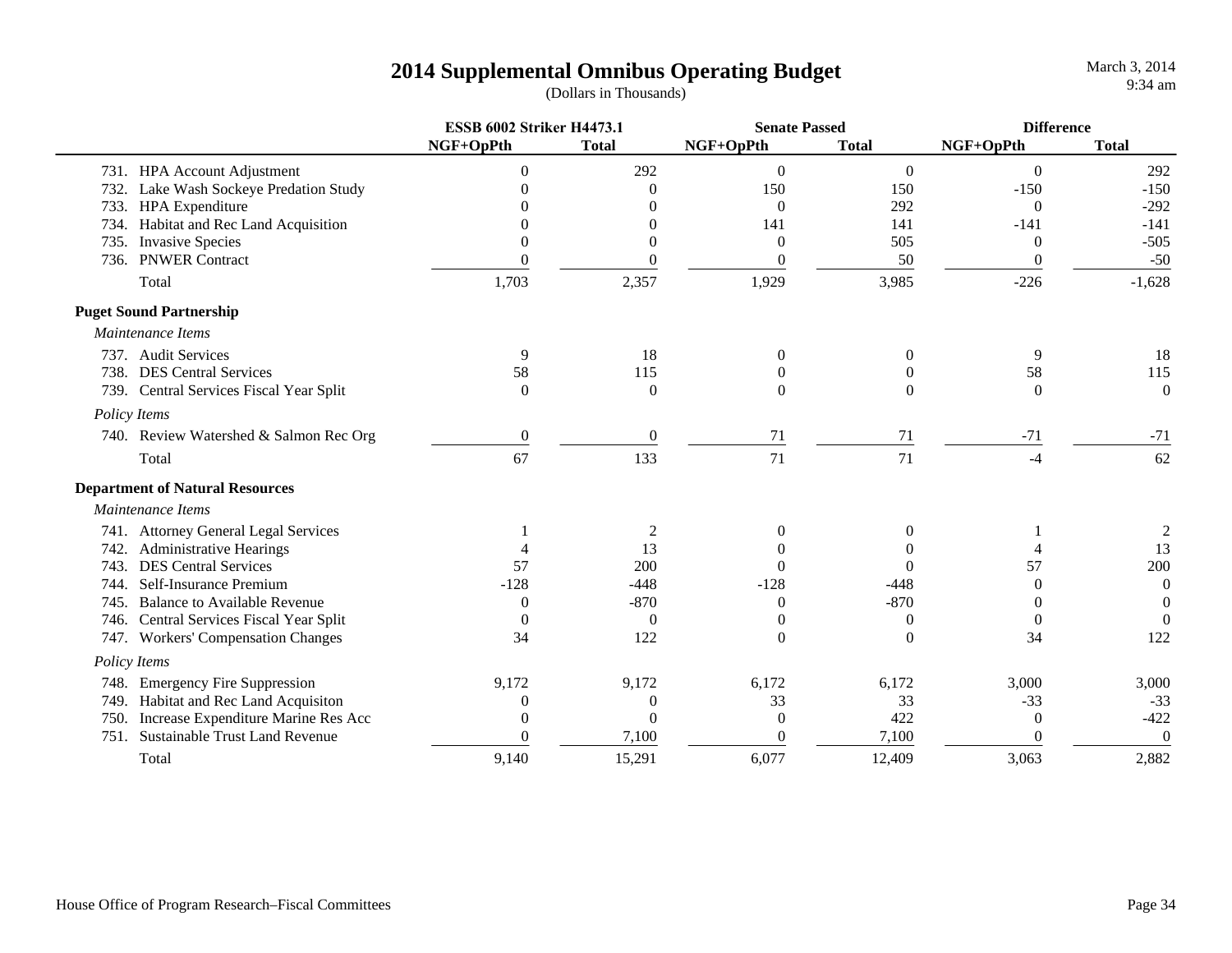|                                              | <b>ESSB 6002 Striker H4473.1</b> |                |                  | <b>Senate Passed</b> |                | <b>Difference</b> |  |
|----------------------------------------------|----------------------------------|----------------|------------------|----------------------|----------------|-------------------|--|
|                                              | NGF+OpPth                        | <b>Total</b>   | NGF+OpPth        | <b>Total</b>         | NGF+OpPth      | <b>Total</b>      |  |
| <b>Department of Agriculture</b>             |                                  |                |                  |                      |                |                   |  |
| Maintenance Items                            |                                  |                |                  |                      |                |                   |  |
| 752. Administrative Hearings                 | -1                               | 5              | $\overline{0}$   | $\Omega$             |                | 5                 |  |
| <b>DES Central Services</b><br>753.          | 32                               | 166            | $\overline{0}$   | $\Omega$             | 32             | 166               |  |
| 754. Self-Insurance Premium                  | $-12$                            | $-66$          | $-12$            | -66                  | $\Omega$       | $\boldsymbol{0}$  |  |
| 755. Central Services Fiscal Year Split      | $\overline{2}$                   | 10             | $\overline{2}$   | 10                   | $\theta$       | $\overline{0}$    |  |
| 756. Workers' Compensation Changes           | $-82$                            | $-406$         | $-82$            | $-406$               | $\Omega$       | $\theta$          |  |
| Policy Items                                 |                                  |                |                  |                      |                |                   |  |
| 757. Hemp/Commercial Animal Feed             | 72                               | 72             | $\boldsymbol{0}$ | $\mathbf{0}$         | 72             | 72                |  |
| 758. Emergency Food Assistance               | 1,000                            | 1,000          | 800              | 800                  | 200            | 200               |  |
| Total                                        | 1,013                            | 781            | 708              | 338                  | 305            | 443               |  |
| <b>Total Natural Resources</b>               | 12,422                           | 24,125         | 8,961            | 22,630               | 3,461          | 1,495             |  |
| <b>Transportation</b>                        |                                  |                |                  |                      |                |                   |  |
| <b>Washington State Patrol</b>               |                                  |                |                  |                      |                |                   |  |
| Maintenance Items                            |                                  |                |                  |                      |                |                   |  |
| 759. Vehicle Fuel Rate Adjustment            | $-36$                            | $-36$          | $-63$            | $-63$                | 27             | 27                |  |
| 760. Administrative Hearings                 | 6                                | 6              | $\boldsymbol{0}$ | $\overline{0}$       | 6              | 6                 |  |
| <b>DES Central Services</b><br>761.          | 182                              | 182            | $\overline{0}$   | $\theta$             | 182            | 182               |  |
| Self-Insurance Premium<br>762.               | $-432$                           | $-432$         | $-432$           | $-432$               | $\overline{0}$ | $\mathbf{0}$      |  |
| <b>Technical Adjustments</b><br>763.         | $-61$                            | $-368$         | $-61$            | $-368$               | $\theta$       | $\mathbf{0}$      |  |
| <b>Cost Allocation Adjustments</b><br>764.   | 1,909                            | 1,772          | 1,909            | 1,772                | 0              | $\overline{0}$    |  |
| <b>Toxicology Lab Workload</b><br>765.       | $\theta$                         | 141            | $\boldsymbol{0}$ | 141                  | $\theta$       | $\overline{0}$    |  |
| 766. Central Services Fiscal Year Split      | $\theta$                         | $\mathbf{0}$   | $\mathbf{0}$     | 0                    | $\theta$       | $\overline{0}$    |  |
| Policy Items                                 |                                  |                |                  |                      |                |                   |  |
| 767. Fund Switch-License Invest. Unit        | 110                              | $\theta$       | $\boldsymbol{0}$ | $\theta$             | 110            | $\mathbf{0}$      |  |
| 768.<br>King Airplanes Overhaul              | 1,260                            | 1,260          | 71               | 71                   | 1,189          | 1,189             |  |
| Data Center Relocation Funding<br>769.       | $\boldsymbol{0}$                 | $\overline{0}$ | 365              | 365                  | $-365$         | $-365$            |  |
| <b>Fingerprint Background Checks</b><br>770. | $\overline{0}$                   | 94             | $\boldsymbol{0}$ | $\overline{0}$       | $\theta$       | 94                |  |
| <b>Special Operations Bicycles</b><br>771.   | 10                               | 10             | $\mathbf{0}$     | $\overline{0}$       | 10             | 10                |  |
| Criminal Records Division<br>772.            | $\mathbf{0}$                     | $\overline{0}$ | $-1,500$         | $\theta$             | 1,500          | $\overline{0}$    |  |
| Total                                        | 2,948                            | 2,629          | 289              | 1,486                | 2,659          | 1,143             |  |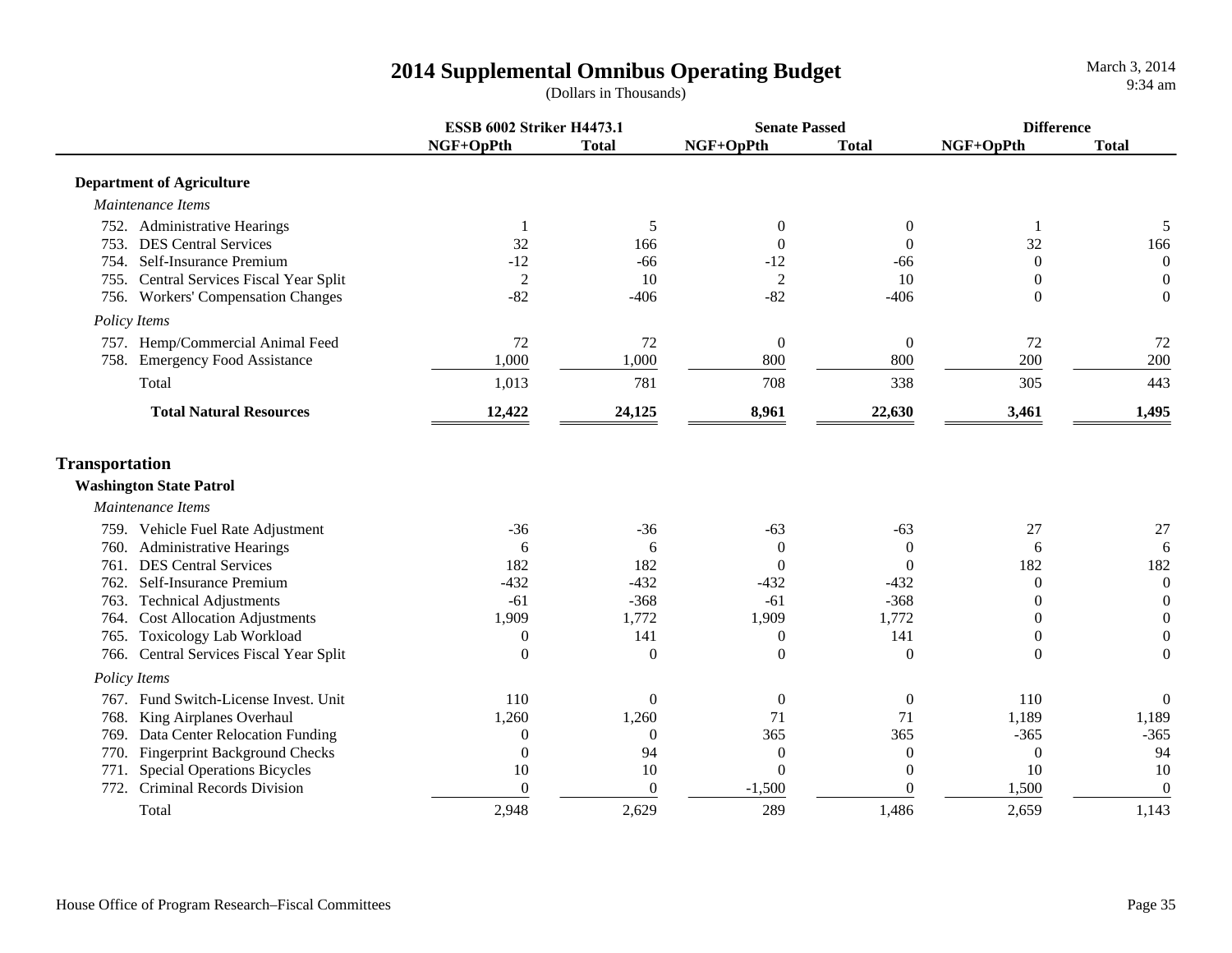|                                              | <b>ESSB 6002 Striker H4473.1</b> |                  | <b>Senate Passed</b> |                  | <b>Difference</b> |                  |
|----------------------------------------------|----------------------------------|------------------|----------------------|------------------|-------------------|------------------|
|                                              | NGF+OpPth                        | <b>Total</b>     | NGF+OpPth            | <b>Total</b>     | NGF+OpPth         | <b>Total</b>     |
| <b>Department of Licensing</b>               |                                  |                  |                      |                  |                   |                  |
| Maintenance Items                            |                                  |                  |                      |                  |                   |                  |
| 773. Administrative Hearings                 | $-8$                             | $-91$            | $-8$                 | $-91$            | $\theta$          | 0                |
| 774. DES Central Services                    | 5                                | 62               | $\boldsymbol{0}$     | 57               | 5                 | 5                |
| 775. Self-Insurance Premium                  | $-32$                            | $-104$           | $-32$                | $-104$           | $\overline{0}$    | $\boldsymbol{0}$ |
| 776. Central Services Fiscal Year Split      | $\boldsymbol{0}$                 | $\overline{0}$   | $\boldsymbol{0}$     | $\boldsymbol{0}$ | 0                 | $\boldsymbol{0}$ |
| 777. Workers' Compensation Changes           | $-2$                             | $-4$             | $-2$                 | $-4$             | $\theta$          | $\overline{0}$   |
| 778. Correct Step M Funding                  | 6                                | 128              | $\mathbf{0}$         | 122              | 6                 | 6                |
| Policy Items                                 |                                  |                  |                      |                  |                   |                  |
| 779. Cosmetology Licensing                   | $\boldsymbol{0}$                 | 112              | $\boldsymbol{0}$     | $\overline{0}$   | $\overline{0}$    | 112              |
| Firearms Workload<br>780.                    | $\boldsymbol{0}$                 | $\boldsymbol{0}$ | 409                  | 409              | $-409$            | $-409$           |
| 781. Invasive Species                        | $\boldsymbol{0}$                 | $\boldsymbol{0}$ | 32                   | 32               | $-32$             | $-32$            |
| Total                                        | $-31$                            | 103              | 399                  | 421              | $-430$            | $-318$           |
| <b>Total Transportation</b>                  | 2,917                            | 2,732            | 688                  | 1,907            | 2,229             | 825              |
| <b>Public Schools</b>                        |                                  |                  |                      |                  |                   |                  |
| <b>OSPI &amp; Statewide Programs</b>         |                                  |                  |                      |                  |                   |                  |
| Maintenance Items                            |                                  |                  |                      |                  |                   |                  |
| 782. Attorney General Legal Services         | -1                               |                  | $\mathbf{0}$         | $\overline{0}$   |                   |                  |
| 783. Administrative Hearings                 | 170                              | 170              | $\overline{0}$       | $\Omega$         | 170               | 170              |
| 784. DES Central Services                    | $-96$                            | $-96$            | $-96$                | $-96$            | $\theta$          | $\theta$         |
| 785. Self-Insurance Premium                  | 26                               | 26               | $\overline{0}$       | $\theta$         | 26                | 26               |
| 786. Central Services Fiscal Year Split      | $\overline{0}$                   | $\Omega$         | $\mathbf{0}$         | $\Omega$         | $\overline{0}$    | $\mathbf{0}$     |
| 787. Federal Approp Authority Adj            | $\boldsymbol{0}$                 | 7,238            | $\boldsymbol{0}$     | 7,238            | $\boldsymbol{0}$  | $\boldsymbol{0}$ |
| 788. Workers' Compensation Changes           | 14                               | 14               | $\boldsymbol{0}$     | $\theta$         | 14                | 14               |
| Policy Items                                 |                                  |                  |                      |                  |                   |                  |
| 789. Closing the Opportunity Gap             | 218                              | 218              | $\boldsymbol{0}$     | $\boldsymbol{0}$ | 218               | 218              |
| 790. Paraeducator Development                | 293                              | 293              | $\boldsymbol{0}$     | $\theta$         | 293               | 293              |
| 791. Career & Tech Ed Equivalencies          | 287                              | 287              | $\overline{0}$       | $\Omega$         | 287               | 287              |
| <b>Washington Achievers Scholars</b><br>792. | 234                              | 234              | $\overline{0}$       | $\theta$         | 234               | 234              |
| 793. Program Compliance                      | 267                              | 267              | $\boldsymbol{0}$     | $\Omega$         | 267               | 267              |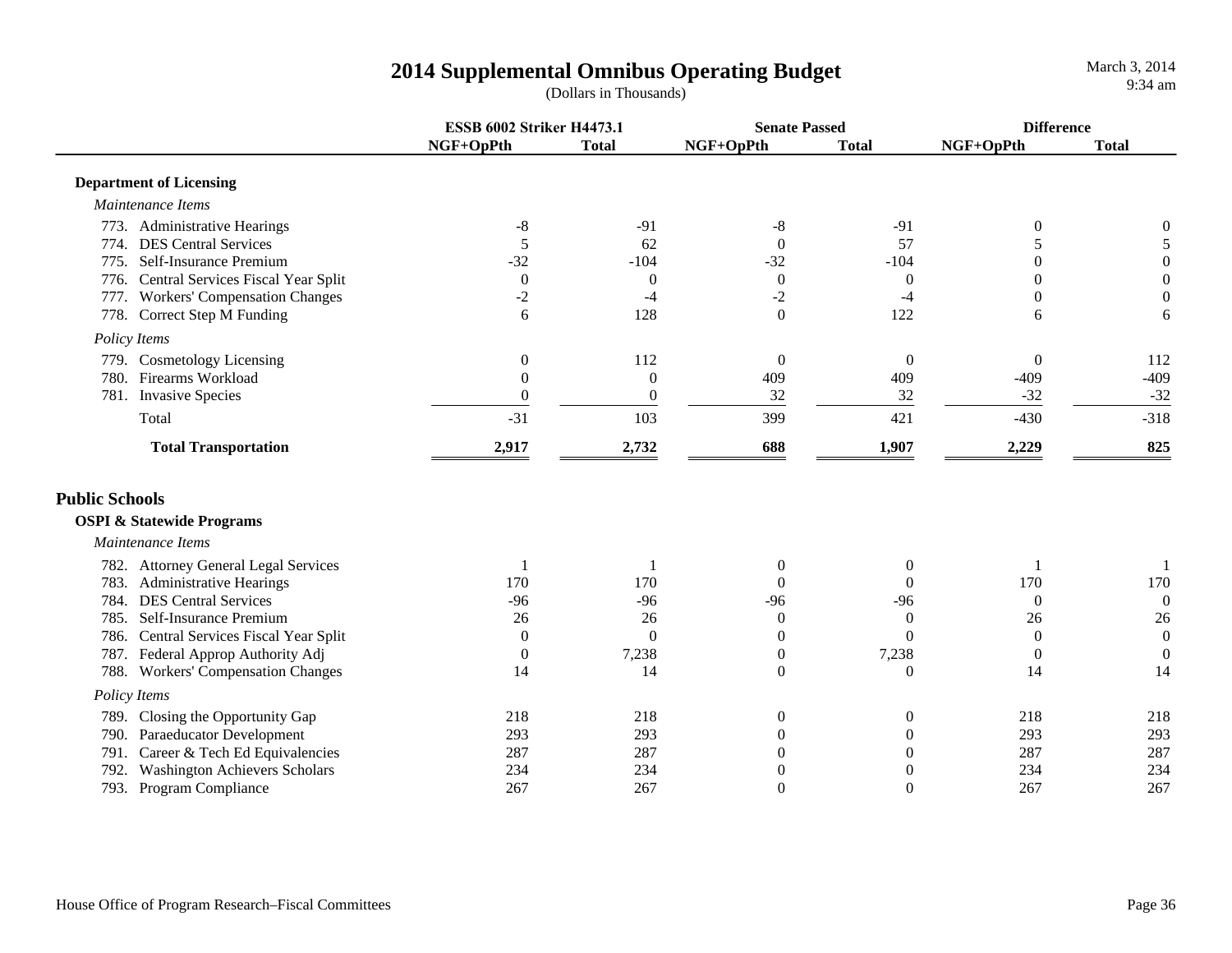|                                          | <b>ESSB 6002 Striker H4473.1</b> |                  | <b>Senate Passed</b> |                | <b>Difference</b> |                |
|------------------------------------------|----------------------------------|------------------|----------------------|----------------|-------------------|----------------|
|                                          | NGF+OpPth                        | <b>Total</b>     | NGF+OpPth            | <b>Total</b>   | NGF+OpPth         | <b>Total</b>   |
| 794. Paraeducator Development            | $\theta$                         | $\boldsymbol{0}$ | 128                  | 128            | $-128$            | $-128$         |
| 24 Credit Graduation Requirement<br>795. | $\theta$                         | $\theta$         | 309                  | 309            | $-309$            | $-309$         |
| <b>Youth Suicide Prevention</b><br>796.  |                                  | $\Omega$         | 250                  | 250            | $-250$            | $-250$         |
| Total                                    | 1,414                            | 8,652            | 591                  | 7,829          | 823               | 823            |
| <b>General Apportionment</b>             |                                  |                  |                      |                |                   |                |
| Maintenance Items                        |                                  |                  |                      |                |                   |                |
| 797. Staff Mix                           | $-47,611$                        | $-47,611$        | $-47,611$            | $-47,611$      | $\theta$          | 0              |
| <b>Small School Factor</b><br>798.       | 1,410                            | 1,410            | 1,410                | 1,410          |                   |                |
| <b>Local Deductible Revenues</b><br>799. | $-6,936$                         | $-6,936$         | $-6,936$             | $-6,936$       | 0                 | $\Omega$       |
| Prior School Year Adjustments<br>800.    | $-307$                           | $-307$           | $-307$               | $-307$         | 0                 | $\Omega$       |
| Enrollment/Workload Adjust, SPI<br>801.  | 57,727                           | 57,727           | 57,727               | 57,727         | 0                 | $\Omega$       |
| 802. K-12 Inflation                      | -8                               | $-8$             | $-8$                 | $-8$           | $\Omega$          | $\theta$       |
| <b>CTE Technical Correction</b><br>803.  | 276                              | 276              | 276                  | 276            | $\Omega$          | $\theta$       |
| 804. ALE Audit Recoveries                | 6,052                            | 6,052            | 6,052                | 6,052          | 0                 | $\theta$       |
| 805. Grandfathered Salary Adjustments    | $-113$                           | $-113$           | $-113$               | $-113$         | $\theta$          | $\theta$       |
| Policy Items                             |                                  |                  |                      |                |                   |                |
| 806. Materials, Supplies, & Op. Costs    | 50,968                           | 50,968           | $\mathbf{0}$         | 0              | 50,968            | 50,968         |
| 807. Federal Forest Deductible Revenues  | 1,991                            | 1,991            | $\Omega$             | $\theta$       | 1,991             | 1,991          |
| <b>Instructional Hours</b><br>808.       | 0                                | $\overline{0}$   | $\Omega$             | $\Omega$       | $\Omega$          | $\Omega$       |
| 809. Technology Enhancement              |                                  | $\overline{0}$   | 33,630               | 33,630         | $-33,630$         | $-33,630$      |
| 810. 24 Credit Graduation Requirement    | $\theta$                         | $\theta$         | $-1,068$             | $-1,068$       | 1,068             | 1,068          |
| 811. New Instructional Hours Correction  | 626                              | 626              | $\theta$             | $\overline{0}$ | 626               | 626            |
| Total                                    | 64,075                           | 64,075           | 43,052               | 43,052         | 21,023            | 21,023         |
| <b>Pupil Transportation</b>              |                                  |                  |                      |                |                   |                |
| Maintenance Items                        |                                  |                  |                      |                |                   |                |
| 812. Prior School Year Adjustments       | $-117$                           | $-117$           | $-117$               | $-117$         | $\theta$          | $\overline{0}$ |
| 813. Enrollment/Workload Adjust, SPI     | 1,391                            | 1,391            | 1,391                | 1,391          | $\theta$          | $\Omega$       |
| Policy Items                             |                                  |                  |                      |                |                   |                |
| 814. Transportation Funding Adjustment   | 558                              | 558              | $\overline{0}$       | $\Omega$       | 558               | 558            |
| Total                                    | 1,832                            | 1,832            | 1,274                | 1,274          | 558               | 558            |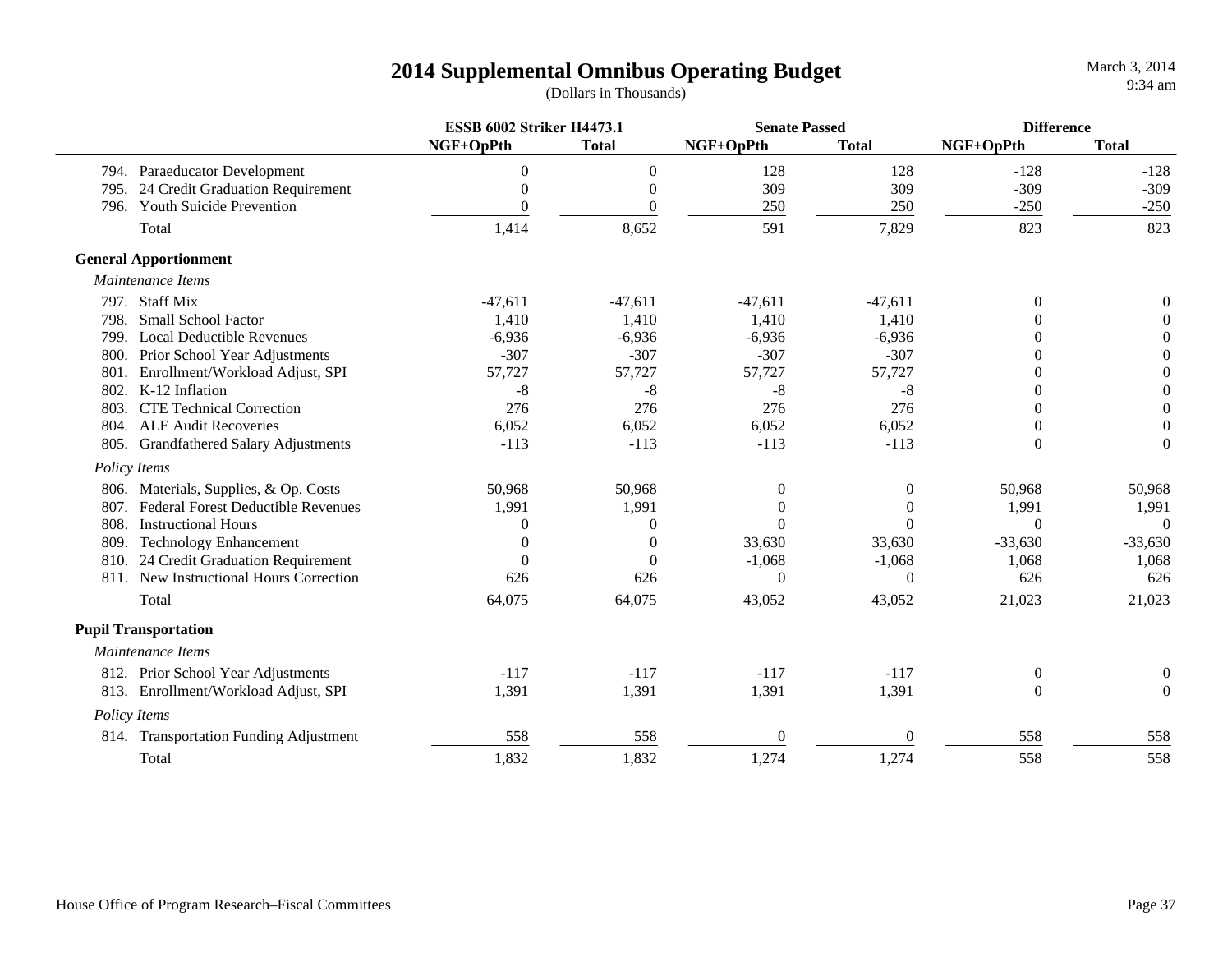**ESSB 6002 Striker H4473.1 Senate Passed DifferenceNGF+OpPth Total NGF+OpPth Total NGF+OpPth Total School Food Services** *Maintenance Items*815. Federal Approp Authority Adj 0 28,000 0 28,000 0 0  **Special Education**  *Maintenance Items*816. Staff Mix $\text{x}$  -6,015 -6,015 -6,015 -6,015 -6,015 0 0 817. Prior School Year Adjustments 590 590 590 590 0 0 818. Enrollment/Workload Adjust, SPI -6,096 -6,096 -6,096 -6,096 0 0 819. K-12 Inflationn and  $-2$  -2  $-2$  -2  $-2$  -2  $-2$  0 0 820. Federal Approp Authority Adj 0 14,100 0 14,100 0 0 821. Grandfathered Salary Adjustments -14 -14 -14 -14 0 0  *Policy Items* 822. Materials, Supplies, & Op. Costs  $\begin{array}{ccc} 7,040 & 7,040 \\ 0 & 0 & 7,040 \end{array}$  7,040 7,040 823. Instructional Hourss and  $\begin{array}{ccccccc} 0 & 0 & 0 & 0 & 0 & 0 \end{array}$ 824. Technology Enhancement 10 0 0 4,645 4,645 -4,645 -4,645 -4,645 -4,645 -4,645 825. 24 Credit Graduation Requirement  $\begin{array}{ccc} 0 & 0 & 592 & 592 & -592 \end{array}$  -592 826. New Instructional Hours Correction -536 -536 0 0 -536 -536 827. Special Education Ombuds **-50** -50 -50 0 0 -50 -50 -50 Total1 5,083 9,017 -6,300 7,800 1,217 1,217  **Educational Service Districts** *Maintenance Items*828. Staff Mix $\text{x}$  51 -51 -51 -51 -51 0 0 829. Grandfathered Salary Adjustments  $\begin{array}{ccc} 2 & 2 & 2 & 2 & 2 & 0 & 0 \end{array}$  *Policy Items* 830. Learning Platform Crowdsourcing 100 100 100 100 0 0 100 100 100 100 Total $1 \hspace{2.5cm} 51$  $1 \quad 51 \quad 49 \quad 49 \quad 100 \quad 100$  **Levy Equalization**  *Maintenance Items*831. Local Effort Assistance

5,619 5,619 5,619 5,619 0 0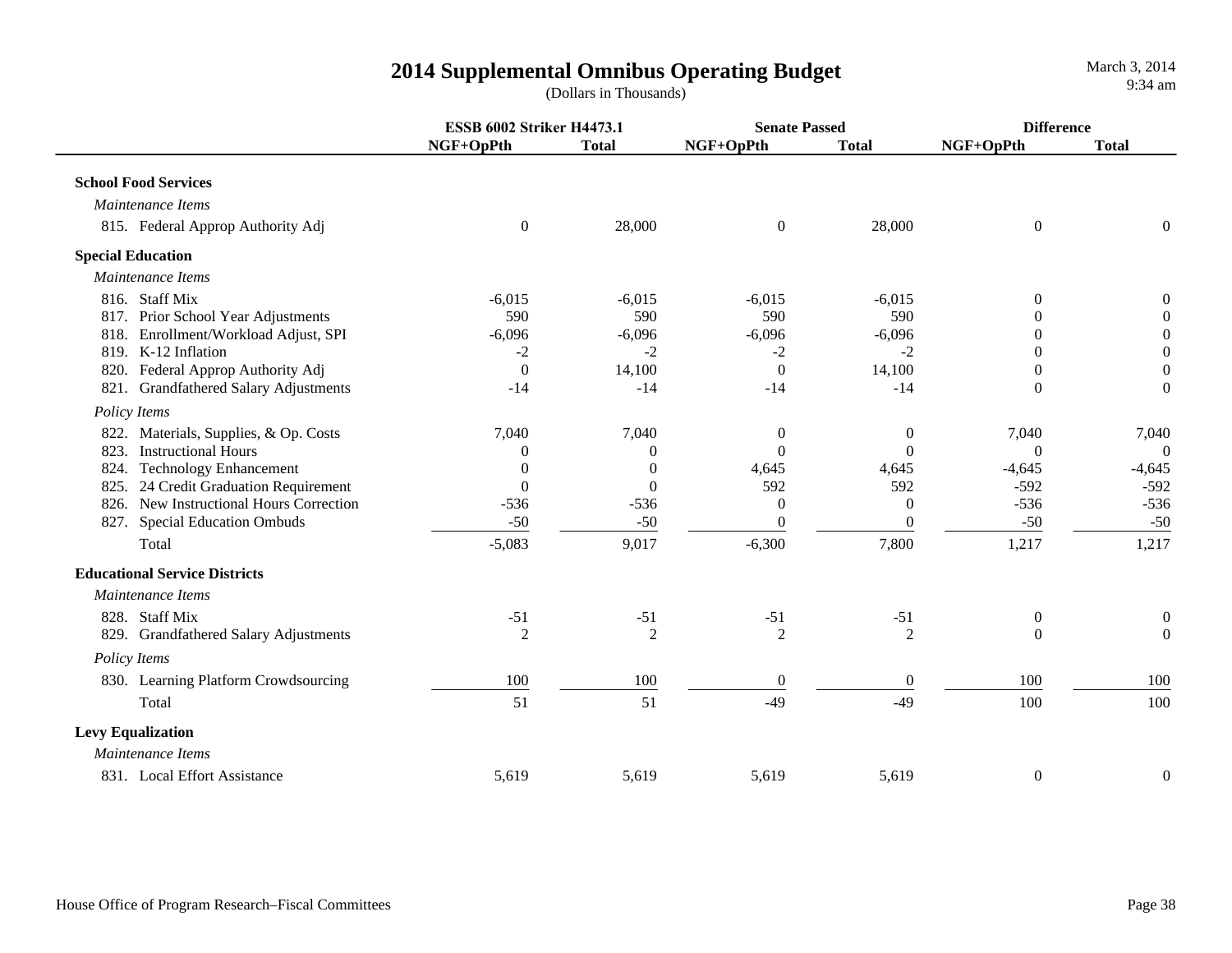|                                                      | <b>ESSB 6002 Striker H4473.1</b> |              | <b>Senate Passed</b> |              | <b>Difference</b> |                  |
|------------------------------------------------------|----------------------------------|--------------|----------------------|--------------|-------------------|------------------|
|                                                      | NGF+OpPth                        | <b>Total</b> | NGF+OpPth            | <b>Total</b> | NGF+OpPth         | <b>Total</b>     |
| <b>Elementary &amp; Secondary School Improvement</b> |                                  |              |                      |              |                   |                  |
| Maintenance Items                                    |                                  |              |                      |              |                   |                  |
| 832. Federal Approp Authority Adj                    | $\mathbf{0}$                     | 250          | $\boldsymbol{0}$     | 250          | $\mathbf{0}$      | $\overline{0}$   |
| <b>Institutional Education</b>                       |                                  |              |                      |              |                   |                  |
| Maintenance Items                                    |                                  |              |                      |              |                   |                  |
| 833. Prior School Year Adjustments                   | $-343$                           | $-343$       | $-343$               | $-343$       | $\mathbf{0}$      | 0                |
| 834. Enrollment/Workload Adjust, SPI                 | $-2,508$                         | $-2,508$     | $-2,508$             | $-2,508$     | $\mathbf{0}$      | $\boldsymbol{0}$ |
| 835. K-12 Inflation                                  | $-1$                             | $-1$         | $-1$                 | $-1$         | $\theta$          | $\theta$         |
| Total                                                | $-2,852$                         | $-2,852$     | $-2,852$             | $-2,852$     | $\overline{0}$    | $\overline{0}$   |
| <b>Education of Highly Capable Students</b>          |                                  |              |                      |              |                   |                  |
| Maintenance Items                                    |                                  |              |                      |              |                   |                  |
| 836. Staff Mix                                       | $-125$                           | $-125$       | $-125$               | $-125$       | $\mathbf{0}$      | 0                |
| 837. Prior School Year Adjustments                   | 13                               | 13           | 13                   | 13           | $\mathbf{0}$      | $\mathbf{0}$     |
| 838. Enrollment/Workload Adjust, SPI                 | 104                              | 104          | 104                  | 104          | $\theta$          | $\overline{0}$   |
| Total                                                | $-8$                             | $-8$         | $-8$                 | $-8$         | $\boldsymbol{0}$  | $\overline{0}$   |
| <b>Education Reform</b>                              |                                  |              |                      |              |                   |                  |
| Maintenance Items                                    |                                  |              |                      |              |                   |                  |
| 839. National Board Bonus Costs                      | $-1,311$                         | $-1,311$     | $-1,311$             | $-1,311$     | $\theta$          | $\overline{0}$   |
| 840. Alternative Assessment                          | 167                              | 167          | $\theta$             | $\theta$     | 167               | 167              |
| <b>Biology COE</b><br>841.                           | 158                              | 158          | $\mathbf{0}$         | $\mathbf{0}$ | 158               | 158              |
| 842. Technical Correction                            | $-237$                           | $-237$       | $-237$               | $-237$       | $\theta$          | $\mathbf{0}$     |
| 843. COE Adjustments                                 | $-10,872$                        | $-10,872$    | $-10,872$            | $-10,872$    | $\mathbf{0}$      | $\mathbf{0}$     |
| 844. Federal Approp Authority Adj                    | $\boldsymbol{0}$                 | 11,600       | $\mathbf{0}$         | 11,600       | $\theta$          | $\theta$         |
| Policy Items                                         |                                  |              |                      |              |                   |                  |
| 845. Closing the Opportunity Gap                     | 27                               | 27           | $\boldsymbol{0}$     | $\mathbf{0}$ | 27                | 27               |
| 846. Community Engagement Grants                     | 200                              | 200          | $\boldsymbol{0}$     | $\theta$     | 200               | 200              |
| 847. Readiness to Learn                              | 1,994                            | 1,994        | $\overline{0}$       | $\mathbf{0}$ | 1,994             | 1,994            |
| 848. School Data Internet Access                     | $\boldsymbol{0}$                 | $\theta$     | 198                  | 198          | $-198$            | $-198$           |
| 849. Interactive Gaming/Schools                      |                                  | $\theta$     | 66                   | 66           | $-66$             | $-66$            |
| 850. Homeless Student Education Outcomes             | $\Omega$                         | $\Omega$     | 44                   | 44           | $-44$             | $-44$            |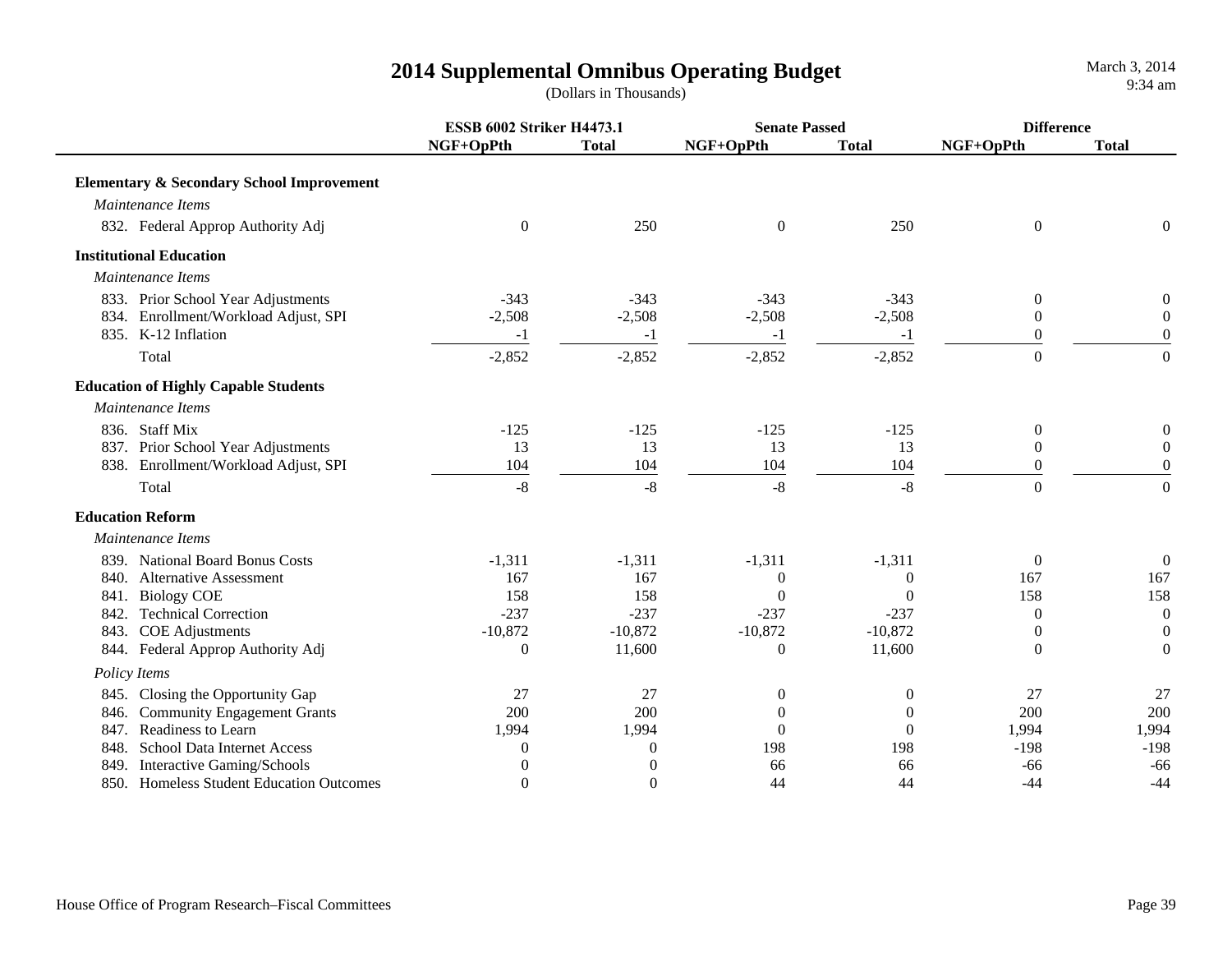|      |                                             | <b>ESSB 6002 Striker H4473.1</b> |                  | <b>Senate Passed</b> |              | <b>Difference</b> |                  |
|------|---------------------------------------------|----------------------------------|------------------|----------------------|--------------|-------------------|------------------|
|      |                                             | NGF+OpPth                        | <b>Total</b>     | NGF+OpPth            | <b>Total</b> | NGF+OpPth         | <b>Total</b>     |
|      | 851. Expanded Learning Opportunities        | $\boldsymbol{0}$                 | $\boldsymbol{0}$ | 83                   | 83           | $-83$             | $-83$            |
|      | 852. Biliteracy Seal                        | $\boldsymbol{0}$                 | $\theta$         | 21                   | 21           | $-21$             | $-21$            |
|      | Total                                       | $-9,874$                         | 1,726            | $-12,008$            | $-408$       | 2,134             | 2,134            |
|      | <b>Transitional Bilingual Instruction</b>   |                                  |                  |                      |              |                   |                  |
|      | Maintenance Items                           |                                  |                  |                      |              |                   |                  |
|      | 853. Staff Mix                              | $-1,327$                         | $-1,327$         | $-1,327$             | $-1,327$     | $\overline{0}$    |                  |
|      | 854. Prior School Year Adjustments          | $-207$                           | $-207$           | $-207$               | $-207$       | 0                 |                  |
|      | 855. Enrollment/Workload Adjust, SPI        | 7,803                            | 7,803            | 7,803                | 7,803        | $\theta$          | $\Omega$         |
|      | 856. Federal Approp Authority Adj           | $\mathbf{0}$                     | 1,100            | $\boldsymbol{0}$     | 1,100        | $\theta$          | $\theta$         |
|      | 857. Grandfathered Salary Adjustments       | $-9$                             | $-9$             | $-9$                 | $-9$         | $\overline{0}$    | $\boldsymbol{0}$ |
|      | Total                                       | 6,260                            | 7,360            | 6,260                | 7,360        | $\overline{0}$    | $\mathbf{0}$     |
|      | <b>Learning Assistance Program (LAP)</b>    |                                  |                  |                      |              |                   |                  |
|      | Maintenance Items                           |                                  |                  |                      |              |                   |                  |
|      | 858. Staff Mix                              | $-2,790$                         | $-2,790$         | $-2,790$             | $-2,790$     | $\theta$          | $\theta$         |
|      | 859. Prior School Year Adjustments          | $-98$                            | $-98$            | $-98$                | $-98$        | 0                 | $\Omega$         |
|      | 860. Enrollment/Workload Adjust, SPI        | $-2,182$                         | $-2,182$         | $-2,182$             | $-2,182$     | $\theta$          | $\overline{0}$   |
|      | 861. Federal Approp Authority Adj           | $\theta$                         | 2,100            | $\overline{0}$       | 2,100        | $\theta$          | $\overline{0}$   |
|      | 862. Grandfathered Salary Adjustments       | $-16$                            | $-16$            | $-16$                | $-16$        | $\overline{0}$    | $\boldsymbol{0}$ |
|      | Total                                       | $-5,086$                         | $-2,986$         | $-5,086$             | $-2,986$     | $\overline{0}$    | $\mathbf{0}$     |
|      | <b>Washington Charter School Commission</b> |                                  |                  |                      |              |                   |                  |
|      | Maintenance Items                           |                                  |                  |                      |              |                   |                  |
|      | 863. DES Central Services                   | 6                                | 6                | 6                    | 6            | $\boldsymbol{0}$  | 0                |
|      | 864. Transfers                              | 916                              | 916              | 916                  | 916          | $\theta$          | $\boldsymbol{0}$ |
|      | Policy Items                                |                                  |                  |                      |              |                   |                  |
|      | 865. Attorney General Lawsuit Costs         | 125                              | 125              | $\,8\,$              | 8            | 117               | 117              |
| 866. | <b>Charter Sch Evaluation/Oversight</b>     | $\boldsymbol{0}$                 | $\overline{0}$   | 91                   | 108          | $-91$             | $-108$           |
|      | 867. Charter Evaluation and Oversight       | 137                              | 137              | $\mathbf{0}$         | $\theta$     | 137               | 137              |
|      | 868. Projected Under Expenditures           | $-146$                           | $-146$           | $\overline{0}$       | $\Omega$     | $-146$            | $-146$           |
|      | Total                                       | 1,038                            | 1,038            | 1,021                | 1,038        | 17                | $\theta$         |
|      | <b>Total Public Schools</b>                 | 57,386                           | 121,774          | 31,514               | 95,919       | 25,872            | 25,855           |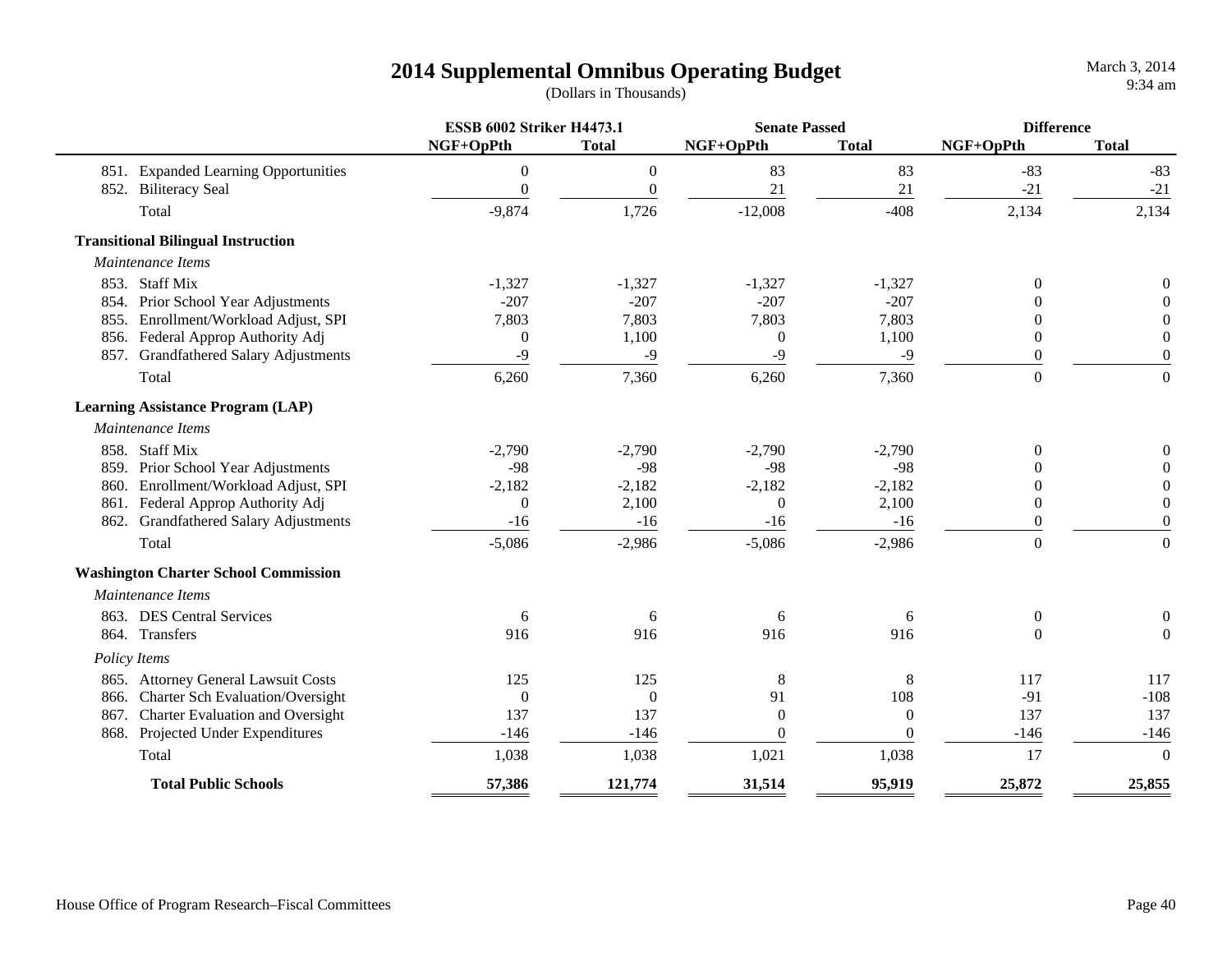|                                              | <b>ESSB 6002 Striker H4473.1</b> |                | <b>Senate Passed</b> |                  | <b>Difference</b> |                  |
|----------------------------------------------|----------------------------------|----------------|----------------------|------------------|-------------------|------------------|
|                                              | NGF+OpPth                        | <b>Total</b>   | NGF+OpPth            | <b>Total</b>     | NGF+OpPth         | <b>Total</b>     |
| <b>Higher Education</b>                      |                                  |                |                      |                  |                   |                  |
| <b>Student Achievement Council</b>           |                                  |                |                      |                  |                   |                  |
| Maintenance Items                            |                                  |                |                      |                  |                   |                  |
| 869. College Bound - Caseload Increase       | 5,016                            | 5,016          | 5,016                | 5,016            | $\theta$          | $\boldsymbol{0}$ |
| College Bound - Summer Attendance<br>870.    | 3,206                            | 3,206          | 3,206                | 3,206            | $\Omega$          | $\theta$         |
| 871. Audit Services                          | 21                               | 41             | $\theta$             | 19               | 21                | 22               |
| <b>DES Central Services</b><br>872.          | $-16$                            | $-32$          | $-16$                | $-32$            | $\Omega$          | $\boldsymbol{0}$ |
| Self-Insurance Premium<br>873.               | 26                               | 48             | $\Omega$             | 22               | 26                | 26               |
| College Bound Scholars Award Levels<br>874.  | 4,039                            | 4,039          | 4,039                | 4,039            | $\theta$          | $\boldsymbol{0}$ |
| 875. Central Services Fiscal Year Split      | $\Omega$                         | 0              | $\Omega$             | 0                | $\theta$          | $\theta$         |
| <b>Workers' Compensation Changes</b><br>876. | $\overline{\mathcal{A}}$         | $\overline{4}$ | $\theta$             | $\theta$         |                   |                  |
| Policy Items                                 |                                  |                |                      |                  |                   |                  |
| 877. Private/Local Grant Authority           | $\theta$                         | 300            | $\Omega$             | 300              | $\boldsymbol{0}$  | $\boldsymbol{0}$ |
| <b>Dual Credit Coursework</b><br>878.        | 17                               | 17             | $\Omega$             | $\theta$         | 17                | 17               |
| Align fund sources<br>879.                   | $\Omega$                         | $\Omega$       | $\Omega$             | $\Omega$         | $\Omega$          | $\theta$         |
| <b>Student Aid Review</b><br>880.            | 50                               | 50             | $\Omega$             | $\Omega$         | 50                | 50               |
| Opportunity Scholarship Program<br>881.      | $\Omega$                         | $\theta$       | 25,354               | 25,354           | $-25,354$         | $-25,354$        |
| 882. Needs Assessment - Covington            | $\theta$                         | $\theta$       | 120                  | 120              | $-120$            | $-120$           |
| Total                                        | 12,363                           | 12,689         | 37,719               | 38,044           | $-25,356$         | $-25,355$        |
| <b>University of Washington</b>              |                                  |                |                      |                  |                   |                  |
| Maintenance Items                            |                                  |                |                      |                  |                   |                  |
| 883. Attorney General Legal Services         | 2                                | 5              | 0                    | 0                | 2                 | 5                |
| 884. DES Central Services                    | 30                               | 60             | $\overline{0}$       | 0                | 30                | 60               |
| 885. Central Services Fiscal Year Split      | $-3$                             | $-5$           | $-3$                 | -5               | $\Omega$          | $\Omega$         |
| 886. Workers' Compensation Changes           | 733                              | 1,466          | $\Omega$             | $\Omega$         | 733               | 1,466            |
| Policy Items                                 |                                  |                |                      |                  |                   |                  |
| 887. Institute for Protein Design            | 1,000                            | 1,000          | 0                    | $\boldsymbol{0}$ | 1,000             | 1,000            |
| Burke Museum Hands on Science<br>888.        | 150                              | 150            | $\boldsymbol{0}$     | $\overline{0}$   | 150               | 150              |
| 889. UW Tacoma Law School                    | $\theta$                         | $\theta$       | 400                  | 400              | $-400$            | $-400$           |
| Total                                        | 1,912                            | 2,676          | 397                  | 395              | 1,515             | 2,281            |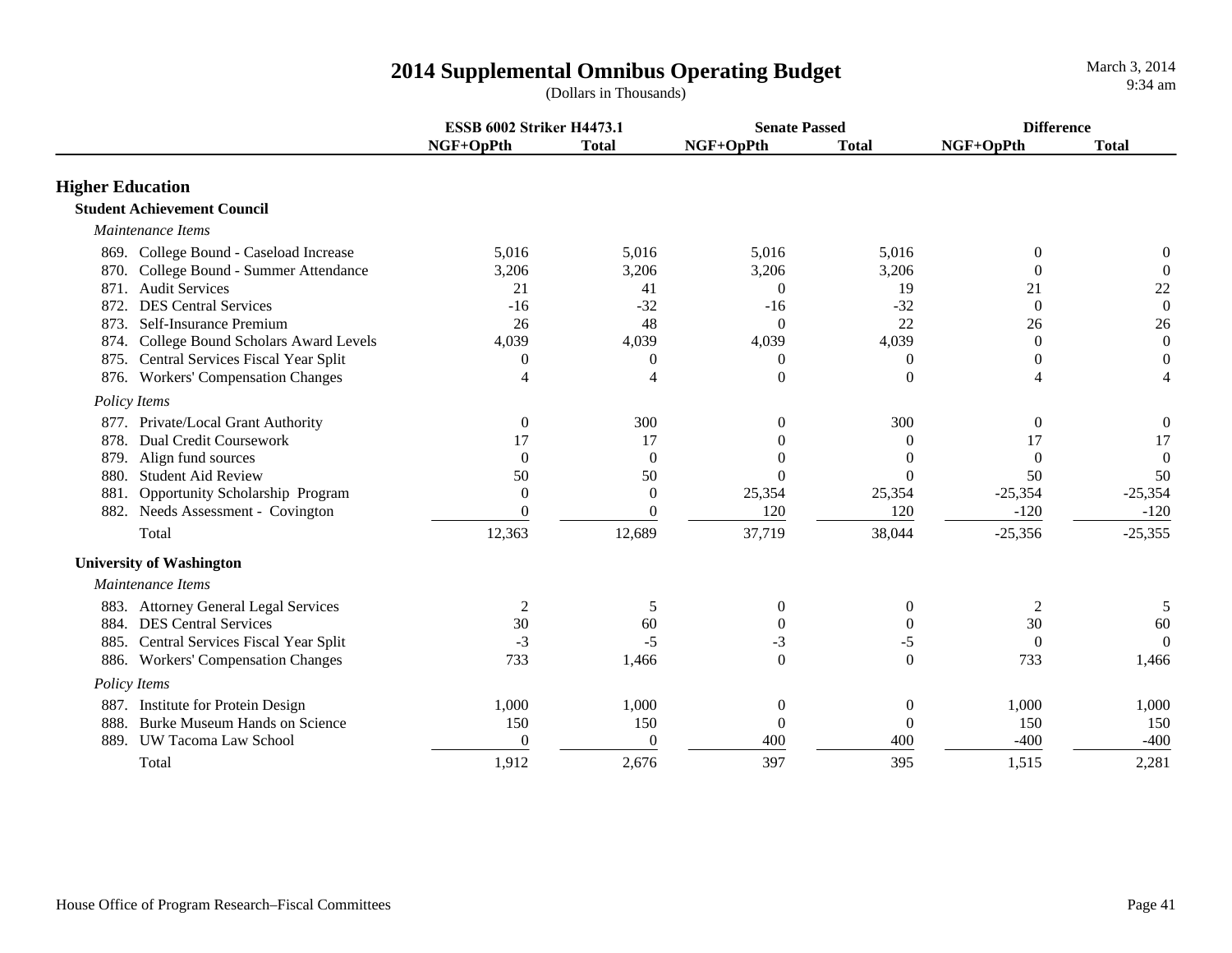|                                         | <b>ESSB 6002 Striker H4473.1</b> |                  | <b>Senate Passed</b> |                  | <b>Difference</b> |                  |
|-----------------------------------------|----------------------------------|------------------|----------------------|------------------|-------------------|------------------|
|                                         | NGF+OpPth                        | <b>Total</b>     | NGF+OpPth            | <b>Total</b>     | NGF+OpPth         | <b>Total</b>     |
| <b>Washington State University</b>      |                                  |                  |                      |                  |                   |                  |
| Maintenance Items                       |                                  |                  |                      |                  |                   |                  |
| 890. Expenditure to Revenue Adjustment  | $\mathbf{0}$                     | $-49$            | $\overline{0}$       | $-49$            | 0                 | $\boldsymbol{0}$ |
| 891. Attorney General Legal Services    |                                  | $\overline{2}$   | $\Omega$             | $\theta$         |                   | $\overline{c}$   |
| 892. DES Central Services               | $-36$                            | $-72$            | $-36$                | $-72$            | $\overline{0}$    | $\boldsymbol{0}$ |
| 893. Self-Insurance Premium             | 64                               | 128              | $\mathbf{0}$         | $\boldsymbol{0}$ | 64                | 128              |
| 894. Central Services Fiscal Year Split | $-1$                             | $-2$             | $-1$                 | $-2$             | $\mathbf{0}$      | $\theta$         |
| 895. Workers' Compensation Changes      | 218                              | 436              | $\boldsymbol{0}$     | $\mathbf{0}$     | 218               | 436              |
| Policy Items                            |                                  |                  |                      |                  |                   |                  |
| 896. Jet Fuels Center of Excellence     | 750                              | 750              | $\boldsymbol{0}$     | $\boldsymbol{0}$ | 750               | 750              |
| 897. Oil Transportation Safety          | 300                              | 300              | $\Omega$             | $\mathbf{0}$     | 300               | 300              |
| 898. Transfer of University Center      | 1,989                            | 1,989            | 1,989                | 1,989            | $\boldsymbol{0}$  | $\mathbf{0}$     |
| Total                                   | 3,285                            | 3,482            | 1,952                | 1,866            | 1,333             | 1,616            |
| <b>Eastern Washington University</b>    |                                  |                  |                      |                  |                   |                  |
| Maintenance Items                       |                                  |                  |                      |                  |                   |                  |
| 899. DES Central Services               | 1                                | 2                | $\overline{0}$       | $\overline{0}$   |                   | $\boldsymbol{2}$ |
| 900. Self-Insurance Premium             | $-586$                           | $-1,172$         | $-586$               | $-1,172$         | $\theta$          | $\theta$         |
| 901. Workers' Compensation Changes      | 94                               | 188              | $\Omega$             | $\theta$         | 94                | 188              |
| Policy Items                            |                                  |                  |                      |                  |                   |                  |
| 902. Engineering Enrollments            | $\boldsymbol{0}$                 | $\boldsymbol{0}$ | 1,000                | 1,000            | $-1,000$          | $-1,000$         |
| Total                                   | $-491$                           | $-982$           | 414                  | $-172$           | $-905$            | $-810$           |
| <b>Central Washington University</b>    |                                  |                  |                      |                  |                   |                  |
| Maintenance Items                       |                                  |                  |                      |                  |                   |                  |
| 903. DES Central Services               | 3                                | 6                | $\theta$             | $\overline{0}$   | $\mathfrak{Z}$    | 6                |
| 904. Self-Insurance Premium             | 58                               | 116              | $\theta$             | $\theta$         | 58                | 116              |
| 905. Central Services Fiscal Year Split | $\overline{0}$                   | $\theta$         | $\mathbf{0}$         | 0                | $\overline{0}$    | $\overline{0}$   |
| 906. Workers' Compensation Changes      | 28                               | 56               | $\Omega$             | $\Omega$         | 28                | 56               |
| Policy Items                            |                                  |                  |                      |                  |                   |                  |
| 907. Computer Science and Engineering   | $\boldsymbol{0}$                 | $\overline{0}$   | 1,000                | 1,000            | $-1,000$          | $-1,000$         |
| Total                                   | 89                               | 178              | 1,000                | 1,000            | $-911$            | $-822$           |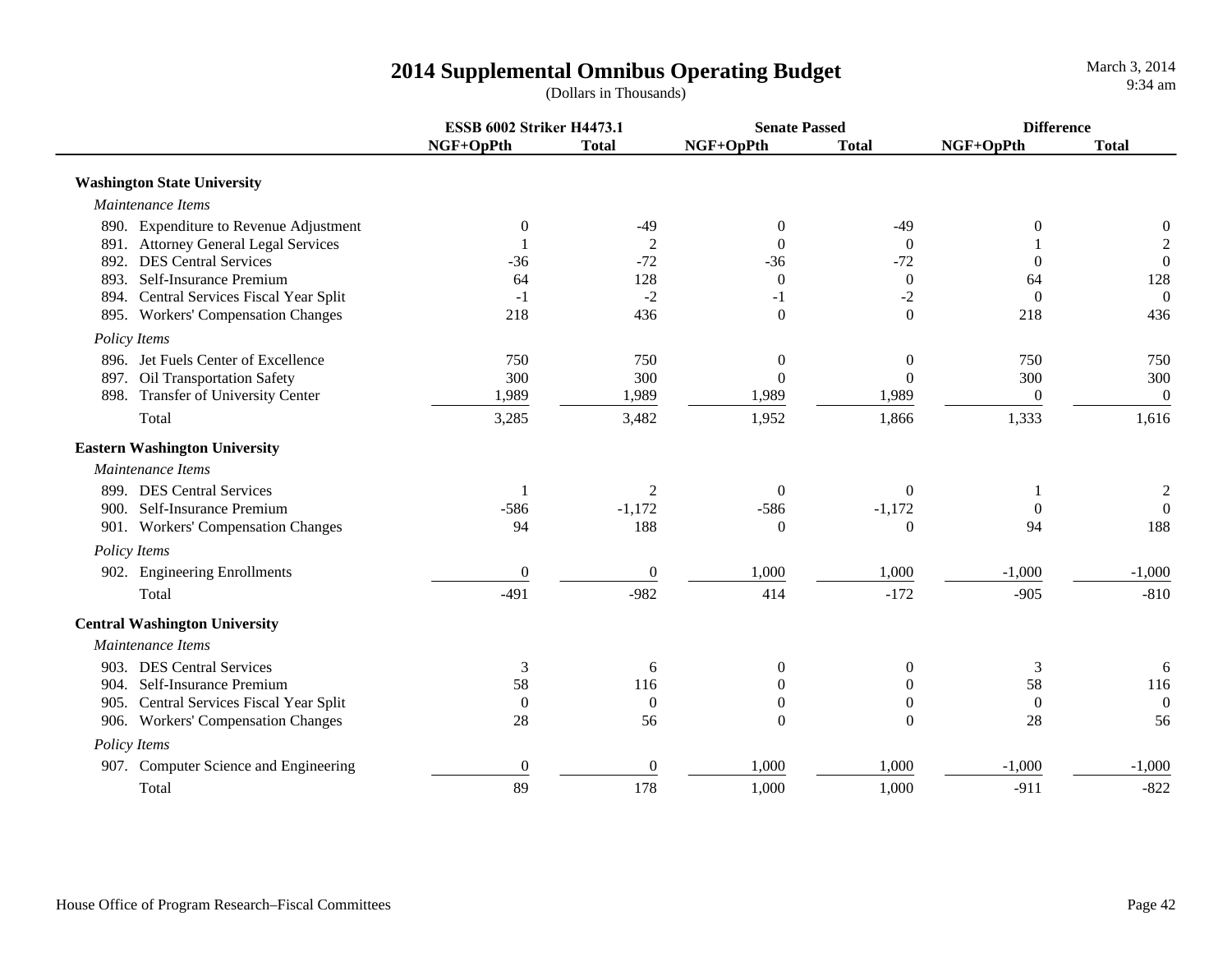|              |                                                 | <b>ESSB 6002 Striker H4473.1</b> |                  | <b>Senate Passed</b> |                  | <b>Difference</b> |                  |
|--------------|-------------------------------------------------|----------------------------------|------------------|----------------------|------------------|-------------------|------------------|
|              |                                                 | NGF+OpPth                        | <b>Total</b>     | NGF+OpPth            | <b>Total</b>     | NGF+OpPth         | <b>Total</b>     |
|              | <b>The Evergreen State College</b>              |                                  |                  |                      |                  |                   |                  |
|              | Maintenance Items                               |                                  |                  |                      |                  |                   |                  |
|              | 908. DES Central Services                       | $-5$                             | $-10$            | $-5$                 | $-10$            | $\mathbf{0}$      | $\boldsymbol{0}$ |
|              | 909. Self-Insurance Premium                     | 32                               | 64               | $\boldsymbol{0}$     | $\Omega$         | 32                | 64               |
|              | 910. Workers' Compensation Changes              | $-40$                            | $-80$            | $-40$                | $-80$            | $\theta$          | $\overline{0}$   |
|              | 911. Step M Technical Correction                | 300                              | 300              | 300                  | 300              | $\theta$          | $\mathbf{0}$     |
| Policy Items |                                                 |                                  |                  |                      |                  |                   |                  |
|              | 912. Homeless Youth Population - WSIPP          | 98                               | 98               | $\mathbf{0}$         | $\theta$         | 98                | 98               |
|              | 913. WSIPP - School Days                        | $\theta$                         | $\boldsymbol{0}$ | 154                  | 154              | $-154$            | $-154$           |
|              | 914. WSIPP - Systematic Education Review        | $\boldsymbol{0}$                 | $\boldsymbol{0}$ | 263                  | 263              | $-263$            | $-263$           |
|              | 915. WSIPP - Tobacco Prevention Programs        | $\theta$                         | $\boldsymbol{0}$ | 50                   | 50               | $-50$             | $-50$            |
|              | Total                                           | 385                              | 372              | 722                  | 677              | $-337$            | $-305$           |
|              | <b>Western Washington University</b>            |                                  |                  |                      |                  |                   |                  |
|              | Maintenance Items                               |                                  |                  |                      |                  |                   |                  |
|              | 916. DES Central Services                       | $-50$                            | $-100$           | $-50$                | $-100$           | $\overline{0}$    | $\mathbf{0}$     |
|              | 917. Self-Insurance Premium                     | 16                               | 32               | $\mathbf{0}$         | $\theta$         | 16                | 32               |
|              | 918. Central Services Fiscal Year Split         | $\boldsymbol{0}$                 | $\overline{0}$   | $\boldsymbol{0}$     | $\boldsymbol{0}$ | $\overline{0}$    | $\mathbf{0}$     |
|              | 919. Workers' Compensation Changes              | 53                               | 106              | $\boldsymbol{0}$     | $\mathbf{0}$     | 53                | 106              |
|              | Total                                           | 19                               | 38               | $-50$                | $-100$           | 69                | 138              |
|              | <b>Community &amp; Technical College System</b> |                                  |                  |                      |                  |                   |                  |
|              | Maintenance Items                               |                                  |                  |                      |                  |                   |                  |
|              | 920. Attorney General Legal Services            |                                  | 2                | $\boldsymbol{0}$     | $\overline{0}$   | $\mathbf{1}$      | 2                |
|              | 921. DES Central Services                       | 97                               | 194              | $\Omega$             | $\Omega$         | 97                | 194              |
| 922.         | Self-Insurance Premium                          | $-852$                           | $-1,704$         | $-852$               | $-1,704$         | $\Omega$          | $\Omega$         |
| 923.         | Central Services Fiscal Year Split              | $-2$                             | $-4$             | $-2$                 | -4               | $\theta$          | $\Omega$         |
|              | 924. Workers' Compensation Changes              | 353                              | 706              | $\boldsymbol{0}$     | $\mathbf{0}$     | 353               | 706              |
| Policy Items |                                                 |                                  |                  |                      |                  |                   |                  |
|              | 925. Health Care Training Center                | 300                              | 300              | $\boldsymbol{0}$     | $\boldsymbol{0}$ | 300               | 300              |
|              | 926. Paraeducator Development                   | 181                              | 181              | $\boldsymbol{0}$     | 0                | 181               | 181              |
|              | 927. Year Up Community College Pilot            | 350                              | 350              | $\overline{0}$       | 0                | 350               | 350              |
|              | 928. Paraeducator Development                   | $\mathbf{0}$                     | $\theta$         | 181                  | 181              | $-181$            | $-181$           |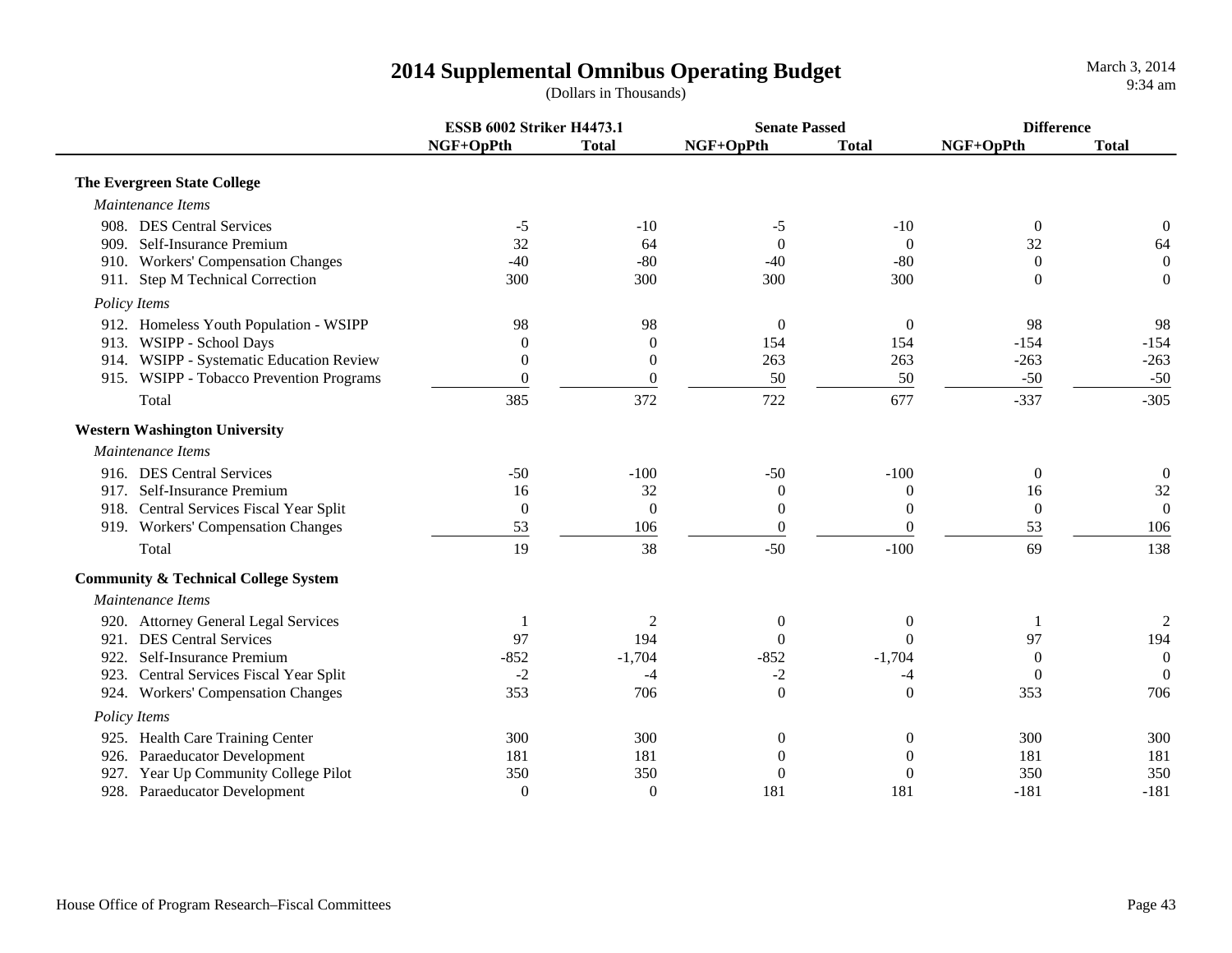|                        |                                                              | <b>ESSB 6002 Striker H4473.1</b> |                | <b>Senate Passed</b> |                  | <b>Difference</b> |                  |
|------------------------|--------------------------------------------------------------|----------------------------------|----------------|----------------------|------------------|-------------------|------------------|
|                        |                                                              | NGF+OpPth                        | <b>Total</b>   | NGF+OpPth            | <b>Total</b>     | NGF+OpPth         | <b>Total</b>     |
|                        | 929. STEM for under-represented students                     | 410                              | 410            | 410                  | 410              | $\theta$          | $\overline{0}$   |
|                        | 930. Pacific Medical Lease Costs                             | $\theta$                         | $\Omega$       | $\Omega$             | 1,904            | $\theta$          | $-1,904$         |
|                        | 931. Transfer of University Center                           | $-1,989$                         | $-1,989$       | $-1,989$             | $-1,989$         | $\theta$          | $\theta$         |
|                        | Total                                                        | $-1,151$                         | $-1,554$       | $-2,252$             | $-1,202$         | 1,101             | $-352$           |
|                        | <b>Total Higher Education</b>                                | 16,411                           | 16,899         | 39,902               | 40,508           | $-23,491$         | $-23,609$        |
| <b>Other Education</b> |                                                              |                                  |                |                      |                  |                   |                  |
|                        | <b>State School for the Blind</b>                            |                                  |                |                      |                  |                   |                  |
|                        | Maintenance Items                                            |                                  |                |                      |                  |                   |                  |
|                        | 932. Technical Correction                                    | $\overline{0}$                   | 2,074          | $\mathbf{0}$         | 2,074            | $\Omega$          | $\boldsymbol{0}$ |
|                        | 933. DES Central Services                                    | $-72$                            | $-72$          | $-72$                | $-72$            | $\Omega$          | $\boldsymbol{0}$ |
|                        | 934. Tech Adjust--Small Agency Services                      | 81                               | 81             | 81                   | 81               | $\Omega$          | $\boldsymbol{0}$ |
|                        | 935. Self-Insurance Premium                                  | 36                               | 36             | $\overline{0}$       | $\Omega$         | 36                | 36               |
|                        | 936. Central Services Fiscal Year Split                      | $\overline{0}$                   | $\overline{0}$ | $\mathbf{0}$         | $\overline{0}$   | $\overline{0}$    | $\boldsymbol{0}$ |
|                        | 937. Workers' Compensation Changes                           | 44                               | 44             | $\boldsymbol{0}$     | $\theta$         | 44                | 44               |
|                        | Total                                                        | 89                               | 2,163          | 9                    | 2,083            | 80                | 80               |
|                        | <b>Center for Childhood Deafness &amp; Hearing Loss</b>      |                                  |                |                      |                  |                   |                  |
|                        | Maintenance Items                                            |                                  |                |                      |                  |                   |                  |
|                        | 938. Charter Bus Rate Increase                               | 108                              | 108            | 108                  | 108              | $\theta$          | $\boldsymbol{0}$ |
|                        | 939. DES Central Services                                    | $-217$                           | $-217$         | $-217$               | $-217$           | $\theta$          | $\boldsymbol{0}$ |
|                        | 940. Tech Adjust--Small Agency Services                      | 227                              | 227            | 227                  | 227              | $\theta$          | $\boldsymbol{0}$ |
|                        | 941. Replace Phone System                                    | $\mathbf{0}$                     | $\mathbf{0}$   | 71                   | 71               | $-71$             | $-71$            |
|                        | 942. Central Services Fiscal Year Split                      | $\Omega$                         | $\overline{0}$ | $\mathbf{0}$         | $\boldsymbol{0}$ | $\overline{0}$    | $\boldsymbol{0}$ |
|                        | 943. Workers' Compensation Changes                           | 36                               | 36             | $\overline{0}$       | $\theta$         | 36                | 36               |
|                        | Policy Items                                                 |                                  |                |                      |                  |                   |                  |
|                        | 944. Replace Phone System                                    | 71                               | 71             | $\boldsymbol{0}$     | $\boldsymbol{0}$ | 71                | 71               |
|                        | 945. Instructional Hours                                     | 72                               | 72             | $\theta$             | $\Omega$         | 72                | 72               |
|                        | Total                                                        | 297                              | 297            | 189                  | 189              | 108               | 108              |
|                        | <b>Workforce Training &amp; Education Coordinating Board</b> |                                  |                |                      |                  |                   |                  |
|                        | Maintenance Items                                            |                                  |                |                      |                  |                   |                  |
|                        | 946. DES Central Services                                    | $-40$                            | $-67$          | $-40$                | $-67$            | $\boldsymbol{0}$  | $\boldsymbol{0}$ |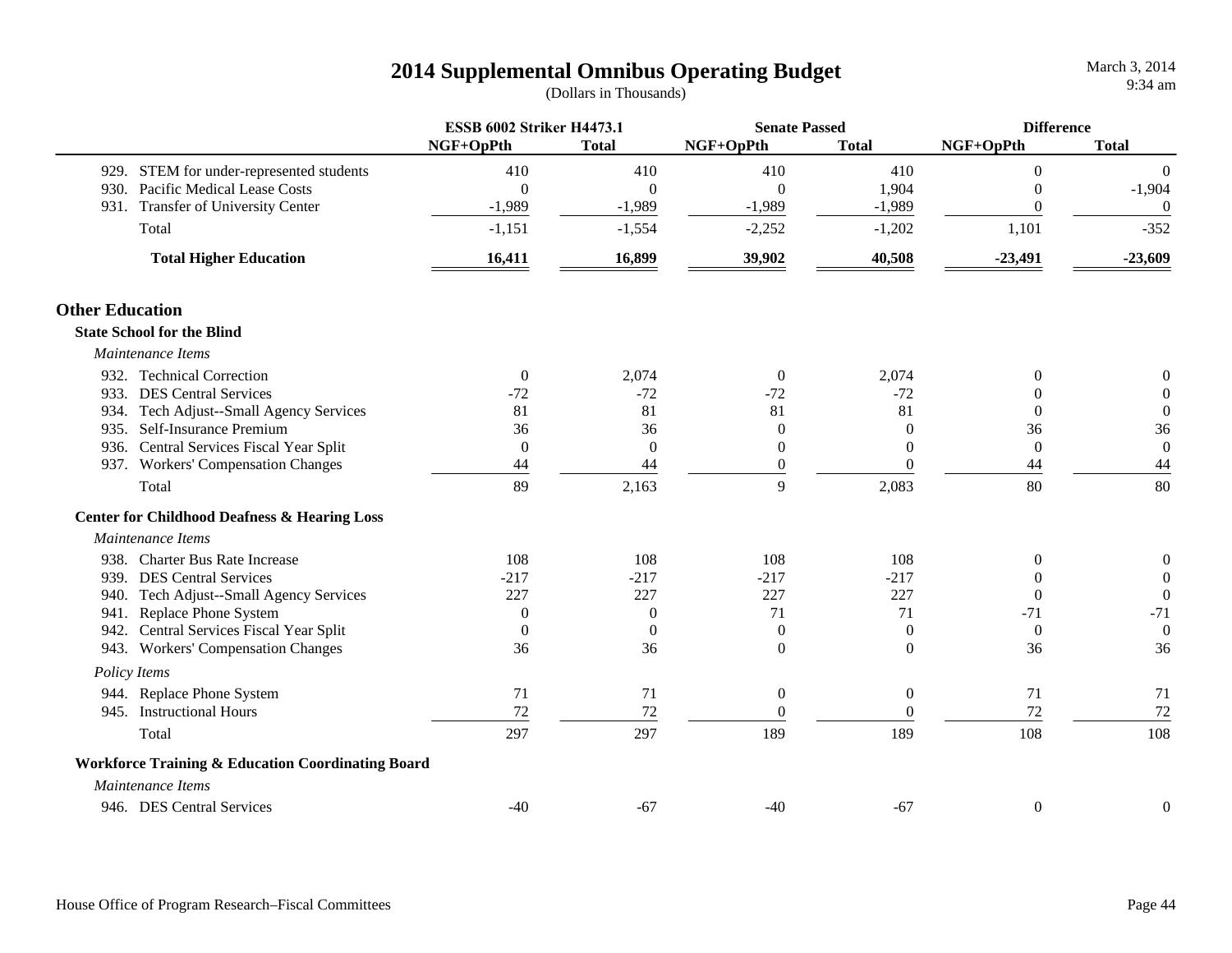|      |                                         | <b>ESSB 6002 Striker H4473.1</b> |                | <b>Senate Passed</b> |                  | <b>Difference</b> |                  |
|------|-----------------------------------------|----------------------------------|----------------|----------------------|------------------|-------------------|------------------|
|      |                                         | NGF+OpPth                        | <b>Total</b>   | NGF+OpPth            | <b>Total</b>     | NGF+OpPth         | <b>Total</b>     |
|      | 947. Private/Local Funding Correction   | $\overline{0}$                   | 44             | $\mathbf{0}$         | 44               | $\overline{0}$    | $\overline{0}$   |
|      | 948. Central Services Fiscal Year Split | $\overline{0}$                   | $\Omega$       | $\mathbf{0}$         | $\Omega$         | $\Omega$          | $\overline{0}$   |
|      | Policy Items                            |                                  |                |                      |                  |                   |                  |
|      | 949. Federal Economic Development Grant | $\theta$                         | 588            | $\boldsymbol{0}$     | 588              | $\boldsymbol{0}$  | $\overline{0}$   |
|      | 950. Healthcare Employer Network        | $\Omega$                         | $\overline{0}$ | 100                  | 100              | $-100$            | $-100$           |
|      | Total                                   | $-40$                            | 565            | 60                   | 665              | $-100$            | $-100$           |
|      | <b>Department of Early Learning</b>     |                                  |                |                      |                  |                   |                  |
|      | Maintenance Items                       |                                  |                |                      |                  |                   |                  |
|      | 951. Attorney General Legal Services    | $\boldsymbol{0}$                 |                | $\Omega$             |                  | $\boldsymbol{0}$  | $\mathbf{0}$     |
|      | 952. Administrative Hearings            |                                  | 23             |                      |                  |                   | 23               |
|      | 953. DES Central Services               | 8                                | 80             |                      |                  | 8                 | 80               |
|      | 954. Self-Insurance Premium             | $-8,248$                         | $-8,248$       | $-8,248$             | $-8,248$         | $\Omega$          | $\boldsymbol{0}$ |
|      | 955. Federal Expenditure Authority      | $\boldsymbol{0}$                 | 5,988          | $\theta$             | 5,988            | $\mathbf{0}$      | $\mathbf{0}$     |
|      | 956. Improving Child Care Quality       | 439                              | 439            | 439                  | 439              | $\theta$          | $\overline{0}$   |
|      | 957. Central Services Fiscal Year Split | $\boldsymbol{0}$                 | $-1$           | $\boldsymbol{0}$     | $-1$             | $\Omega$          | $\overline{0}$   |
|      | 958. Workers' Compensation Changes      | $-14$                            | $-14$          | $-14$                | $-14$            | $\Omega$          | $\boldsymbol{0}$ |
|      | Policy Items                            |                                  |                |                      |                  |                   |                  |
|      | 959. Administrative Reductions          | $\theta$                         | $\mathbf{0}$   | $-1,150$             | $-1,150$         | 1,150             | 1,150            |
| 960. | Child Care Rate Increase                | $\theta$                         | $\Omega$       | 7,595                | 7,595            | $-7,595$          | $-7,595$         |
|      | 961. Electronic Time System             | 944                              | 944            | 944                  | 944              | $\overline{0}$    | $\Omega$         |
|      | 962. Local Grant for Early Achievers    | $\theta$                         | 50             | $\Omega$             | 50               | $\Omega$          | $\Omega$         |
| 963. | Family Home Chld Care Rate Increase     | 2,237                            | 2,237          | $\Omega$             | $\Omega$         | 2,237             | 2,237            |
|      | 964. Center Child Care Rate Increase    | 299                              | 299            | 0                    | $\Omega$         | 299               | 299              |
|      | 965. Maintain MTCC Program              | 3,018                            | $-1,286$       | $\theta$             | $\theta$         | 3,018             | $-1,286$         |
|      | 966. Reach Out and Read                 | $\overline{0}$                   | $\theta$       | 100                  | 100              | $-100$            | $-100$           |
|      | 967. Debt Service Adjustment            | $-1,078$                         | $-1,078$       | $-1,078$             | $-1,078$         | $\mathbf{0}$      | $\overline{0}$   |
|      | Total                                   | $-2,393$                         | $-566$         | $-1,412$             | 4,626            | $-981$            | $-5,192$         |
|      | <b>Washington State Arts Commission</b> |                                  |                |                      |                  |                   |                  |
|      | Maintenance Items                       |                                  |                |                      |                  |                   |                  |
|      | 968. DES Central Services               | $-13$                            | $-13$          | $-13$                | $-13$            | $\boldsymbol{0}$  | 0                |
|      | 969. Increase Private Expend Authority  | $\theta$                         | 19             | $\boldsymbol{0}$     | 19               | $\Omega$          | $\Omega$         |
|      | 970. Central Services Fiscal Year Split | $\theta$                         | $\theta$       | $\boldsymbol{0}$     | $\boldsymbol{0}$ | $\theta$          | $\theta$         |
|      | Total                                   | $-13$                            | 6              | $-13$                | 6                | $\Omega$          | $\Omega$         |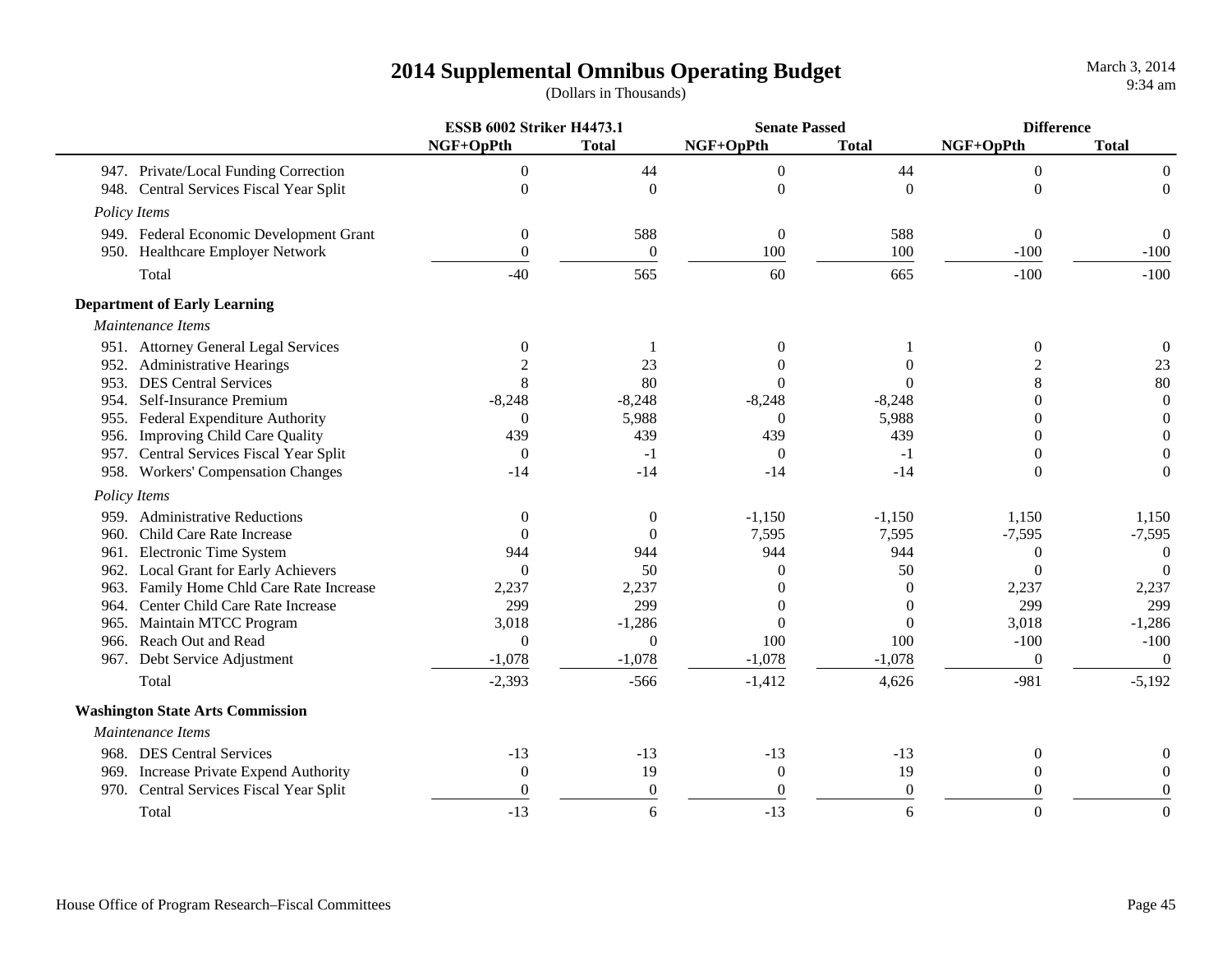|                                                    | <b>ESSB 6002 Striker H4473.1</b> |                  | <b>Senate Passed</b> |                | <b>Difference</b> |                          |
|----------------------------------------------------|----------------------------------|------------------|----------------------|----------------|-------------------|--------------------------|
|                                                    | NGF+OpPth                        | <b>Total</b>     | NGF+OpPth            | <b>Total</b>   | NGF+OpPth         | <b>Total</b>             |
| <b>Washington State Historical Society</b>         |                                  |                  |                      |                |                   |                          |
| Maintenance Items                                  |                                  |                  |                      |                |                   |                          |
| 971. Audit Services                                | 16                               | 17               | $\boldsymbol{0}$     |                | 16                | 16                       |
| 972. DES Central Services                          | $\overline{c}$                   | $\mathfrak{2}$   | 0                    | $\Omega$       | $\mathfrak{D}$    | $\sqrt{2}$               |
| 973. Self-Insurance Premium                        | $-2$                             | $-2$             | $-2$                 | $-2$           | $\theta$          | $\boldsymbol{0}$         |
| 974. Central Services Fiscal Year Split            | $\mathbf{0}$                     | $\boldsymbol{0}$ | $\boldsymbol{0}$     | $\Omega$       | 0                 | $\mathbf{0}$             |
| 975. Workers' Compensation Changes                 | 4                                | $\overline{4}$   | $\boldsymbol{0}$     | $\mathbf{0}$   | 4                 | $\overline{4}$           |
| Total                                              | 20                               | 21               | $-2$                 | $-1$           | 22                | 22                       |
| <b>Eastern Washington State Historical Society</b> |                                  |                  |                      |                |                   |                          |
| Maintenance Items                                  |                                  |                  |                      |                |                   |                          |
| 976. DES Central Services                          | 3                                | 3                | $\boldsymbol{0}$     | $\overline{0}$ | 3                 | 3                        |
| 977. Self-Insurance Premium                        | 80                               | 80               | 80                   | 80             | $\Omega$          | $\boldsymbol{0}$         |
| 978. Attorney General Costs                        | 21                               | 21               | $\theta$             | $\mathbf{0}$   | 21                | 21                       |
| 979. Central Services Fiscal Year Split            | $\Omega$                         | $\theta$         | $\overline{0}$       | $\Omega$       | $\mathbf{0}$      | $\boldsymbol{0}$         |
| 980. Workers' Compensation Changes                 | $\overline{2}$                   | $\overline{c}$   | $\Omega$             | $\Omega$       | $\overline{c}$    | $\overline{c}$           |
| Policy Items                                       |                                  |                  |                      |                |                   |                          |
| 981. Building Preservation                         | $\mathbf{0}$                     | $\overline{0}$   | 100                  | 100            | $-100$            | $-100$                   |
| Total                                              | 106                              | 106              | 180                  | 180            | $-74$             | $-74$                    |
| <b>Total Other Education</b>                       | $-1,934$                         | 2,592            | -989                 | 7,748          | $-945$            | $-5,156$                 |
| <b>Special Appropriations</b>                      |                                  |                  |                      |                |                   |                          |
| <b>Bond Retirement and Interest</b>                |                                  |                  |                      |                |                   |                          |
| Maintenance Items                                  |                                  |                  |                      |                |                   |                          |
| 982. Bond Debt Maintenance Level                   | 3,406                            | 19,232           | 3,407                | 11,405         | $-1$              | 7,827                    |
| 983. Technical Correction                          | $\overline{0}$                   | $\Omega$         | $\boldsymbol{0}$     | 2              | $\Omega$          | $-2$                     |
| Policy Items                                       |                                  |                  |                      |                |                   |                          |
| 984. Change Year Split                             | $\Omega$                         | $\Omega$         | $\Omega$             | $\Omega$       | $\Omega$          | $\theta$                 |
| 985. 2014 Supplemental                             | $-2,068$                         | $-9,897$         | $-695$               | $-695$         | $-1,373$          | $-9,202$                 |
| 986. Supplemental Debt Service Adjust.             |                                  | $\overline{4}$   | $\boldsymbol{0}$     | $\mathbf{0}$   |                   | $\overline{\mathcal{A}}$ |
| 987. Fiscal Year Adjustment                        | $\Omega$                         | $\theta$         | $\boldsymbol{0}$     | 0              | $\theta$          | $\overline{0}$           |
| Total                                              | 1,339                            | 9,339            | 2,712                | 10,712         | $-1,373$          | $-1,373$                 |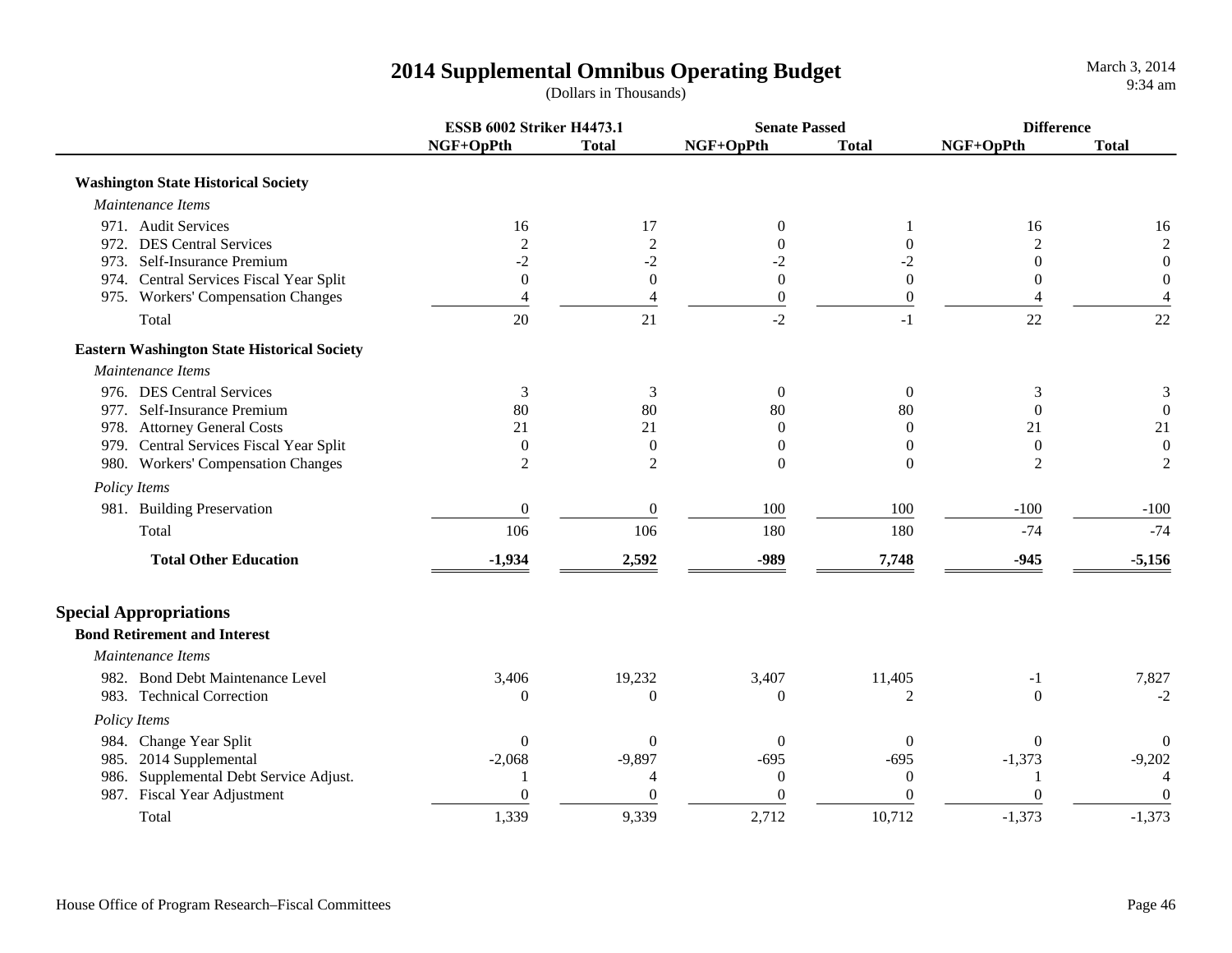|                                                    | <b>ESSB 6002 Striker H4473.1</b> |                  | <b>Senate Passed</b> |                | <b>Difference</b> |              |
|----------------------------------------------------|----------------------------------|------------------|----------------------|----------------|-------------------|--------------|
|                                                    | NGF+OpPth                        | <b>Total</b>     | NGF+OpPth            | <b>Total</b>   | NGF+OpPth         | <b>Total</b> |
| <b>Special Appropriations to the Governor</b>      |                                  |                  |                      |                |                   |              |
| Policy Items                                       |                                  |                  |                      |                |                   |              |
| 988. Disaster Response Account                     | $\boldsymbol{0}$                 | $\theta$         | $-3,000$             | $-3,000$       | 3,000             | 3,000        |
| 989. Attorney General Legal Services               | 1,988                            | 5,076            | 1,559                | 5,541          | 429               | $-465$       |
| 990. Office of Chief Information Officer           | 67                               | 170              | $\mathbf{0}$         | $\Omega$       | 67                | 170          |
| <b>Administrative Hearings</b><br>991.             | $\theta$                         | 67               | 52                   | 203            | $-52$             | $-136$       |
| 992. DES Central Services                          | $\theta$                         | $\theta$         | $-1,728$             | $-3,196$       | 1,728             | 3,196        |
| <b>Criminal Justice Costs</b><br>993.              | 343                              | 343              | $\theta$             | $\theta$       | 343               | 343          |
| 994. Parkland Trust Revolving Acct                 | 639                              | 639              | $\theta$             | $\overline{0}$ | 639               | 639          |
| <b>Extraordinary Criminal Justice Cost</b><br>995. | $\mathbf{0}$                     | $\boldsymbol{0}$ | 1,126                | 1,126          | $-1,126$          | $-1,126$     |
| 996. Teanaway Loan Repayment                       | $\theta$                         | $\theta$         | 666                  | 666            | $-666$            | $-666$       |
| <b>Thurston County Capital Facilities</b><br>997.  | 900                              | 900              | $\boldsymbol{0}$     | $\theta$       | 900               | 900          |
| 998. Teanaway Interest: Common School              | 444                              | 444              | $\overline{0}$       | $\overline{0}$ | 444               | 444          |
| 999. Teanaway Interest: Nat. Resource              | 222                              | 222              | $\boldsymbol{0}$     | $\overline{0}$ | 222               | 222          |
| Total                                              | 4,603                            | 7,861            | $-1,325$             | 1,340          | 5,928             | 6,521        |
| <b>Sundry Claims</b>                               |                                  |                  |                      |                |                   |              |
| Policy Items                                       |                                  |                  |                      |                |                   |              |
| 1000. Sundry Claims                                | 233                              | 233              | 233                  | 233            | $\Omega$          | $\mathbf{0}$ |
| <b>State Employee Compensation Adjustments</b>     |                                  |                  |                      |                |                   |              |
| Policy Items                                       |                                  |                  |                      |                |                   |              |
| 1001. Implement Health Care Savings                | 10,000                           | 10,000           | $\theta$             | $\overline{0}$ | 10,000            | 10,000       |
| 1002. State Employee Health Insurance              | $-63,828$                        | $-123,318$       | $-36,469$            | $-70,466$      | $-27,359$         | $-52,852$    |
| Total                                              | $-53,828$                        | $-113,318$       | $-36,469$            | $-70,466$      | $-17,359$         | $-42,852$    |
| <b>Other Legislation</b>                           |                                  |                  |                      |                |                   |              |
| Policy Items                                       |                                  |                  |                      |                |                   |              |
| 1003. Higher Education Opportunities               | 5,000                            | 5,000            | $\Omega$             | $\overline{0}$ | 5,000             | 5,000        |
| 1004. Real Hope Act - SB 6523                      | $\theta$                         | $\boldsymbol{0}$ | 5,000                | 5,000          | $-5,000$          | $-5,000$     |
| 1005. Aquatic Invasive Species -ESSB 6040          | $\theta$                         | $\overline{0}$   | $\theta$             | 50             | $\theta$          | $-50$        |
| 1006. Paraeducator Development - SSB 6129          | $\theta$                         | $\boldsymbol{0}$ | 150                  | 150            | $-150$            | $-150$       |
| Total                                              | 5,000                            | 5,000            | 5,150                | 5,200          | $-150$            | $-200$       |
|                                                    |                                  |                  |                      |                |                   |              |
| <b>Total Special Appropriations</b>                | $-42,653$                        | $-90,885$        | $-29,699$            | $-52,981$      | $-12,954$         | $-37,904$    |